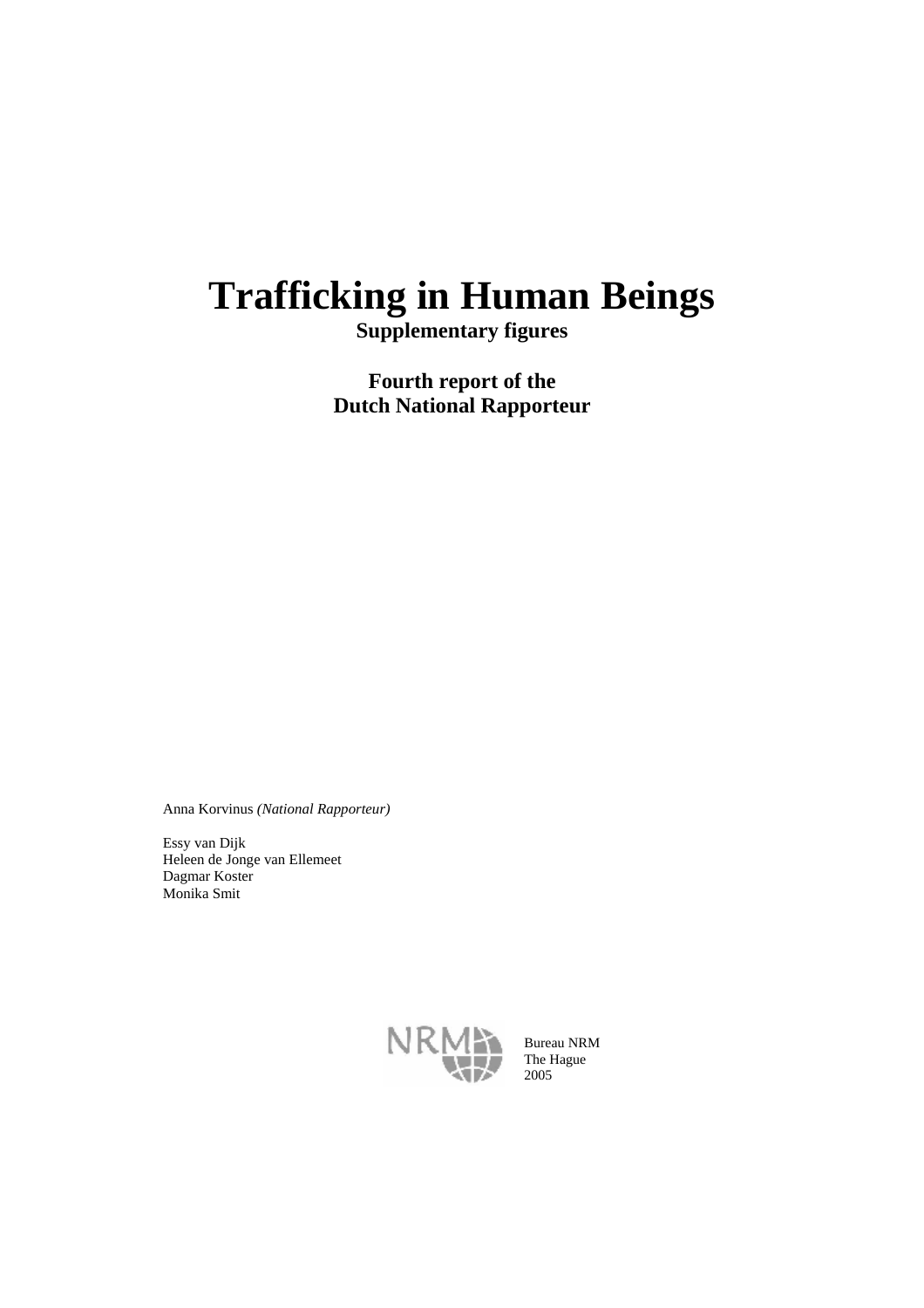The universal notion of protecting human dignity, which is at stake in case of THB, is underlined by the words 'Mensenhandel is verboden' (trafficking in human beings is prohibited) on the front cover of this report. These words are taken from the Charter of Fundamental Rights of the European Union which is part of the Treaty establishing a Constitution for Europe. Following the example of the Dutch artist Henk Visch, who organised in 2003 an exposition under the title 'Mensenhandel is verboden', the words are put in handwriting to stress the importance of their notion in daily practice.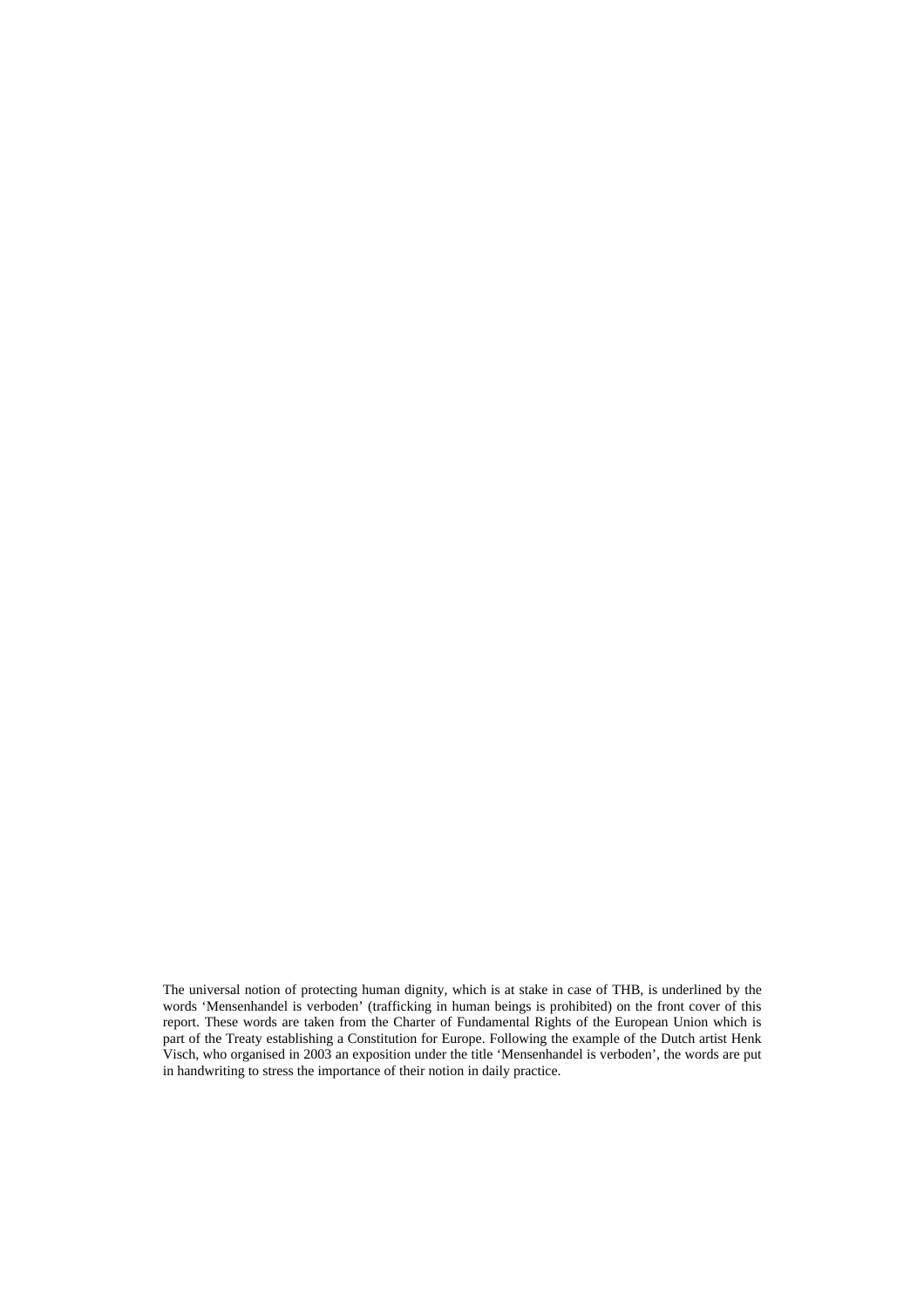# **Table of Contents**

| <b>Overview of tables</b>                                                          | V                   |
|------------------------------------------------------------------------------------|---------------------|
| <b>Abbreviations used</b>                                                          | VІІ                 |
| 1 Introduction                                                                     | 1                   |
| 2 Victims                                                                          | 3                   |
| 2.1 Introduction                                                                   | $\mathfrak z$       |
| 2.2 Victim registrations kept by the Foundation against Trafficking in Women       | 3<br>$\mathfrak{Z}$ |
| 2.2.1 Regions and countries of origin<br>2.2.2 Age and gender                      | $\overline{4}$      |
| 2.2.3 The reporters                                                                | $\sqrt{5}$          |
| 2.3 (Possible) victims in the Police Information Node System                       | $\sqrt{5}$          |
| 2.3.1 Country of birth                                                             | 6                   |
| 2.3.2 Age and gender                                                               | 7                   |
|                                                                                    |                     |
| 3 Investigation<br>3.1 Introduction                                                | 9<br>9              |
| 3.2 Investigations into trafficking in human beings                                | 9                   |
| 3.3 Suspects                                                                       | 10                  |
| 3.4 Methods adopted by traffickers in human beings                                 | 15                  |
| 3.4.1 Recruitment                                                                  | 15                  |
| 3.4.2 Travel and residence documents                                               | 15                  |
| 3.4.3 Putting victims to work in the sex industry                                  | 16                  |
| 3.4.4 Criminal collaboration                                                       | 18                  |
| 3.5 Victims in investigations                                                      | 19                  |
| 3.5.1 Reports                                                                      | 19                  |
| 3.5.2 Minors                                                                       | 20                  |
| 3.5.3 Countries of origin                                                          | 20                  |
| 3.6 Investigation methods and process                                              | 22                  |
| 3.6.1 Investigation methods used                                                   | 22                  |
| 3.6.2 Financial aspects                                                            | 22                  |
| 4 The Public Prosecution Service and prosecution                                   | 25                  |
| 4.1 Introduction                                                                   | 25                  |
| 4.2 THB cases registered with the Public Prosecution Service                       | 25                  |
| 4.3 The suspects                                                                   | 27                  |
| 4.4 Cases dealt with by the Public Prosecution Service                             | 28                  |
| 4.5 Settlement by the court                                                        | 29                  |
| 5 Summary                                                                          | 35                  |
| 5.1 Introduction                                                                   | 35                  |
| 5.2 Investigation                                                                  | 35                  |
| 5.2.1 Number and type of investigations                                            | 35                  |
| 5.2.2 Reason for the investigations                                                | 36                  |
| 5.2.3 Investigation methods used                                                   | 36                  |
| 5.2.4 Financial aspects                                                            | 36                  |
| 5.3 Prosecution                                                                    | 37                  |
| 5.3.1 Number and types of cases                                                    | 37                  |
| 5.3.2 Cases dealt with by the Public Prosecution Service<br>5.3.3 Trial and appeal | 37<br>37            |
|                                                                                    |                     |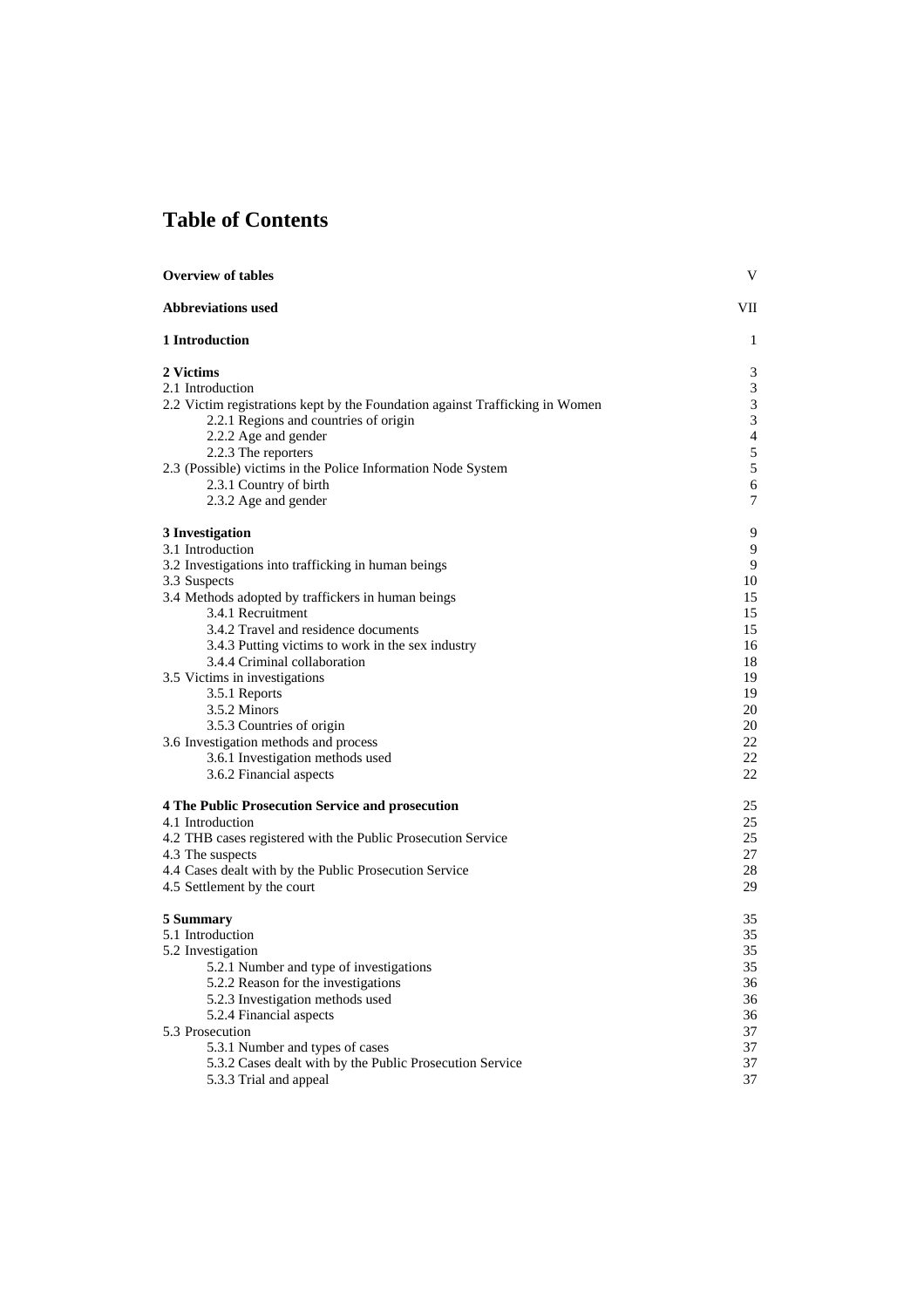| 38 |
|----|
| 38 |
| 38 |
| 38 |
| 40 |
| 40 |
| 41 |
| 43 |
|    |
| 45 |
| 47 |
| 55 |
| 57 |
| 59 |
|    |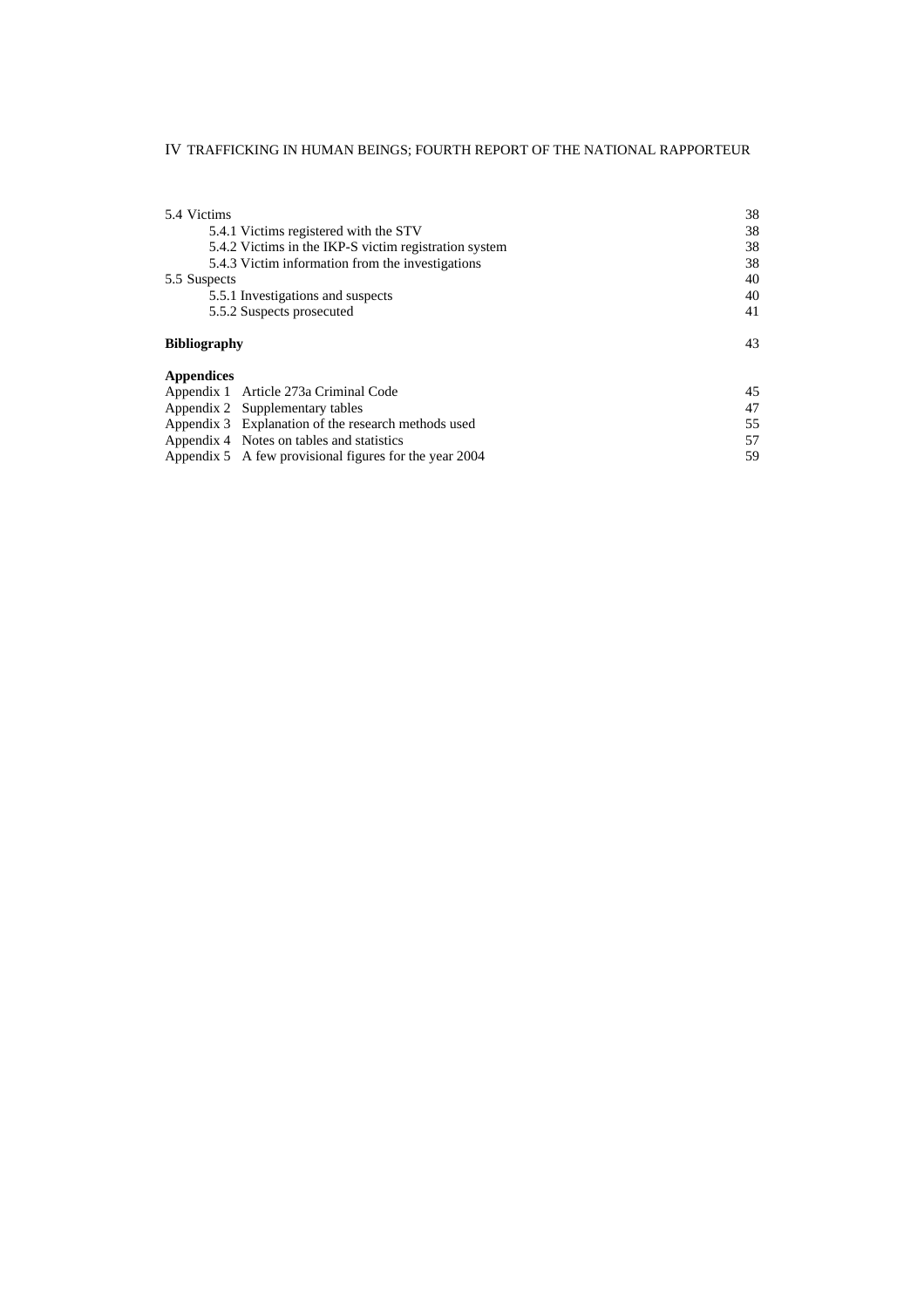# **Overview of tables**

| Table 2.1<br>Origin of (possible) victims registered by the STV, per annum                          |                | $\mathfrak{Z}$ |
|-----------------------------------------------------------------------------------------------------|----------------|----------------|
| Table 2.2<br>Most common countries of origin of (possible) victims registered by the STV, per annum | $\overline{4}$ |                |
| Age distribution of victims reported to the STV, per annum<br>Table 2.3                             | $\overline{4}$ |                |
| Table 2.4<br>Reporters of victims, per annum                                                        | $\sqrt{5}$     |                |
| Most common countries of birth of (possible) victims in IKP-S, per annum<br>Table 2.5               |                | $\sqrt{6}$     |
| Table 2.6<br>Age distribution of (possible) victims in IKP-S                                        |                | 7              |
|                                                                                                     |                |                |
| Table 3.1<br>Investigations into THB completed each year according to THB type                      | 9              |                |
| Table 3.2<br>Reason for investigation, per annum                                                    | 10             |                |
| Table 3.3<br>Suspects of THB, per annum                                                             | 10             |                |
| Table 3.4<br>Average number of suspects in each investigation, each year and by THB type            | 11             |                |
| Most common nationalities of suspects of THB, per annum<br>Table 3.5                                | 11             |                |
| Table 3.6<br>Most common countries of birth of suspects of THB, per annum                           | 12             |                |
| Most common countries of birth of suspects, according to type of THB (2000 to 2003)<br>Table 3.7    | 13             |                |
| Level of awareness of proprietors, according to the police (2002 and 2003)<br>Table 3.8             | 14             |                |
| Table 3.9<br>Arrests of recruiters in cross-border THB, per annum                                   | 15             |                |
| Passport of victims, per annum<br>Table 3.10                                                        | 16             |                |
| Prostitution sectors involved, per annum<br>Table 3.11                                              | 16             |                |
| Table 3.12<br>Means of coercion, per annum                                                          | 17             |                |
| Countries where victims are put to work, per annum<br>Table 3.13                                    | 18             |                |
| Table 3.14<br>Criminal organisations of THB, per annum                                              | 19             |                |
| Table 3.15<br>Reports made by victims of THB, by year and type of THB                               | 19             |                |
| Table 3.16<br>Investigations involving underage victims, by year and type of THB                    | 20             |                |
| Most common countries of origin of victims, per annum<br>Table 3.17                                 | 21             |                |
| Table 3.18<br>Countries of origin with and without visa requirement, per annum                      | 21             |                |
| Table 3.19<br>Investigation methods used (2002 and 2003)                                            | $22\,$         |                |
| Financial investigation and confiscation, per annum<br>Table 3.20                                   | 23             |                |
| Number of cases registered and cases that (also) involve underage victims, per annum<br>Table 4.1   | 25             |                |
| Table 4.2<br>Type of THB, per year of registration                                                  | 26             |                |
| Most serious crime, per year of registration<br>Table 4.3                                           | 26             |                |
| Table 4.4<br>Most common countries of birth of suspects, per year of registration                   | 27             |                |
| Table 4.5<br>Ranking of most frequently occurring countries of birth of suspects,                   |                |                |
| by year of registration                                                                             | 28             |                |
| Pre-trial detention, per year of registration<br>Table 4.6                                          | 29             |                |
| Table 4.7<br>Cases dealt with by the PPS, per year in which they were dealt with                    | 29             |                |
| Settlement in the first instance, per year of settlement<br>Table 4.8                               | 30             |                |
| Settlement by the most serious crime, per year of settlement<br>Table 4.9                           | 30             |                |
| Sentence imposed for the most serious crime, per year of settlement<br>Table 4.10                   | 31             |                |
| Table 4.11<br>Average term of custodial sentences (in days), per year of settlement                 | 33             |                |
| Table 4.12                                                                                          | 33             |                |
| Appeal lodged, per year of settlement (in the first instance)                                       |                |                |
| Table B2.2<br>Countries of origin of (possible) victims registered by the STV, per annum            | 47             |                |
| Table B2.5<br>Countries of birth of (possible) victims in IKP-S, per annum                          | 48             |                |
| Standard deviations with Table 3.4<br>Table B3.4                                                    | 50             |                |
| Table B3.5<br>Nationalities of suspects of THB, per annum                                           | 50             |                |
| Table B3.6<br>Countries of birth of suspects of THB, per annum                                      | 51             |                |
| Table B3.17 Countries of origin of victims, per annum                                               | 51             |                |
| Countries of birth of suspects, per year of registration<br>Table B4.4                              | 52             |                |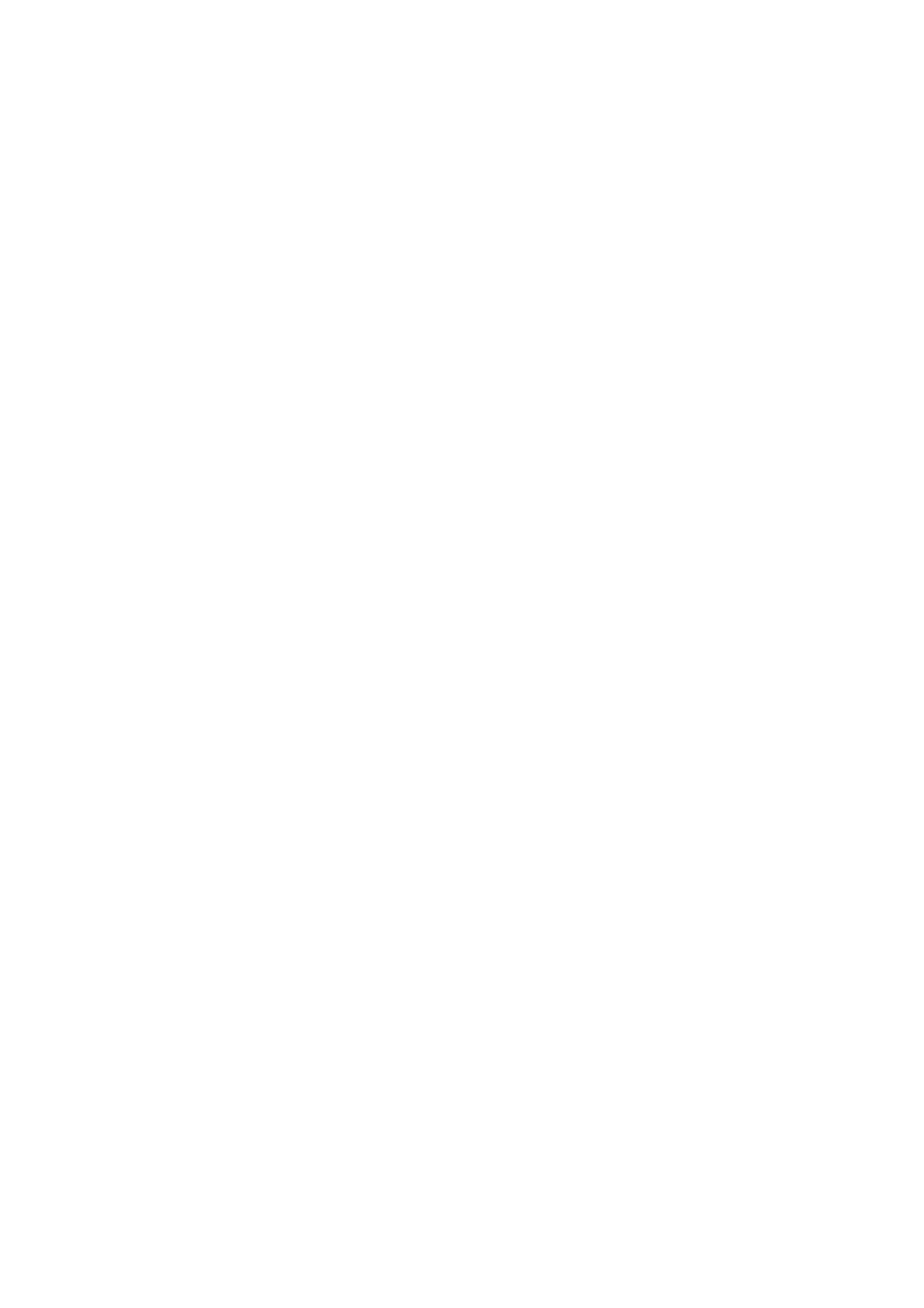# **Abbreviations used**

| <b>BNRM</b>      | Bureau Nationaal Rapporteur Mensenhandel (Bureau of the Dutch National Rapporteur on      |
|------------------|-------------------------------------------------------------------------------------------|
|                  | Trafficking in Human Beings)                                                              |
| <b>CBS</b>       | Centraal Bureau voor de Statistiek (Statistics Netherlands)                               |
| <b>CFI</b>       | Criminal Financial Investigation                                                          |
| <b>CIU</b>       | Central Intelligence Unit                                                                 |
| <b>COA</b>       | Centraal Orgaan opvang Asielzoekers (Central Agency for the Reception of Asylum Seekers)  |
| <b>CSO</b>       | <b>Community Service Order</b>                                                            |
| <b>ECPAT</b>     | End Child Prostitution, Child Pornography and the Trafficking of Children for Sexual Pur- |
|                  | poses                                                                                     |
| EU               | European Union                                                                            |
| gsm              | mobile phone                                                                              |
| <b>IEM</b>       | Informatie-Eenheid Mensenhandel (Trafficking in Human Beings Information Unit)            |
| IKP-S            | Informatie Knooppunt Politie Systeem (Police Information Node System)                     |
| <b>IND</b>       | Immigratie- en Naturalisatiedienst (Immigration and Naturalisation Service)               |
| <b>KLPD</b>      | Korps Landelijke Politie Diensten (National Police Agency)                                |
| N                | Number                                                                                    |
| n/a              | not applicable                                                                            |
| <b>NAM</b>       | Nationaal Actieplan Mensenhandel (National Action Plan for Trafficking in Human Beings)   |
| NB               | Nota Bene                                                                                 |
| NRI              | Nationale Recherche Informatie (National Crime Investigation Agency)                      |
| <b>NRM</b>       | Nationaal Rapporteur Mensenhandel (National Rapporteur on Trafficking in Human Beings)    |
| NRM1             | First report by the National Rapporteur on Trafficking in Human Beings                    |
| NRM <sub>2</sub> | Second report by the National Rapporteur on Trafficking in Human Beings                   |
| NRM3             | Third report by the National Rapporteur on Trafficking in Human Beings                    |
| PPM/dNP          | Projectgroep Prostitutie Mensenhandel/de Nederlandse Politie (National Police Project on  |
|                  | Prostitution and Trafficking in Human Beings)                                             |
| <b>PPS</b>       | <b>Public Prosecution Service</b>                                                         |
| <b>SD</b>        | <b>Standard Deviation</b>                                                                 |
| SiBa             | Statistische informatievoorziening en Beleidsanalyse (Statistical Data Supply and Policy  |
|                  | Analysis Unit)                                                                            |
| <b>STV</b>       | Stichting Tegen Vrouwenhandel (Foundation against Trafficking in Women)                   |
| <b>THB</b>       | Trafficking in Human Beings                                                               |
| TK               | Tweede Kamer (Lower House of Parliament)                                                  |
| <b>UNICEF</b>    | United Nations Children's Fund                                                            |
| <b>WODC</b>      | Wetenschappelijk Onderzoek- en Documentatiecentrum (Scientific Research and Documenta-    |
|                  | tion Centre)                                                                              |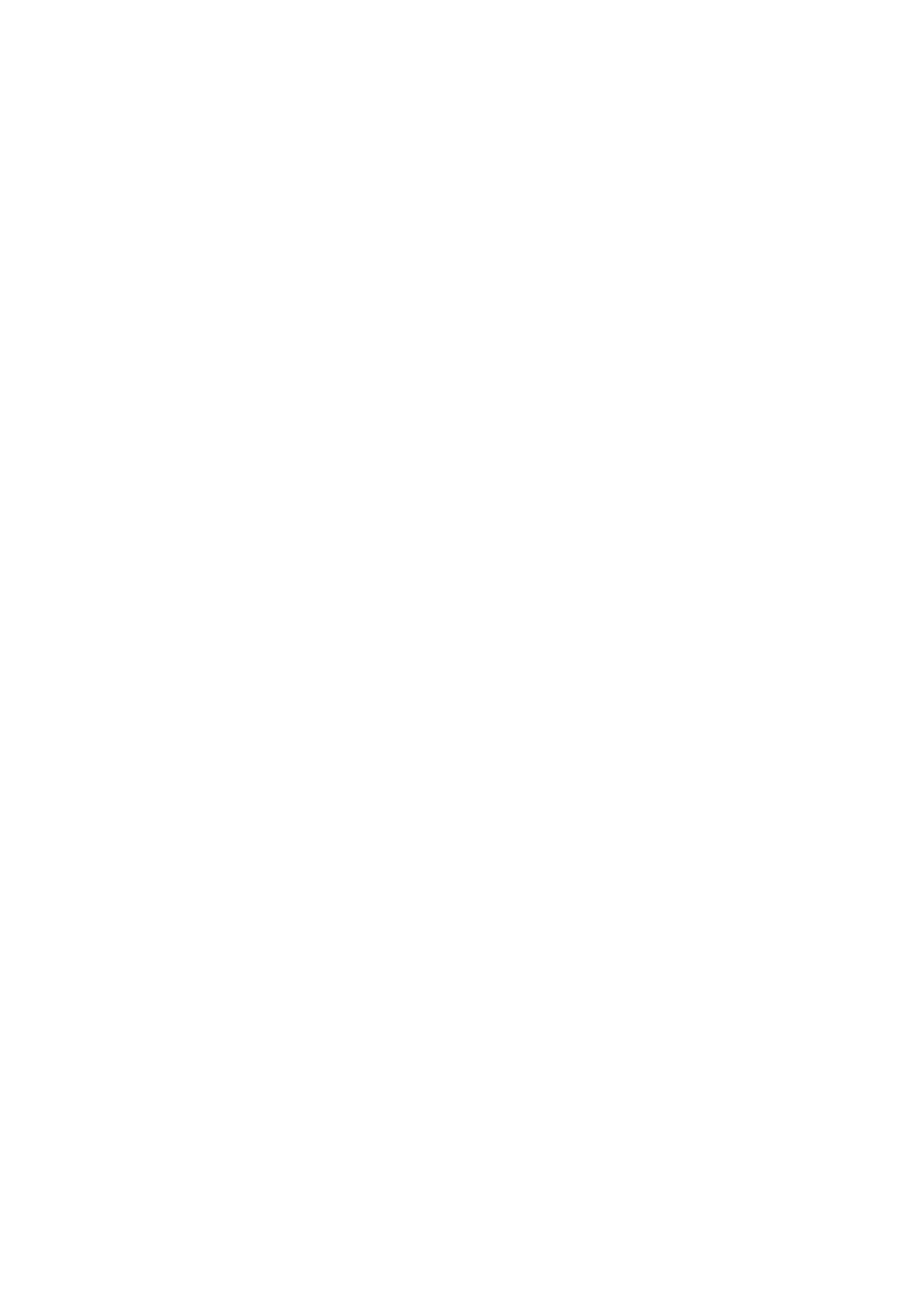# **1 Introduction**

In mid-2004 the third report of the National Rapporteur on Trafficking in Human Beings (*Nationaal Rapporteur Mensenhandel* - NRM) was published. Besides quantitative data up to and including the year 2002, this report contained background information and more than 60 recommendations for improving the way trafficking in human beings (hereinafter abbreviated to THB) should be tackled. One of the recommendations was to draw up a National Action Plan for Trafficking in Human Beings (*Nationaal Actieplan Mensenhandel -* NAM). Such a plan has indeed been produced. In December 2004 the NAM was presented to the Lower House.<sup>1</sup> The NAM is also the government's response to recommendations in the third report. At the time of completing this fourth report (May 2005), the parliamentary debate on the third report and the NAM has yet to be held.

Apart from the realisation of the NAM, a number of other developments in the area of (combating) THB are worth mentioning. For example, the old article on THB in the Criminal Code (Article 250a), which only covers exploitation in the sex industry, was replaced on 1 January 2005 by an article that covers all forms of THB (Article 273a; Appendix 1). This includes exploitation in the sex industry, exploitation in other sectors of work and services, as well as certain activities aimed at the removal of human organs. The B9 regulation has been modified in line with this and the field of work of the Bureau of the National Rapporteur on Trafficking in Human Beings (BNRM) is expected to be broadened accordingly. One point of attention for BNRM is therefore to find out if, and if so, in which sectors and on what scale, such modern forms of slavery occur. For this purpose, BNRM has started up a study into 'other exploitation'. UNICEF and ECPAT are also conducting studies in this area, specifically focusing on underage victims. Chain partners in tackling THB face the task of remaining in a state of readiness and preparing themselves to assist the victims of other forms of exploitation as the need arises and to track down and prosecute the perpetrators. In order to inform and activate the chain partners, BNRM together with the Enforcement Department of the Ministry of Justice organised a meeting on this subject. In addition, in the first half of 2005 the *Information Point for Youth Prostitution* (Informatiepunt Jeugdprostitutie) was started up with Transact and the *Expertise Centre for Trafficking in Human Beings/Human Smuggling* (Expertisecentrum Mensenhandel/Mensensmokkel) with the National Crime Squad. The efforts to improve the implementation of the B9 regulation in practice as well as the efforts of the Public Prosecution Service (PPS) in view of the recent broadening of legislation on THB also belong to this list of developments, which is by no means exhaustive.

But there are areas of concern too. For example, in 2004 a number of subsidies to various public organisations that were active in the policy areas of prostitution and (combating) THB were withdrawn or reduced, as a result of which important expertise has been lost, or is in danger of being lost. Another matter of concern is the fewer number of investigations into THB in 2003 that were successfully completed, and also the fewer number of suspects arrested and 'referred' for each investigation (See Chapter 3). In addition, the National Police Project on Prostitution and Trafficking in Human Beings (*Projectgroep Prostitutie Mensenhandel/de Nederlandse Politie* - PPM/dNP) did not meet for a number of months, and there are regular signs that in certain regions, partly because of capacity problems, there are no inspections, or only sporadic ones, taking place in sex establishments. It is therefore doubtful whether the fight against ex-

l

<sup>1</sup> Appendix to Parliamentary Papers TK 2004-2005, 28 638 no. 13.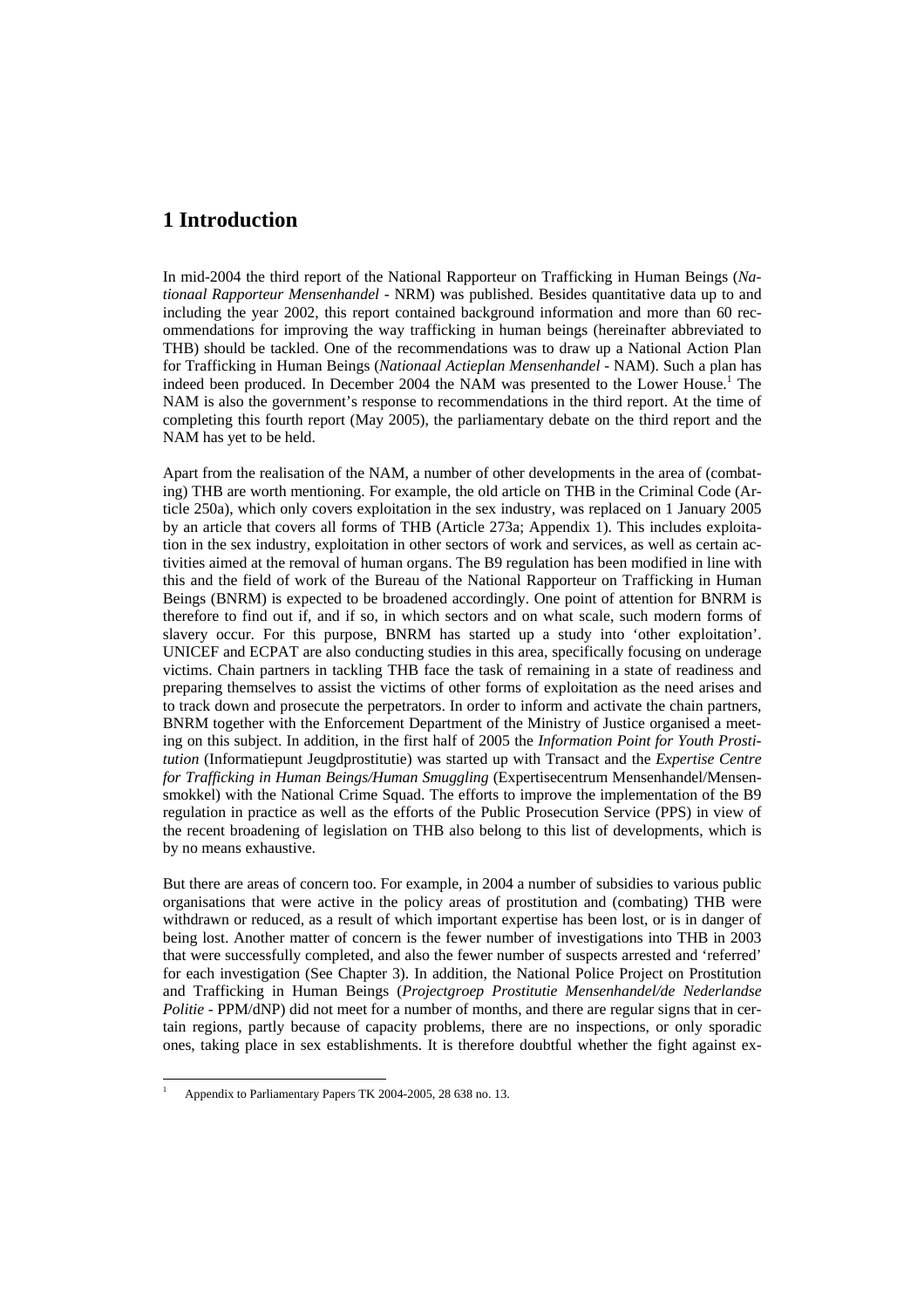ploitation in the sex industry is indeed being given sufficient priority and capacity on a continuous basis, both in terms of administrative inspections by municipalities (in the role of decentralised government) in the licensed sector as well as the investigative and prosecution efforts within and outside this sector - for which also the central government bears responsibility.

As has already been emphasised repeatedly in earlier reports, administrative control is a crucial enforcement tool. Crucial because the government's rationale behind distinguishing between the legalised sector without THB on the one hand and a thus increasingly more defined forbidden sector with an increased risk of THB on the other hand is otherwise undermined. Provisional figures show, incidentally, that the number of successfully completed investigations into THB in 2004 again increased significantly (see Appendix 5).

Enforcement - both administrative and in criminal justice - remains an important point, also in the light of the above-mentioned broadening of the definition of THB, which in fact demands alertness to potential exploitation within a much broader range of work situations.

This fourth report does not go into further detail regarding the abovementioned issues; it focuses on additional quantitative information for the year  $2003^2$ , concentrating on three areas, namely the victims of THB that have reported to the Foundation against Trafficking in Women (*Stichting Tegen Vrouwenhandel* - STV), investigations into THB and prosecutions brought by the police (dealt with by the PPS and settled in court). The figures are presented together with figures (already published in previous reports) for the years 2000 to 2002 inclusive, in order to show any trends.

Chapter 2 contains information on the victims of THB that have been reported to the STV. Chapter 3 concerns investigations carried out by the Dutch police into cases of THB. Chapter 4 contains information on cases of THB registered with and handled by the PPS, and their settlement by the courts.

Chapter 5 contains the summary.

For this report, information was made available by the STV and the police, for which BNRM is most grateful. A separate word of thanks goes to Peter Paul Groen of the Statistical Data Supply and Policy Analysis Unit (*Statistische informatievoorziening en Beleidsanalyse* - SiBa) of the Scientific Research and Documentation Centre (*Wetenschappelijk Onderzoek- en Documentatiecentrum* - WODC), for the analyses of the PPS's data, and to Onno Stijger and Suzanne Beijer for the contribution they made as apprentices in the police study. Thanks are also due to Alinde Verhaag for her contribution as guest worker at BNRM.

 $\overline{2}$ 2 Appendix 5 contains a number of figures (some of which are provisional) for 2004 that have not been analysed further.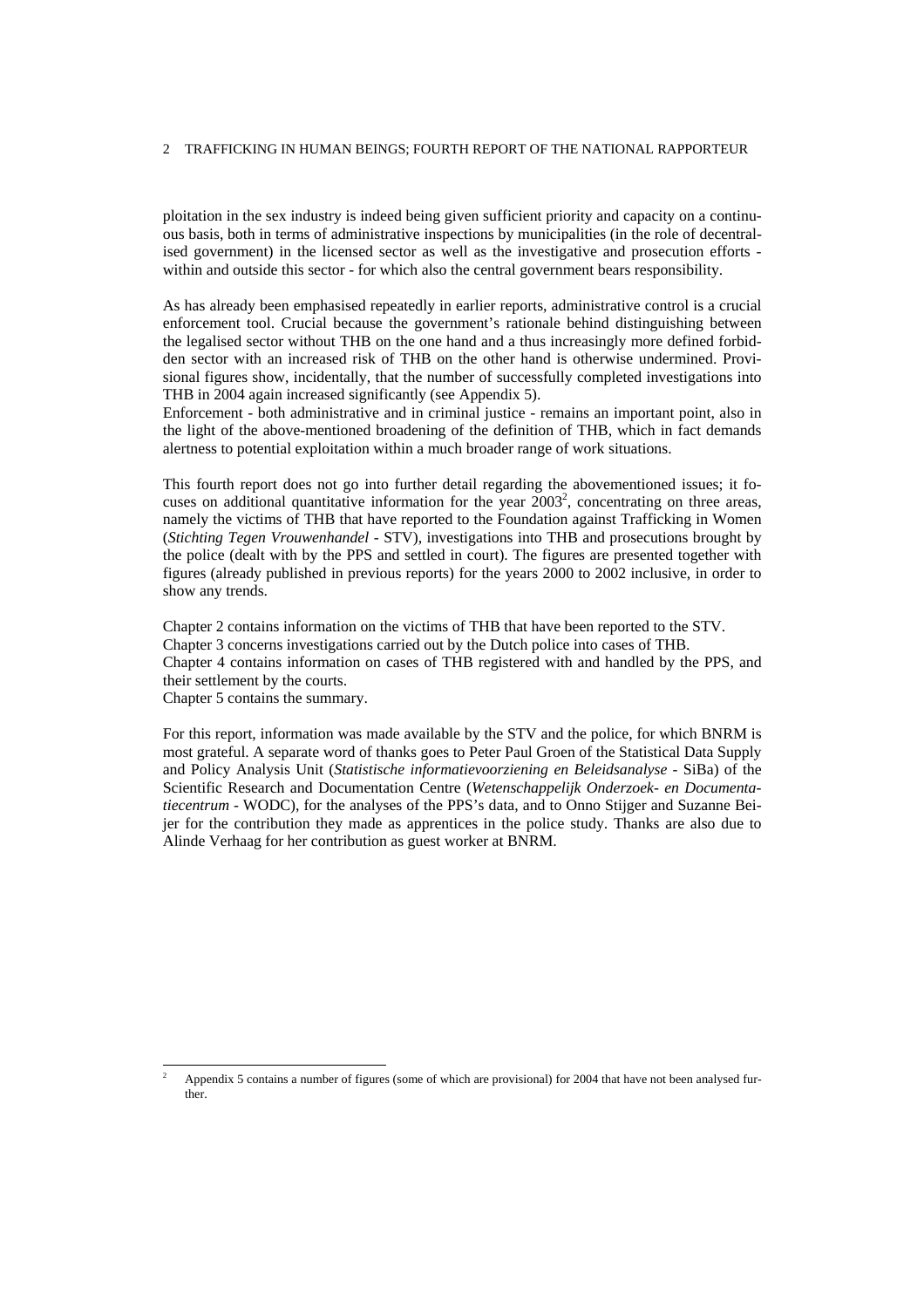# **2 Victims**

# **2.1 Introduction**

This chapter contains statistical data on (possible) victims of THB. It is information from the registration of the Foundation against Trafficking in Women (*Stichting Tegen Vrouwenhandel* - STV) and information from the police's victim registration system.

### **2.2 Victim registrations kept by the Foundation against Trafficking in Women**

One of the STV's tasks is to register the victims of THB. This paragraph contains information on the victims registered by the STV in 2003. Only basic background details, such as region and country of origin, age, sex and reporter are given.

### **2.2.1 Regions and countries of origin**

Table 2.1 gives an overview of the regions of origin of the (possible) victims of THB that have been registered by the STV.

| Region of origin   |     | 2000 | $\tilde{}$ | 2001 |     | 2002 |     | 2003 |      | Total |
|--------------------|-----|------|------------|------|-----|------|-----|------|------|-------|
|                    | N   | %    | N          | %    | N   | %    | N   | $\%$ | N    | %     |
| Central and Eas-   | 134 | 39%  | 142        | 50%  | 170 | 50%  | 134 | 52%  | 580  | 47%   |
| tern Europe        |     |      |            |      |     |      |     |      |      |       |
| Africa             | 101 | 30%  | 45         | 16%  | 105 | 31%  | 64  | 25%  | 315  | 26%   |
| Asia               | 26  | 8%   | 11         | 4%   | 13  | 4%   | 16  | 6%   | 66   | 5%    |
| Latin America      | 7   | 2%   | 3          | 1%   | 11  | 3%   | 16  | 6%   | 37   | 3%    |
| and Caribbean      |     |      |            |      |     |      |     |      |      |       |
| Western Europe     | 26  | 7%   | 13         | 5%   | 21  | 6%   | 15  | 6%   | 75   | 6%    |
| <b>Middle East</b> | 2   | 1%   |            | ۰    | 6   | 2%   |     | 0%   | 9    | 1%    |
| Unknown            | 45  | 13%  | 70         | 25%  | 17  | 5%   | 11  | 4%   | 143  | 12%   |
| Total              | 341 | 100% | 284        | 100% | 343 | 100% | 257 | 100% | 1225 | 100%  |

*Table 2.1 Origin of (possible) victims registered by the STV, per annum*

Source: STV (2001; 2002; 2003).

257 victims were reported in 2003, significantly fewer than in 2002 and even 2001, the year that the STV was less readily accessible. Incidentally, this does not indicate the start of a new trend: the number of reports increased substantially again in 2004, as shown in the appendix with the provisional figures for 2004 (see Appendix 5). In 2003 too, most victims by far were from Central and Eastern Europe. The number of reports from this region has remained virtually the same since 2001 from a relative point of view. The number of reports concerning victims originating from Africa fluctuates somewhat, but was again considerable in 2003 (25%).

Table 2.2 contains the most common countries of origin of the victims reported.<sup>2</sup> Appendix 2 (Table B2.2) gives a complete overview of all countries of origin.

 $\mathbf{1}$ 1 The STV registration for 2001 deviates sharply from earlier years, probably due to the poor accessibility of the STV at that time.<br><sup>2</sup> Countries are included that were the origin of at least 15 victims in the period from 2000 to 2003, or at least five in

<sup>2003.</sup>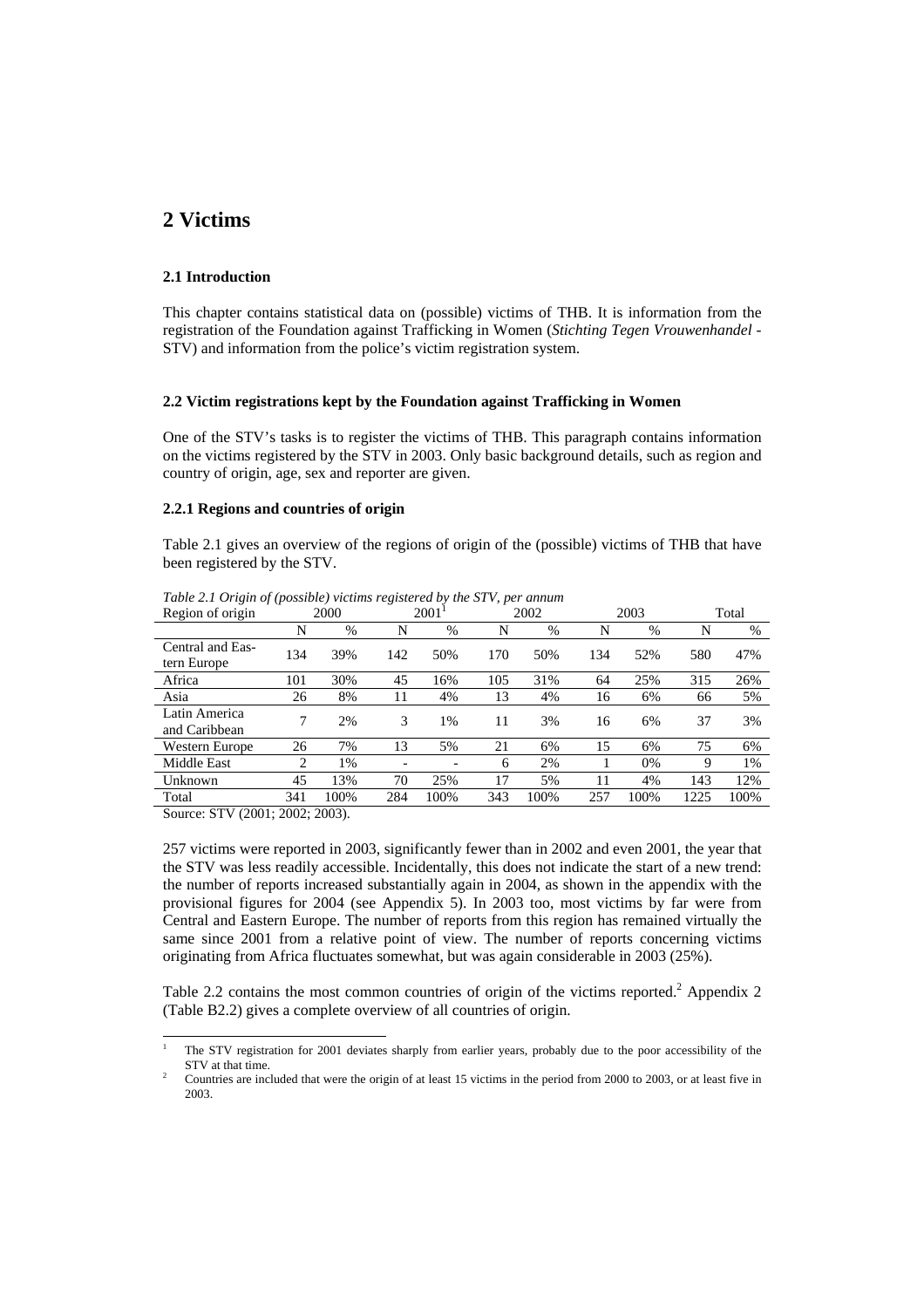| Country                                                           |     | 2000 |                | 2001 |     | 2002 |                | 2003 |      | Total |
|-------------------------------------------------------------------|-----|------|----------------|------|-----|------|----------------|------|------|-------|
|                                                                   | N   | $\%$ | N              | $\%$ | N   | $\%$ | N              | $\%$ | N    | $\%$  |
| Albania                                                           | 5   | 1%   | 4              | 1%   | 8   | 2%   | $\overline{2}$ | 1%   | 19   | 2%    |
| Brazil                                                            |     |      | 1              | 0%   |     |      | 12             | 5%   | 13   | 1%    |
| Bulgaria                                                          | 19  | 6%   | 40             | 14%  | 59  | 17%  | 48             | 19%  | 166  | 14%   |
| Cameroon                                                          | 4   | 1%   | $\overline{c}$ | 1%   | 10  | 3%   | 5              | 2%   | 21   | 2%    |
| China                                                             | 19  | 6%   | 10             | 4%   | 8   | 2%   | 8              | 3%   | 45   | 4%    |
| Czech Republic                                                    | 14  | 4%   | 8              | 3%   | 6   | 2%   | 3              | 1%   | 31   | 3%    |
| Guinea                                                            |     | 0%   | 3              | 1%   | 6   | 2%   | 5              | 2%   | 15   | 1%    |
| Lithuania                                                         | 10  | 3%   | 10             | 4%   | 13  | 4%   | 9              | 4%   | 42   | 3%    |
| Moldova                                                           | 6   | 2%   | 9              | 3%   | 14  | 4%   | 1              | 0%   | 30   | 2%    |
| <b>Netherlands</b>                                                | 25  | 7%   | 11             | 4%   | 18  | 5%   | 11             | 4%   | 65   | 5%    |
| Nigeria                                                           | 41  | 12%  | 15             | 5%   | 45  | 13%  | 21             | 8%   | 122  | 10%   |
| Poland                                                            | 12  | 4%   | 4              | 1%   | 9   | 3%   | 3              | 1%   | 28   | 2%    |
| Romania                                                           | 10  | 3%   | $\overline{4}$ | 1%   | 22  | 6%   | 31             | 12%  | 67   | 6%    |
| Russian Fed.                                                      | 19  | 6%   | 27             | 10%  | 16  | 5%   | 11             | 4%   | 73   | 6%    |
| Sierra Leone                                                      | 10  | 3%   | 6              | 2%   | 12  | 3%   | 11             | 4%   | 39   | 3%    |
| Thailand                                                          | 4   | 1%   |                |      | 3   | 1%   | 5              | 2%   | 12   | 1%    |
| Ukraine                                                           | 12  | 4%   | 18             | 6%   | 5   | 1%   | 14             | 5%   | 49   | 4%    |
| Other                                                             | 81  | 24%  | 40             | 14%  | 68  | 20%  | 38             | 15%  | 227  | 19%   |
| Unknown                                                           | 49  | 14%  | 72             | 25%  | 21  | 6%   | 19             | 7%   | 161  | 13%   |
| Total<br>$C T V / Q Q Q 1$ $Q Q Q Q$ $C1$ $C$ $Q Q Q Q$<br>$\sim$ | 341 | 100% | 284            | 100% | 343 | 100% | 257            | 100% | 1225 | 100%  |

*Table 2.2 Most common countries of origin of (possible) victims registered by the STV, per annum*

Source: STV (2001; 2002; file for 2003).

Just as in 2002, Bulgaria was the most frequently occurring country of origin in 2003. Romania occupies the second place in that year as the origin of an increasing number of victims. The number of victims from Nigeria fluctuates, but was slightly lower in 2003 than in 2002. A sudden and strikingly large number of victims from Brazil were registered in 2003.

### **2.2.2 Age and gender**

Table 2.3 contains the age distribution of the victims reported to the STV from 2001 to 2003.

| Age                | 2001 |      |     | 2002 |     | 2003 |     | Total |
|--------------------|------|------|-----|------|-----|------|-----|-------|
|                    | N    | $\%$ | N   | %    | N   | $\%$ | N   | $\%$  |
| 10 to 13 years     | ∍    | 1%   |     |      | 2   | 1%   | 4   | 1%    |
| 14 to 17 years     | 25   | 9%   | 41  | 12%  | 18  | 7%   | 84  | 10%   |
| 18 to 23 years     | 86   | 30%  | 130 | 38%  | 112 | 44%  | 328 | 37%   |
| 24 to 29 years     | 39   | 14%  | 56  | 16%  | 54  | 21%  | 149 | 17%   |
| 30 to 39 years     | 12   | 4%   | 19  | 6%   | 25  | 10%  | 56  | 6%    |
| 40 years and older |      | 0%   | 5   | 1%   |     | 2%   | 11  | 1%    |
| Unknown            | 119  | 42%  | 92  | 27%  | 41  | 16%  | 252 | 29%   |
| Total              | 284  | 100% | 343 | 100% | 257 | 100% | 884 | 100%  |

*Table 2.3 Age distribution of victims reported to the STV, per annum* 

Source: STV (2001; 2002; 2003).

A total of 20 underage victims were reported to the STV in 2003, which is less than in previous years. If we do not include victims whose age is unknown, the percentage of underage victims declined from 16% in 2001 and 2002 to 9% in 2003. Most victims come in the age category of 18 to 23 years old, and this applies to all the years studied.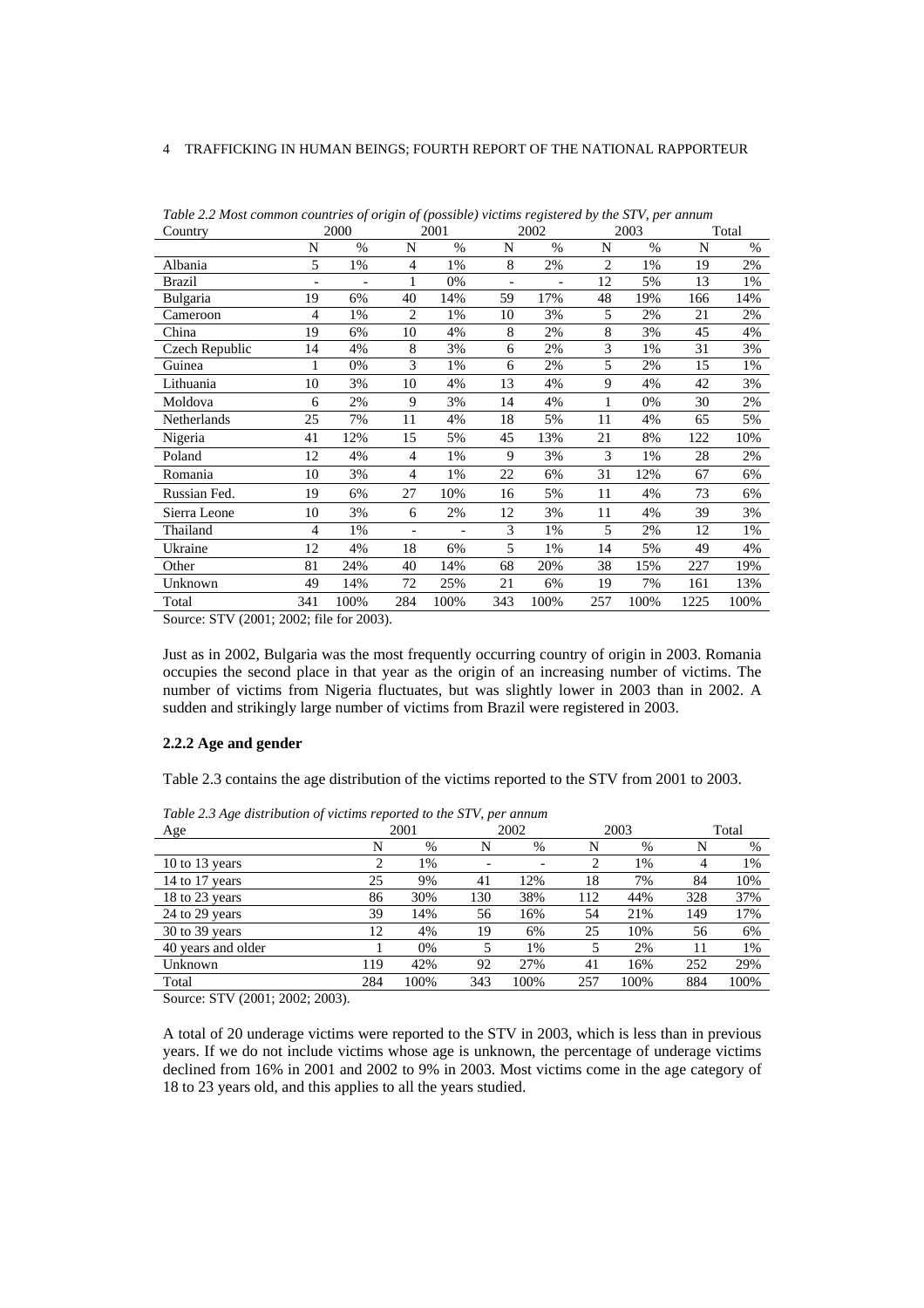No men or boys were reported in 2003.

### **2.2.3 The reporters**

Table 2.4 provides an overview of the number of reports by various categories of reporters in the period from 2001 to 2003.

| $\sim$ $\blacksquare$<br>Reporter | 2001 |      |     | 2002 |     | 2003 |     | Total         |  |
|-----------------------------------|------|------|-----|------|-----|------|-----|---------------|--|
|                                   | N    | $\%$ | N   | $\%$ | N   | $\%$ | N   | $\frac{0}{0}$ |  |
| Police                            | 135  | 48%  | 193 | 56%  | 153 | 60%  | 481 | 54%           |  |
| Reception facility                | 23   | 8%   | 24  | 7%   | 20  | 8%   | 67  | 8%            |  |
| Individuals <sup>3</sup>          | 18   | 6%   | 36  | 10%  | 23  | 9%   | 77  | 9%            |  |
| Refugee/asylum organisations      | 17   | 6%   | 25  | 7%   | 17  | 7%   | 59  | 7%            |  |
| Youth assistance organisations    | 12   | 4%   | 10  | 3%   | 6   | 2%   | 28  | 3%            |  |
| Legal services                    | 11   | 4%   | 13  | 4%   | 3   | 1%   | 27  | 3%            |  |
| Assistance organisations          | 8    | 3%   | 11  | 3%   | 10  | 4%   | 29  | 3%            |  |
| Victim himself/herself            | 6    | 2%   | 11  | 3%   | 3   | 1%   | 20  | 2%            |  |
| Healthcare/fieldwork              | 3    | 1%   | 5   | 1%   | 4   | 2%   | 12  | 1%            |  |
| $\Delta$ nonymous <sup>4</sup>    | 48   | 17%  | ٠   |      |     |      | 48  | 5%            |  |
| Other <sup>5</sup>                | 3    | 1%   | 15  | 4%   | 18  | 7%   | 36  | 4%            |  |
| Total                             | 284  | 100% | 343 | 100% | 257 | 100% | 884 | 100%          |  |

*Table 2.4 Reporters of victims, per annum* 

Source: STV (2001; 2002; 2003).

Most victims registered by the STV are reported by the police. In 2003 this was almost twothirds of all reports. Other reports were received from private individuals, reception facilities, refugee/asylum organisations, assistance organisations and - more occasionally - other organisations or persons.

### **2.3 (Possible) victims in the Police Information Node System**

In principle, all regional polices forces register all victims or possible victims of THB in the victim registration system known as the Police Information Node System (*Informatie Knooppunt Politie* Systeem - IKP-S). Some of these victims come to light when carrying out administrative inspections in the prostitution sector, while others come in contact with the police in other ways, such as by approaching the police themselves.

In order to establish whether someone is (possibly) a victim of THB, a list of signals is used, with each signal being assigned a number of points. At a score of 10 points or more, the possible victim is registered in IKP- $S$ <sup>NRM3</sup>

The *Police Monitor for Prostitution and Trafficking in Human Beings 2002* (PPM/dNP, 2003) showed that five of the twenty-five regional police forces did not register any (possible) victims in IKP-S.

<sup>-&</sup>lt;br>3

E.g. prostitutes, brothel owners, clients, friends and partners.<br>  $\frac{4}{100}$  From 2001 onwards, no reports are registered as 'anonymous'. In 2002 and 2003, the STV Helpdesk always asked which category the reporter belonged to.

E.g. public organisations, migrant organisations, associations, foundations and local initiatives.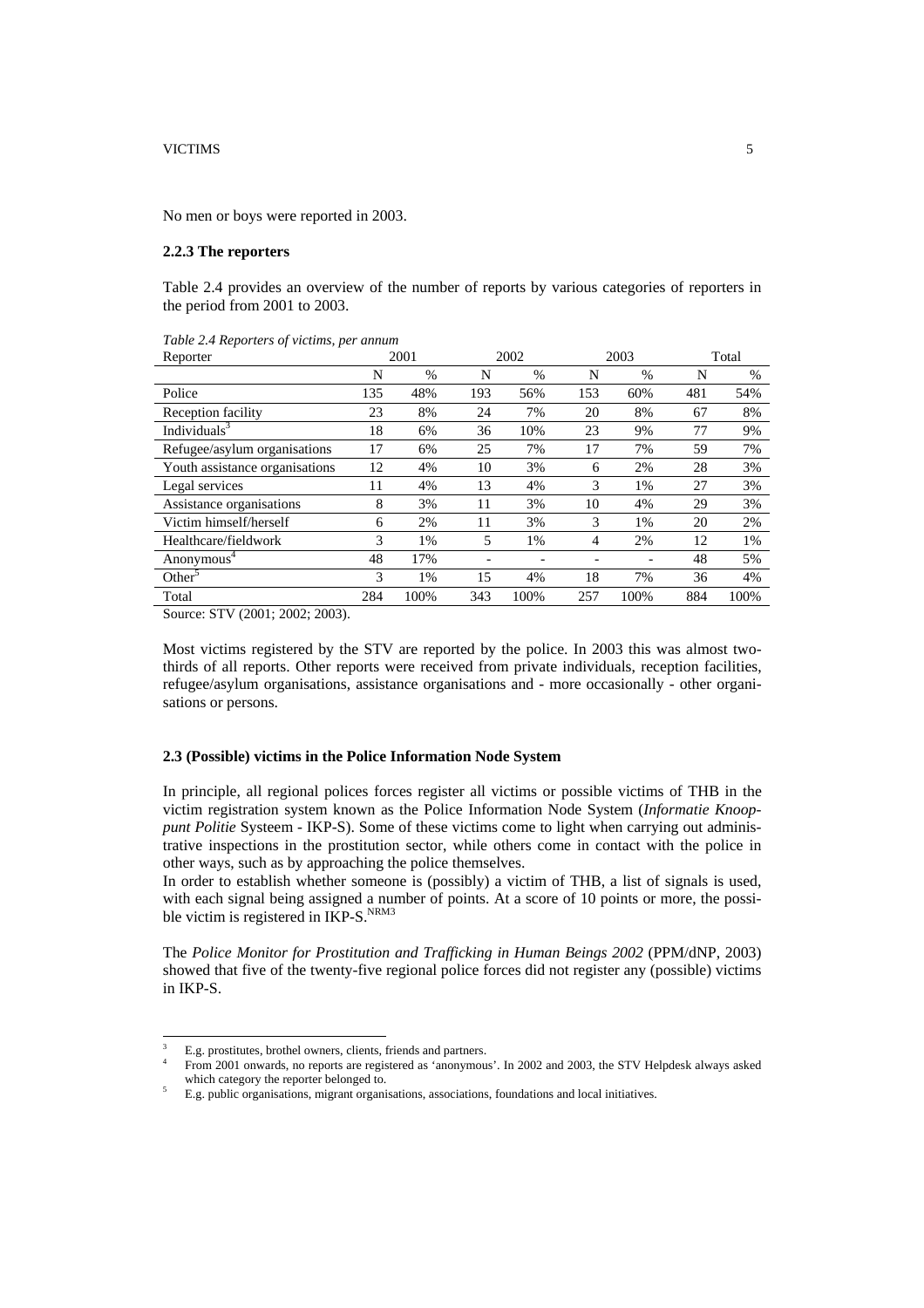Concerning IKP-S, the following remarks are relevant:

- It is not always clear whether police forces that do register (possible) victims in IKP-S are consistent in this. Some forces, for example, register few victims when one would actually expect more, based on the size of the force and the prostitution sector within the region concerned.<sup>6</sup>
- Not only (possible) victims are registered in the victim registration system, but sometimes - suspected and unsuspected - relations of the victims as well.
- Registration in the system is not easy, nor is the prevention of double entries and tracing of victims. Victims often work under different names and the names of foreign victims are not always spelt in a consistent manner.

### **2.3.1 Country of birth**

Table 2.5 gives an overview of the most common countries of birth of (possible) victims registered in IKP-S.<sup>7</sup> An overview of all countries of birth can be found in Appendix 2 (Table B2.5).

| Country of birth          | 2002 |      |     | 2003 |     | Total |  |  |
|---------------------------|------|------|-----|------|-----|-------|--|--|
|                           | N    | $\%$ | N   | $\%$ | N   | $\%$  |  |  |
| Albania                   | 8    | 2%   | 4   | 3%   | 12  | 2%    |  |  |
| Bulgaria                  | 106  | 29%  | 33  | 22%  | 139 | 27%   |  |  |
| Hungary                   | 4    | 1%   | 4   | 3%   | 8   | 2%    |  |  |
| Liberia                   | 7    | 2%   | 6   | 4%   | 13  | 3%    |  |  |
| Lithuania                 | 8    | 2%   | 5   | 3%   | 13  | 3%    |  |  |
| Netherlands               | 16   | 4%   | 18  | 12%  | 34  | 7%    |  |  |
| Nigeria                   | 23   | 6%   | 10  | 7%   | 33  | 6%    |  |  |
| Poland                    | 22   | 6%   | 4   | 3%   | 26  | 5%    |  |  |
| Romania                   | 38   | 10%  | 21  | 14%  | 59  | 11%   |  |  |
| <b>Russian Federation</b> | 18   | 5%   | 6   | 4%   | 24  | 5%    |  |  |
| Sierra Leone              | 25   | 7%   | 3   | 2%   | 28  | 5%    |  |  |
| Sudan                     | 11   | 3%   |     |      | 11  | 2%    |  |  |
| Ukraine                   | 9    | 2%   | 6   | 4%   | 15  | 3%    |  |  |
| Other/unknown             | 76   | 21%  | 33  | 22%  | 109 | 21%   |  |  |
| Total                     | 371  | 100% | 153 | 100% | 524 | 100%  |  |  |

*Table 2.5 Most common countries of birth of (possible) victims in IKP-S, per annum* 

In the year 2003, the police registered 153 (possible) victims in IKP-S, significantly fewer than in 2002 when 371 (possible) victims were entered in the system. Potential explanations for this relate to technical problems when entering information in IKP-S, a reduced motivation to register the victim, a decline in the number of victims in the licensed segment of the sex industry, and possibly also less police effort given to prostitution inspections and investigations into THB.

Relatively speaking, most victims in both 2002 and 2003 originate from Bulgaria and - to a lesser extent - Romania. In addition, the Netherlands and Nigeria scored relatively highly in 2003 as countries of origin. The percentage of victims born in the Netherlands compared to 2002 increased sharply.

<sup>6</sup> Lower numbers may however also be a reflection of a 'cleaner' licensed sector, where inspections are indeed made but few victims are found, or to the decline in the number of inspections or other police activity in tackling THB.<br><sup>7</sup> Those countries are included from which at least 10 victims came in the years 2002 and 2003 together,

in the year 2003.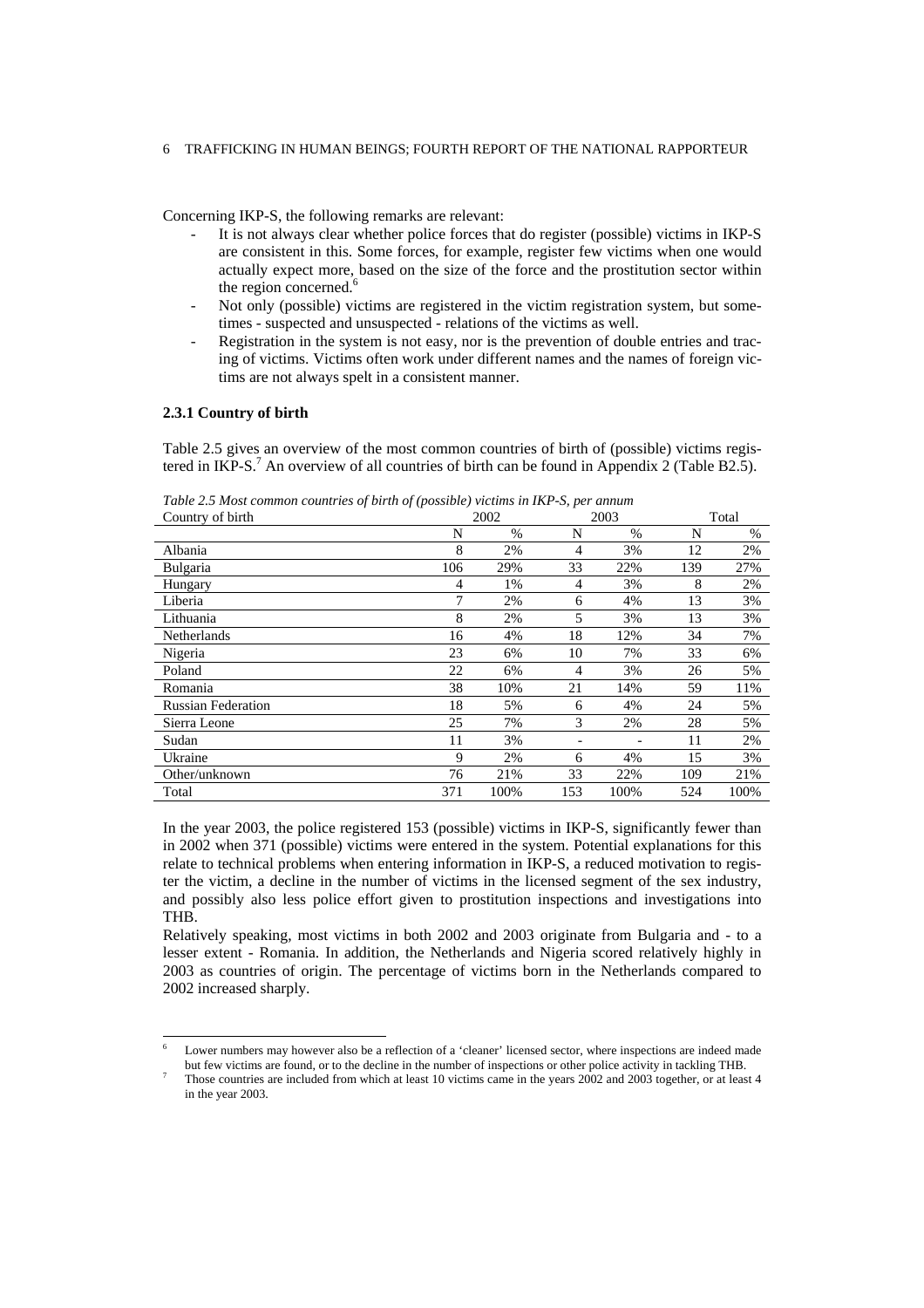#### **2.3.2 Age and gender**

Table 2.6 contains the age distribution of (possible) victims registered in IKP-S.

Age 2002 2003 Total N % N % N % 0 to 17 years 51 14% 21 14% 72 14% 18 to 23 years 155 42% 62 41% 217 41% 24 to 29 years 120 32% 41 27% 161 31% 30 years and older 39 11% 28 18% 67 13% Unknown 6 2% 1 1% 7 1% Total 371 100% 153 100% 524 100%

*Table 2.6 Age distribution of (possible) victims in IKP-S* 

In 2002, 51 underage persons were registered as possible victims, whereas in 2003 there were 21. In both years they accounted for 14% of (possible) victims. With regard to the other age categories too, the percentages in both years are virtually the same. Most victims come in the category of 18 to 23 years.

In 2003, two men were registered in IKP-S. Both were born in Ecuador and are 35 and 36 years old respectively. Further analysis by the Trafficking in Human Beings Information Unit (*Informatie Eenheid Mensenhandel* - IEM) showed that these are both transsexuals who were found in a streetwalker's zone. Both were residing illegally in the Netherlands.

In 2002, 13 men were registered in IKP-S. Twelve of them were underage, and all came from various countries outside the European Union.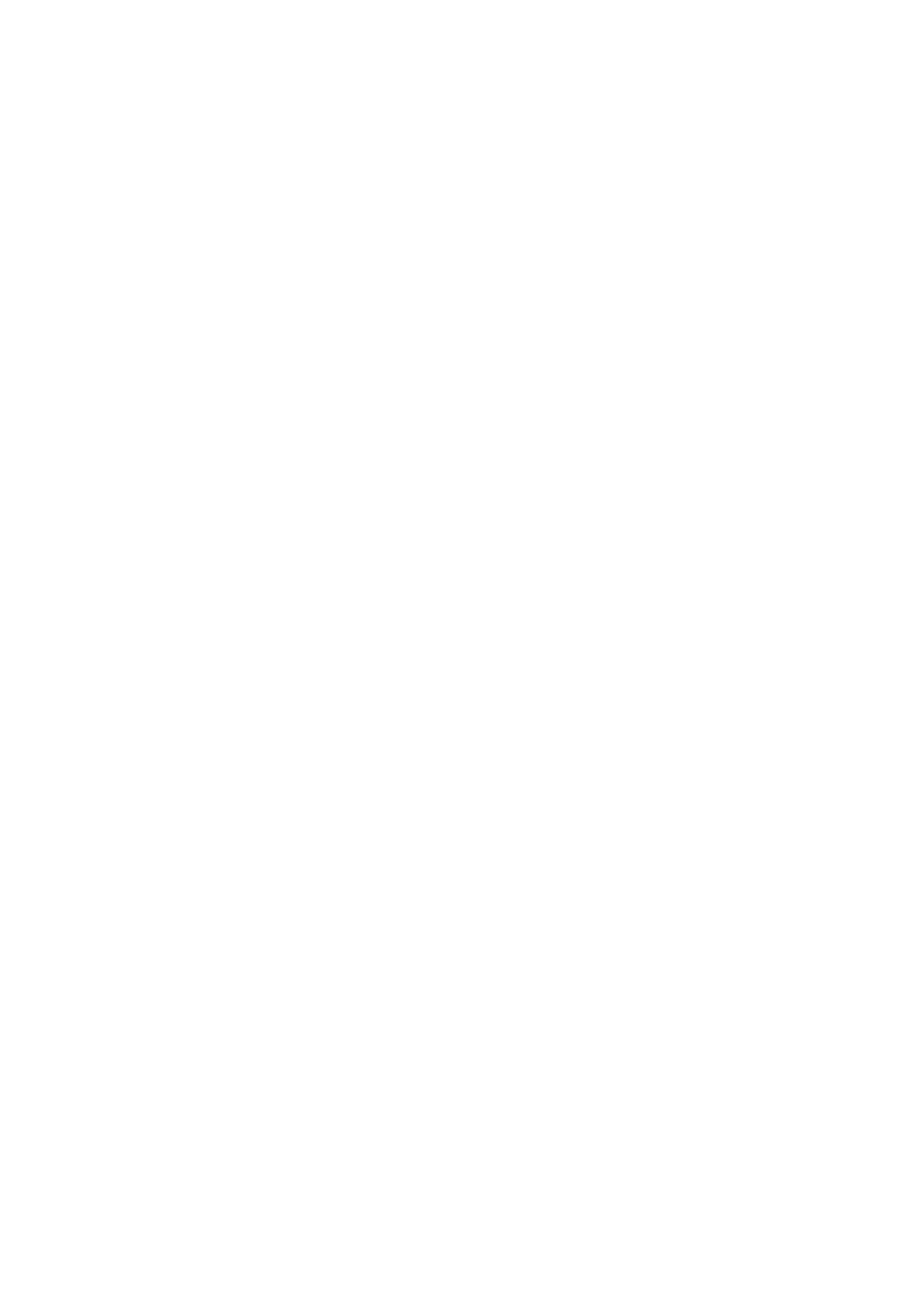# **3 Investigation**

# **3.1 Introduction**

Each year BNRM analyses all successfully completed investigations into THB. An explanation of the study method can be found in Appendix 3. This chapter contains the results for the year 2003.

# **3.2 Investigations into trafficking in human beings**

Table 3.1 contains an overview of all investigations into THB completed and 'referred' to the Public Prosecution Service (PPS) each year,<sup>1</sup> also showing the extent of the rise or fall in the number of investigations compared to the base year  $2000$  (with indices)<sup>2</sup>. The results in Table 3.1 have also been subdivided according to the type of THB: cross-border or domestic. In the case of cross-border THB, victims are recruited abroad, whereas with domestic THB they are recruited in the Netherlands. In both cases they are exploited in the Netherlands (among other countries) in prostitution.3

| Year  | Cross-border THB |       |    | Domestic THB | Total |       |  |
|-------|------------------|-------|----|--------------|-------|-------|--|
|       |                  | Index |    | Index        |       | Index |  |
| 2000  |                  | 100   |    | 100          | 25    | 100   |  |
| 2001  | 36               | 212   |    | 150          | 48    | 192   |  |
| 2002  | 42               | 247   |    | 163          | 55    | 220   |  |
| 2003  | 32               | 188   | 10 | 125          | 42    | 168   |  |
| Total | 27               | n/a   |    | n/a          | 170   | n/a   |  |
|       |                  |       |    |              |       |       |  |

*Table 3.1 Investigations into THB completed each year according to THB type*

The number of completed investigations into THB rose sharply from  $2000$  onwards,<sup>4</sup> but was lower in the year 2003 than in the two preceding years.

Of all the investigations completed in 2003, 24% concerned domestic and 76% cross-border THB. These percentages have remained virtually the same for the last three years studied.<sup>5</sup>

### *Reason for the investigation*

For the period from 2001 to 2003<sup>6</sup> was examined what the *direct* reason was for the investigation into THB. Table 3.2 contains the result.

 $\frac{1}{1}$ <sup>1</sup> The investigations were carried out by the police and the Royal Military Constabulary.<br><sup>2</sup> Equipment of the indices see Annendix 4

For an explanation of the indices, see Appendix 4.

<sup>3</sup> If victims are originally recruited abroad, but sold (on) in the Netherlands or recruited once again (e.g. after having worked independently for a time in prostitution), their case is categorised as cross-border THB. A combination of cross-border and domestic THB occurred twice in the cases investigated (in 2001 and in 2003). In the first case, the victims were predominantly recruited in the Netherlands, but occasionally in Belgium as well. This investigation was categorised as domestic THB. In the second case, the victims were recruited largely in Hungary, but also in the Netherlands. This investigation was categorised as cross-border THB.<br>4 Incidentally in the year 2000 the number of completed investigations

Incidentally, in the year 2000 the number of completed investigations into THB was already higher than in previous years (see earlier reports of the NRM presenting figures from 1997 onwards).<br>
The noncontages of investigations into dematic TUP non annum (see a parameter)

The percentages of investigations into domestic THB per annum (as a percentage of the number of investigations in that year): 32% (2000), 25% (2001), 24% (2002) and 24% (2003).<br><sup>6</sup> This data was not called also for the way 2000 and age of 2001. In

This data was not collected for the year 2000 and part of 2001. In view of its renewed relevance, the question has been included again.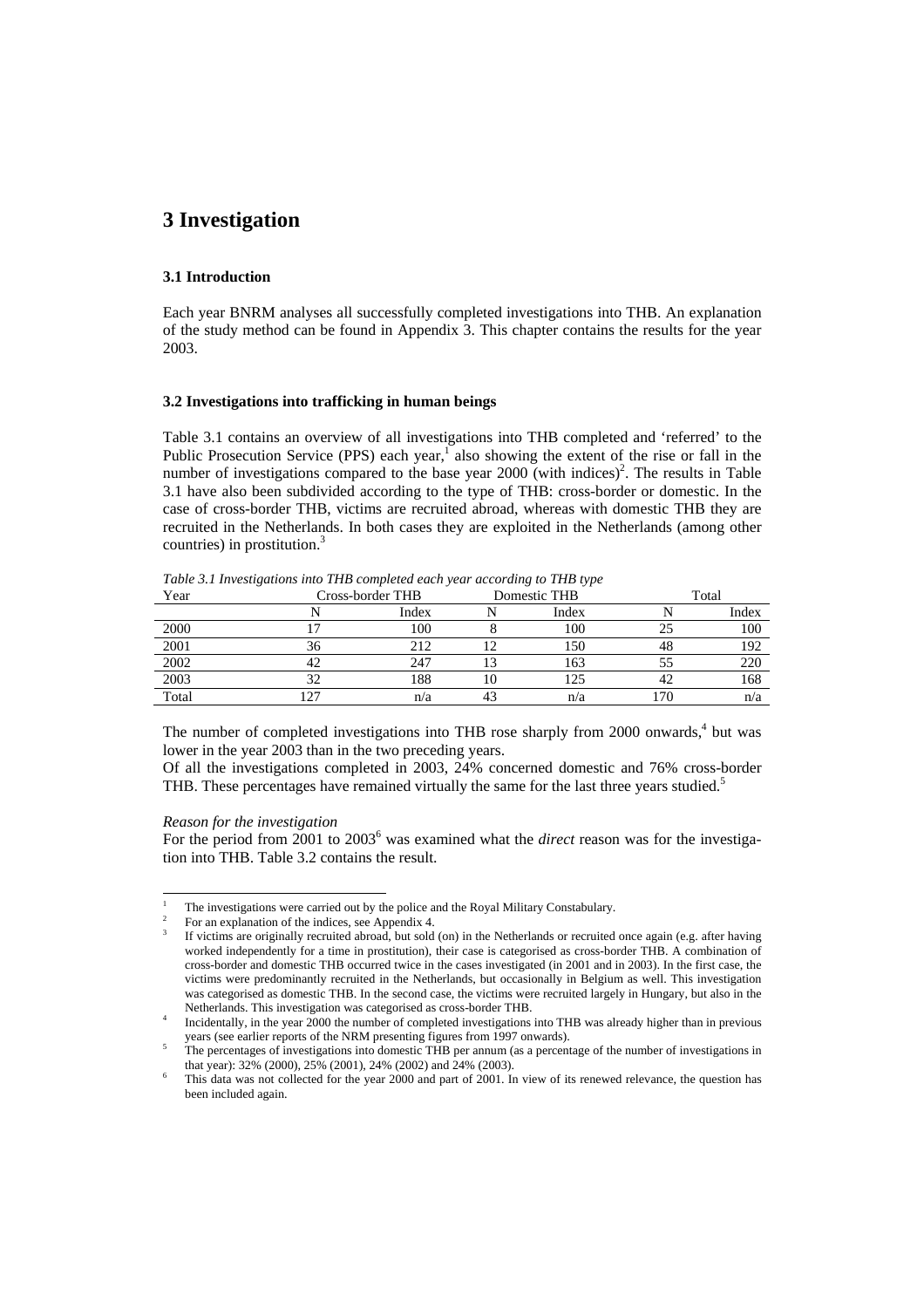| $\cdot$<br>$\sim$<br>. .<br>Reason |    | 2001 |    | 2002 |    | 2003 |     | Total |
|------------------------------------|----|------|----|------|----|------|-----|-------|
|                                    | N  | $\%$ | N  | %    | N  | $\%$ | N   | $\%$  |
| Report                             | 13 | 36%  | 13 | 24%  | 17 | 40%  | 43  | 32%   |
| Inspection in prostitution sector  | 6  | 17%  | 12 | 22%  |    | 17%  | 25  | 19%   |
| Other investigation                | 6  | 17%  | 11 | 20%  | C  | 5%   | 19  | 14%   |
| CIU information                    |    | 11%  |    | 9%   | 3  | 7%   | 12  | 9%    |
| Other                              | ⇁  | 19%  | 14 | 26%  | 13 | 31%  | 34  | 26%   |
| Total                              | 36 | 100% | 55 | 100% | 42 | 100% | 133 | 100%  |
|                                    |    |      |    |      |    |      |     |       |

*Table 3.2 Reason for investigation, per annum* 

In 2003 'spontaneous' reports were relatively often the basis of investigations into THB. The number of investigations following reasons other than those mentioned (category 'other') rose in the years studied. In 2003 these were often reports by witnesses. For example, they reported the fact that women were locked up or forced to prostitute themselves, or incidents of violence. One report of THB came from the Immigration and Naturalisation Service (*Immigratie- en Naturalisatiedienst* - IND) and one from the Royal Military Constabulary. One investigation was also started up following a report by acquaintances of a suspect who reported that he was acting as a 'loverboy'.

The reason for investigations into domestic THB differs significantly from those for investigations into cross-border THB.<sup>7</sup> With domestic THB, a report is more often the direct reason than with cross-border THB (55% compared to 26%). With cross-border THB, checks are more often the reason (23% compared to 10%).

### **3.3 Suspects**

Table 3.3 contains information (per annum) on the number of suspects of THB that were identified, arrested and 'referred' to the PPS in successful investigations. The indices show the development in the number of *identified* suspects. In addition, the proportion of the identified suspects that were arrested and 'referred' are also given (in percentages).

| Year  |     | Suspects identified |     | Suspects arrested | Suspects 'referred' |       |  |
|-------|-----|---------------------|-----|-------------------|---------------------|-------|--|
|       |     | Index               |     | $\% *$            |                     | $% *$ |  |
| 2000  | 160 | 100                 | 140 | 88%               | 129                 | 81%   |  |
| 2001  | 224 | 140                 | 179 | 80%               | 142                 | 63%   |  |
| 2002  | 207 | 29                  | 191 | 92%               | 180                 | 87%   |  |
| 2003  | 148 | 92                  | 135 | 91%               | 127                 | 86%   |  |
| Total | 739 | n/a                 | 645 | 87%               | 578                 | 78%   |  |

*Table 3.3 Suspects of THB, per annum*

\*Percentage of the number of suspects identified in the year concerned.

In the successful investigations completed in 2003, the police identified 148 suspects of THB, arrested 135 suspects and 'referred' 127 suspects to the PPS.<sup>8</sup> The number of suspects arrested and 'referred' in 2003 was lower than in the two preceding years and comparable with the level in  $2000.<sup>9</sup>$ 

<sup>-&</sup>lt;br>7 Chi2=10.41, df=4;  $p<0.05$ .

<sup>8</sup> The actual number of identified and arrested suspects is probably higher, because there may have been suspects identified as such and arrested in investigations that are in progress or have been halted.

Incidentally, in 2000 the number of suspects in all categories was higher than in previous years (see second report which presents the figures from 1997 onwards).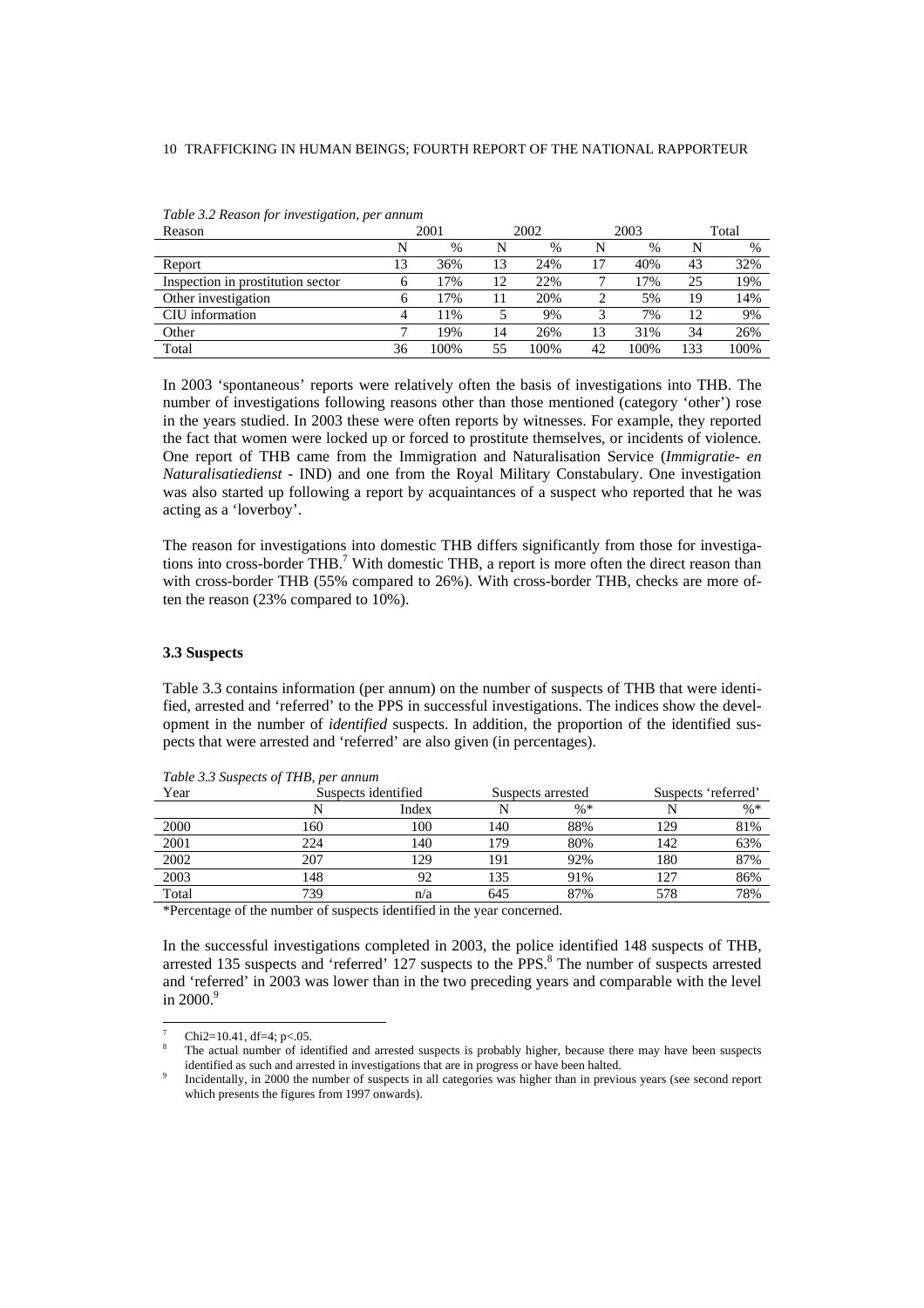In the rest of this paragraph, *arrested* suspects will be referred to.

Table 3.4 contains an overview of the average number of arrested suspects in each investigation, divided into the type of THB (cross-border or domestic).<sup>10</sup>

| Year  | Cross-border THB | Domestic THB | Total       |
|-------|------------------|--------------|-------------|
|       | N (average)      | N (average)  | N (average) |
| 2000  | 6.8              | 3.0          | 5.6         |
| 2001  | 4.2              | 2.3          | 3.7         |
| 2002  | 4.0              | 1.8          |             |
| 2003  | 3.6              | 2.0          |             |
| Total | 4.3              |              | 3.8         |

*Table 3.4 Average number of suspects in each investigation, each year and by THB type* 

The average number of suspects arrested in each investigation fell (further) in 2003. This fall applies more to investigations into cross-border THB than to investigations into domestic THB. The average number of suspects arrested in investigations into domestic THB, however, is lower (in all years) than in investigations into cross-border THB.

#### *Gender*

The majority of the arrested suspects are male. However, almost a quarter of the suspects arrested from 2000 to 2003 are women. The percentage of women among the suspects fell in the year 2002, but rose again in  $2003$ .<sup>11</sup> The female suspects arrested are mostly engaged in crossborder THB (96% of the women arrested from 2000 to 2003).

#### *Nationality*

Table 3.5 shows the nationality of the suspects, divided according to the year in which the investigation was completed. Only the most common nationalities are contained in the table, in order of declining frequency.<sup>12</sup> A table with the nationality of all suspects is to be found in Appendix 2 (Table B3.5).

| Nationality      |    | 2000 | 2001                     |      |    | 2002          |                | 2003 | Total |     |  |
|------------------|----|------|--------------------------|------|----|---------------|----------------|------|-------|-----|--|
|                  | N  | $\%$ | N                        | $\%$ | N  | $\frac{0}{0}$ | N              | $\%$ | N     | %   |  |
| Dutch            | 50 | 36%  | 85                       | 47%  | 62 | 32%           | 61             | 45%  | 258   | 40% |  |
| Romanian         |    | 1%   | $\overline{2}$           | 1%   | 5  | 3%            | 24             | 18%  | 32    | 5%  |  |
| <b>Bulgarian</b> |    |      | $\overline{4}$           | 2%   | 39 | 20%           | 21             | 16%  | 64    | 10% |  |
| Turkish          | 2  | 1%   |                          | 1%   | 10 | 5%            |                | 5%   | 20    | 3%  |  |
| Nigerian         | 11 | 8%   | 12                       | 7%   | 6  | 3%            | 5              | 4%   | 34    | 5%  |  |
| Ukrainian        | 3  | 2%   | $\overline{4}$           | 2%   |    | 1%            | 4              | 3%   | 12    | 2%  |  |
| Albanian         |    | 1%   | 13                       | 7%   | 35 | 18%           | $\overline{c}$ | 1%   | 51    | 8%  |  |
| German           |    | 1%   | 6                        | 3%   |    | 1%            | $\overline{c}$ | 1%   | 10    | 2%  |  |
| Belgian          |    | 1%   | $\overline{\phantom{0}}$ |      | 7  | 4%            |                | 1%   | 9     | 1%  |  |
| Yugoslavian      |    | 5%   | 15                       | 8%   |    |               |                | 1%   | 23    | 4%  |  |
| Russian          | 3  | 2%   | -                        |      | 5  | 3%            |                | 1%   | 9     | 1%  |  |
| Moroccan         | 10 | 7%   | 2                        | 1%   |    |               |                |      | 12    | 2%  |  |
| Czech            | 2  | 1%   | 4                        | 2%   |    |               |                |      | 6     | 1%  |  |

*Table 3.5 Most common nationalities of suspects of THB, per annum* 

 $10<sup>10</sup>$ 

<sup>10</sup> For the standard deviations, see Appendix 2, Table B3.4.<br><sup>11</sup> In the period from 2000 to 2003 the percentages were 29%, 29%, 17% and 24% respectively.<br><sup>12</sup> Only countries of which a total of six or more suspects were

12 Only countries of which a total of six or more suspects were nationals in the period from 2000 to 2003 are included in the table.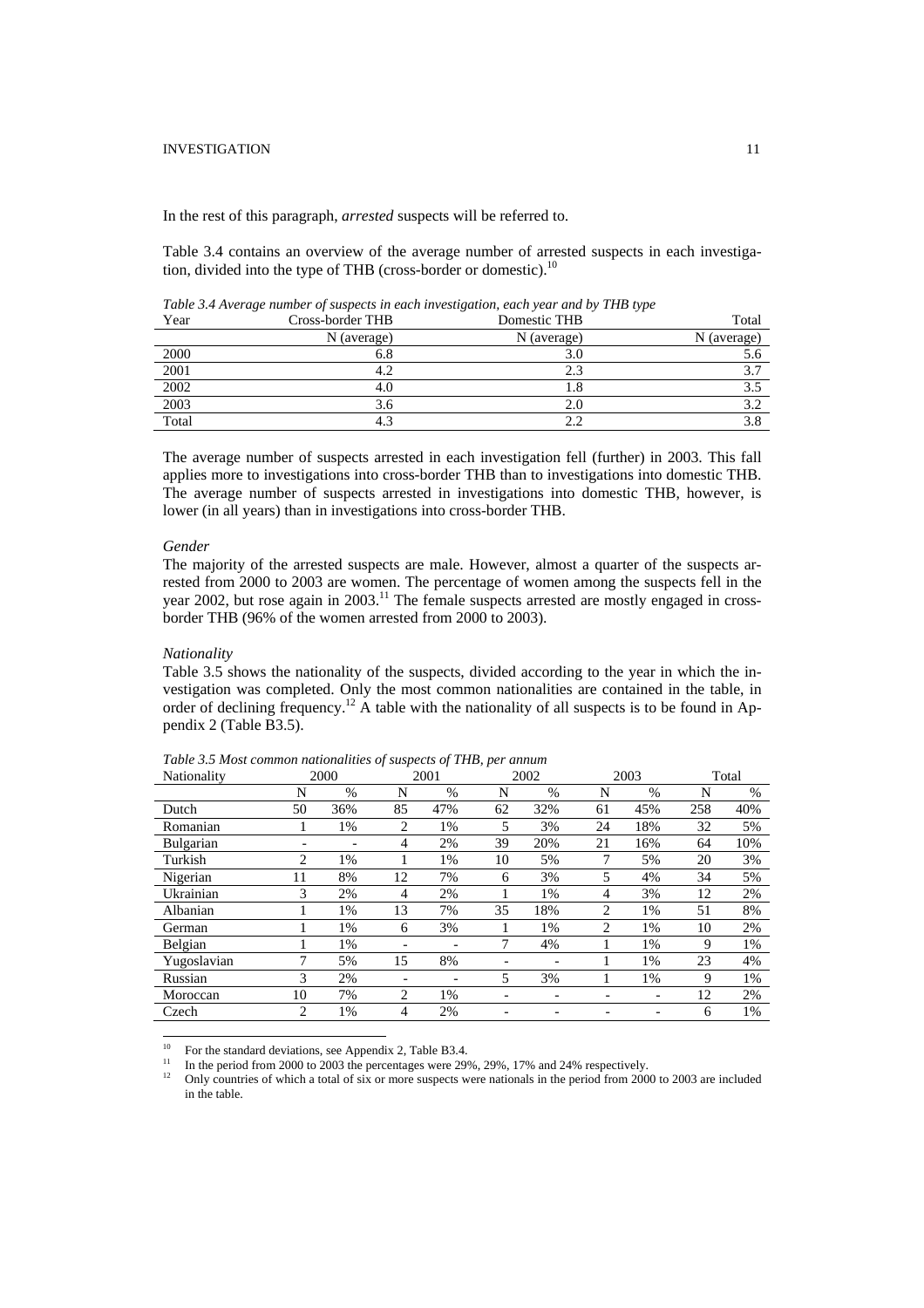| Nationality   | 2000 |                          |     | 2001 |     | 2002 |                          | 2003 |     | Total |  |
|---------------|------|--------------------------|-----|------|-----|------|--------------------------|------|-----|-------|--|
|               |      | %                        | N   | $\%$ |     | $\%$ |                          | $\%$ |     | $\%$  |  |
| Moldovan      | -    | $\overline{\phantom{0}}$ |     | 2%   |     | 2%   | $\overline{\phantom{0}}$ | -    |     | $1\%$ |  |
| Other/unknown | 48   | 34%                      | 28  | 16%  | b   | 8%   |                          | 4%   | 98  | 15%   |  |
| Total         | .40  | 00%                      | 179 | 100% | 191 | 100% | 135                      | 100% | 645 | 100%  |  |

The Dutch, Romanian and Bulgarian nationalities formed the 'top three' in 2003. In that year the number of suspects of Romanian nationality rose markedly. On the other hand, after a peak in 2002 the number of arrested suspects of Albanian nationality fell (sharply). The number of Nigerian suspects was also low in 2003 (as it was in 2002 too) compared to previous years.

### *Country of birth*

Table 3.6 contains an overview (in order of declining frequency) of the most common countries of birth of the suspects, $^{13}$  divided according to the year in which the investigation was completed. A table with the countries of birth of all suspects is included in Appendix 2 (Table B3.6).

*Table 3.6 Most common countries of birth of suspects of THB, per annum* 

| Country of birth          |                          | 2000 |                          | 2001           |                          | 2002                     |                          | 2003              | Total |      |
|---------------------------|--------------------------|------|--------------------------|----------------|--------------------------|--------------------------|--------------------------|-------------------|-------|------|
|                           | N                        | $\%$ | N                        | $\%$           | N                        | $\frac{0}{0}$            | N                        | $\%$              | N     | $\%$ |
| Netherlands               | 31                       | 22%  | 57                       | 32%            | 49                       | 26%                      | 38                       | 28%               | 175   | 27%  |
| Romania                   | $\overline{2}$           | 1%   | 2                        | 1%             | 5                        | 3%                       | 25                       | 19%               | 34    | 5%   |
| Bulgaria                  | $\overline{\phantom{0}}$ |      | 4                        | 2%             | 40                       | 21%                      | 21                       | 16%               | 65    | 10%  |
| Turkey                    | 5                        | 4%   | 4                        | 2%             | 17                       | 9%                       | 13                       | 10%               | 39    | 6%   |
| Surinam                   |                          | 1%   | $\mathbf{1}$             | 1%             | $\overline{c}$           | 1%                       | 10                       | 7%                | 14    | 2%   |
| Nigeria                   | 13                       | 9%   | 11                       | 6%             | 6                        | 3%                       | 7                        | 5%                | 37    | 6%   |
| Ukraine                   | 4                        | 3%   | 4                        | 2%             | 1                        | 1%                       | $\overline{4}$           | 3%                | 13    | 2%   |
| <b>Dutch Antilles</b>     | 7                        | 5%   | 1                        | 1%             | 1                        | 1%                       | 3                        | 2%                | 12    | 2%   |
| Albania                   | 3                        | 2%   | 14                       | 8%             | 35                       | 18%                      | $\overline{2}$           | 1%                | 54    | 8%   |
| Belgium                   | $\overline{c}$           | 1%   | ٠                        |                | 6                        | 3%                       | 1                        | 1%                | 9     | 1%   |
| Germany                   |                          | 1%   | 5                        | 3%             | $\overline{\phantom{0}}$ | $\overline{\phantom{0}}$ | 1                        | 1%                | 7     | 1%   |
| (Former) Yugoslavia       | 8                        | 6%   | 18                       | 10%            |                          | $\overline{a}$           | 1                        | 1%                | 27    | 4%   |
| Lithuania                 | $\overline{c}$           | 1%   | $\overline{2}$           | 1%             | 1                        | 1%                       | 1                        | 1%                | 6     | 1%   |
| Morocco                   | 10                       | 7%   | 5                        | 3%             | 1                        | 1%                       | 1                        | 1%                | 17    | 3%   |
| <b>Russian Federation</b> | 3                        | 2%   | $\overline{\phantom{a}}$ | $\overline{a}$ | 6                        | 3%                       | 1                        | 1%                | 10    | 2%   |
| Ghana                     |                          |      | 9                        | 5%             |                          |                          |                          |                   | 9     | 1%   |
| Indonesia                 |                          | -    | 6                        | 3%             | 1                        | 1%                       |                          | ۰                 | 7     | 1%   |
| Moldova                   | $\overline{\phantom{a}}$ | -    | 3                        | 2%             | $\overline{4}$           | 2%                       | $\overline{\phantom{0}}$ | $\qquad \qquad -$ | 7     | 1%   |
| Czech Republic            | $\overline{c}$           | 1%   | 4                        | 2%             |                          |                          | $\overline{a}$           |                   | 6     | 1%   |
| Other/unknown             | 46                       | 33%  | 29                       | 16%            | 16                       | 8%                       | 6                        | 4%                | 97    | 15%  |
| Total                     | 140                      | 100% | 179                      | 100%           | 191                      | 100%                     | 135                      | 100%              | 645   | 100% |

Also when one examines the countries of birth of the suspects, the Netherlands, Romania and Bulgaria were the top three in 2003, and the rise in the number of suspects from Romania and the fall in the number of suspects from Albania is particularly striking. Compared to the overview of nationalities, the number of suspects from a Turkish or Surinamese background is greater. Their share grew compared to previous years.

l 13 Only countries in which a total of six or more suspects were born in the period from 2000 to 2003 have been included in the table.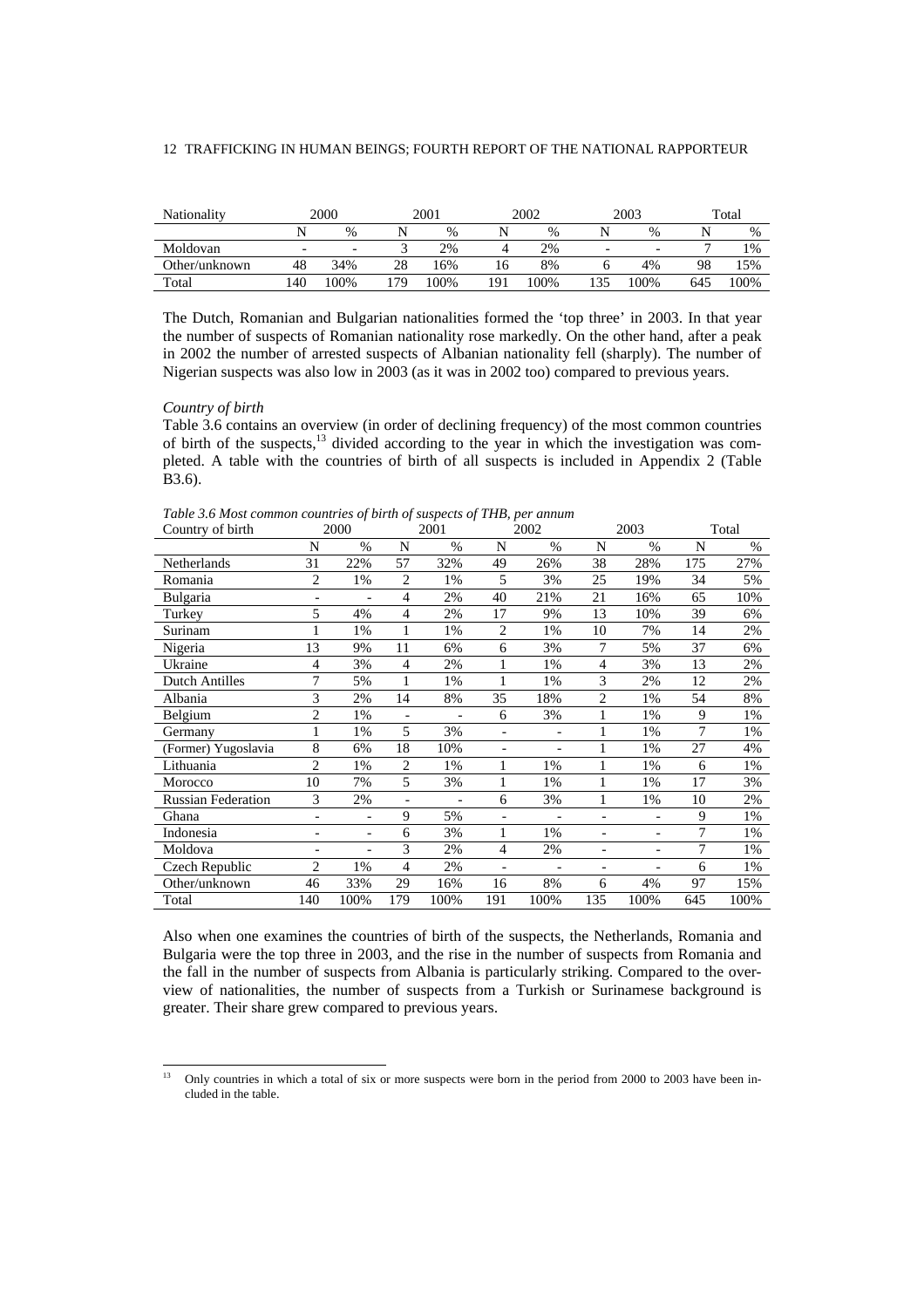Table 3.7 shows, in order of declining frequency, the most common countries of birth of suspects for the total period from 2000 to  $2003$ ,<sup>14</sup> here divided into type of THB (cross-border or domestic).

| Country of birth      |     | <b>Cross-border THB</b> |                              | Domestic THB                 |     | Total |
|-----------------------|-----|-------------------------|------------------------------|------------------------------|-----|-------|
|                       | N   | $\%$                    | N                            | $\%$                         | N   | $\%$  |
| Netherlands           | 146 | 83%                     | 29                           | 17%                          | 175 | 100%  |
| Bulgaria              | 65  | 100%                    | $\qquad \qquad \blacksquare$ |                              | 65  | 100%  |
| Albania               | 48  | 89%                     | 6                            | 11%                          | 54  | 100%  |
| Turkey                | 36  | 92%                     | 3                            | 8%                           | 39  | 100%  |
| Nigeria               | 37  | 100%                    | $\overline{\phantom{0}}$     |                              | 37  | 100%  |
| Romania               | 34  | 100%                    | $\qquad \qquad \blacksquare$ |                              | 34  | 100%  |
| (Former) Yugoslavia   | 22  | 81%                     | 5                            | 19%                          | 27  | 100%  |
| Morocco               |     | 6%                      | 16                           | 94%                          | 17  | 100%  |
| Surinam               | 5   | 36%                     | 9                            | 64%                          | 14  | 100%  |
| Ukraine               | 11  | 85%                     | $\overline{2}$               | 15%                          | 13  | 100%  |
| <b>Dutch Antilles</b> |     | 8%                      | 11                           | 92%                          | 12  | 100%  |
| Russian Fed.          | 10  | 100%                    | $\qquad \qquad \blacksquare$ | -                            | 10  | 100%  |
| Belgium               | 9   | 100%                    | $\overline{\phantom{a}}$     | ۰                            | 9   | 100%  |
| Ghana                 | 9   | 100%                    | $\overline{a}$               | ۰                            | 9   | 100%  |
| Germany               | 7   | 100%                    |                              | -                            | 7   | 100%  |
| Indonesia             | 7   | 100%                    |                              | ۰                            | 7   | 100%  |
| Moldova               | 7   | 100%                    | $\qquad \qquad \blacksquare$ | $\qquad \qquad \blacksquare$ | 7   | 100%  |
| Lithuania             | 6   | 100%                    | $\overline{\phantom{a}}$     | -                            | 6   | 100%  |
| Czech Republic        | 6   | 100%                    |                              |                              | 6   | 100%  |
| Other/unknown         | 84  | 87%                     | 13                           | 13%                          | 97  | 100%  |
| Total                 | 551 | 85%                     | 94                           | 15%                          | 645 | 100%  |

*Table 3.7 Most common countries of birth of suspects, according to type of THB (2000 to 2003)* 

Almost all of the suspects born in Morocco and the Dutch Antilles (94% and 92% respectively) were suspected of domestic THB. This applies to 64% of the suspects born in Surinam. One can clearly see that in the period 2000 to 2003 a relatively large number of suspects born in (former) Yugoslavia, Ukraine and (to a lesser extent) Albania were suspected of *domestic* THB. Suspects originating from other foreign countries are mostly or exclusively suspected of cross-border THB.

### *Residence status*

The residence status of suspects of non-Dutch nationality was examined for the years 2000 to 2003. This shows that 38% of the suspects in 2003 were residing legally in the Netherlands at the time of their arrest (usually by virtue of a residence permit, visa or a 'visa-free period'<sup>15</sup>).<sup>16</sup> Almost two-thirds (62%) of suspects of non-Dutch nationality in that year were therefore in the Netherlands illegally at that time.

The number of foreign suspects that were residing illegally in the Netherlands rose strongly in the period 2000 to 2003, from 10% in 2000 to 42% in 2001, 48% in 2002 and 62% in 2003.

 $\overline{14}$ Only countries in which a total of six or more suspects were born in the period 2000 to 2003 are included in the table.<br><sup>15</sup> Those who remain in the Netherlands during the 'visa-free period' come from countries without a visa obligation

<sup>(</sup>e.g. (former) candidate member states of the EU). They may remain in the Netherlands without a visa for between 3 and 6 months, depending on the country of origin. The visa-free period is cancelled, incidentally, as soon as a criminal offence is committed.<br><sup>16</sup> N=285 (not possible to find out for all suspects of non-Dutch nationality).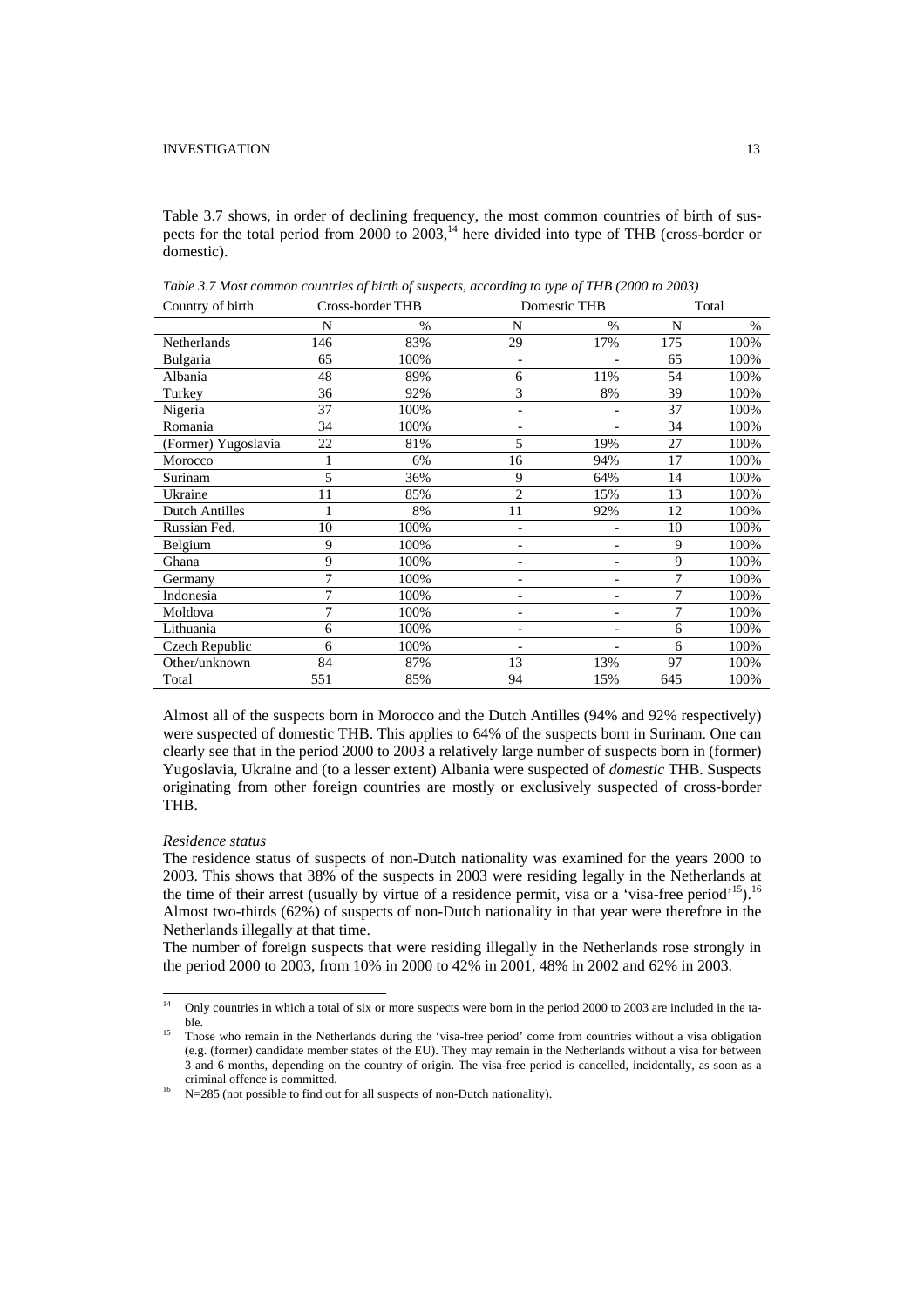#### *Proprietors*

Among the suspects arrested in 2003, 22 were proprietors of sex establishments: of these, 6 ran licensed sex establishments, 11 unlicensed sex establishments and 5 establishments which, in the guise of a different business activity, were (also) engaged in running sexual services (two Turkish cafes and one beauty salon).<sup>17</sup> Twenty-one of them  $(95%)$  were 'referred' to the PPS. These percentages remained virtually unchanged from 2001 onwards.<sup>18</sup>

As well as prosecuting proprietors in criminal proceedings, it is also possible to impose administrative measures (sanctions). For this purpose, a report must be made to the municipality that a (licensed) proprietor is a suspect in a criminal investigation. In 2003, 5 of the 6 suspected proprietors (of licensed establishments) were reported to the municipality, in one case this still had to be done. In so far as known to the police, (also) administrative proceedings have been initiated against 4 of these proprietors. Against 3 proprietors this has led - also in so far as known to the police - to administrative sanctions. These numbers may yet rise, because the team leaders of investigations completed do not always know whether an administrative process has (already) been initiated.

Table 3.8 shows the extent to which assumptions of involvement in THB have (nevertheless) arisen concerning proprietors who 'emerged' in the investigations completed in 2002 and 2003 (also including the proprietors who were not officially regarded as suspects). For this purpose just as in the third report of the NRM - three categories of possible involvement have been used. $19$ 

| Possible involvement               |       | 2002 |              | 2003 | Total |               |  |
|------------------------------------|-------|------|--------------|------|-------|---------------|--|
|                                    |       | $\%$ |              | $\%$ |       | $\frac{0}{0}$ |  |
| Proprietor ignorant                | 49    | 39%  | 18           | 44%  | b,    | 40%           |  |
| Proprietor is aware                |       | 59%  |              | 22%  | 84    | 50%           |  |
| Proprietor is active as trafficker |       | 2%   |              | 34%  |       | 10%           |  |
| Total                              | 1 2 7 | 100% | $4^{\prime}$ | 100% | .68   | 100%          |  |

*Table 3.8 Level of awareness of proprietors, according to the police (2002 and 2003)*<sup>20</sup>

The results for 2003 show a completely different picture to that for 2002. For example, a relatively higher number of proprietors in 2003 were categorised as traffickers in human beings, and significantly fewer proprietors as 'aware, but not actively cooperating'. The percentage of proprietors that, in the opinion of those persons interviewed, were unaware of THB, remained more or less the same.

 $17$ 17 A total of 54 sex establishments were involved in the successfully completed investigations into THB, of which 19

were unlicensed. In 2002 this figure was 140, 38 of which were unlicensed.<br><sup>18</sup> In 2000, 10 proprietors were arrested and 9 'referred', in 2001 22 were arrested and 18 'referred', whereas 19 were arrested and 18 'referred' in 2002. Over the entire period from 2000 to 2003, 68 proprietors were arrested and 61 were 'referred'.<br><sup>19</sup> 1) The proprietor is not aware of the fact that victims are being exploited. 2) The proprietor is indeed aware of this,

but does not actively cooperate. These are usually proprietors who act as if it was none of their concern: they profit from the supply of (new) 'girls', but often do not earn more from them than from legal prostitutes. 3) The proprietor plays an active role in (parts of) the THB process. The proceeds are higher than usual for these brothel owners,

because they take more of the victims' earnings than the customary 50%.<br><sup>20</sup> In a few cases an establishment had more than one proprietor and/or owner. In these cases, for each establishment the proprietor who comes under the 'most serious' category of involvement is included in the table.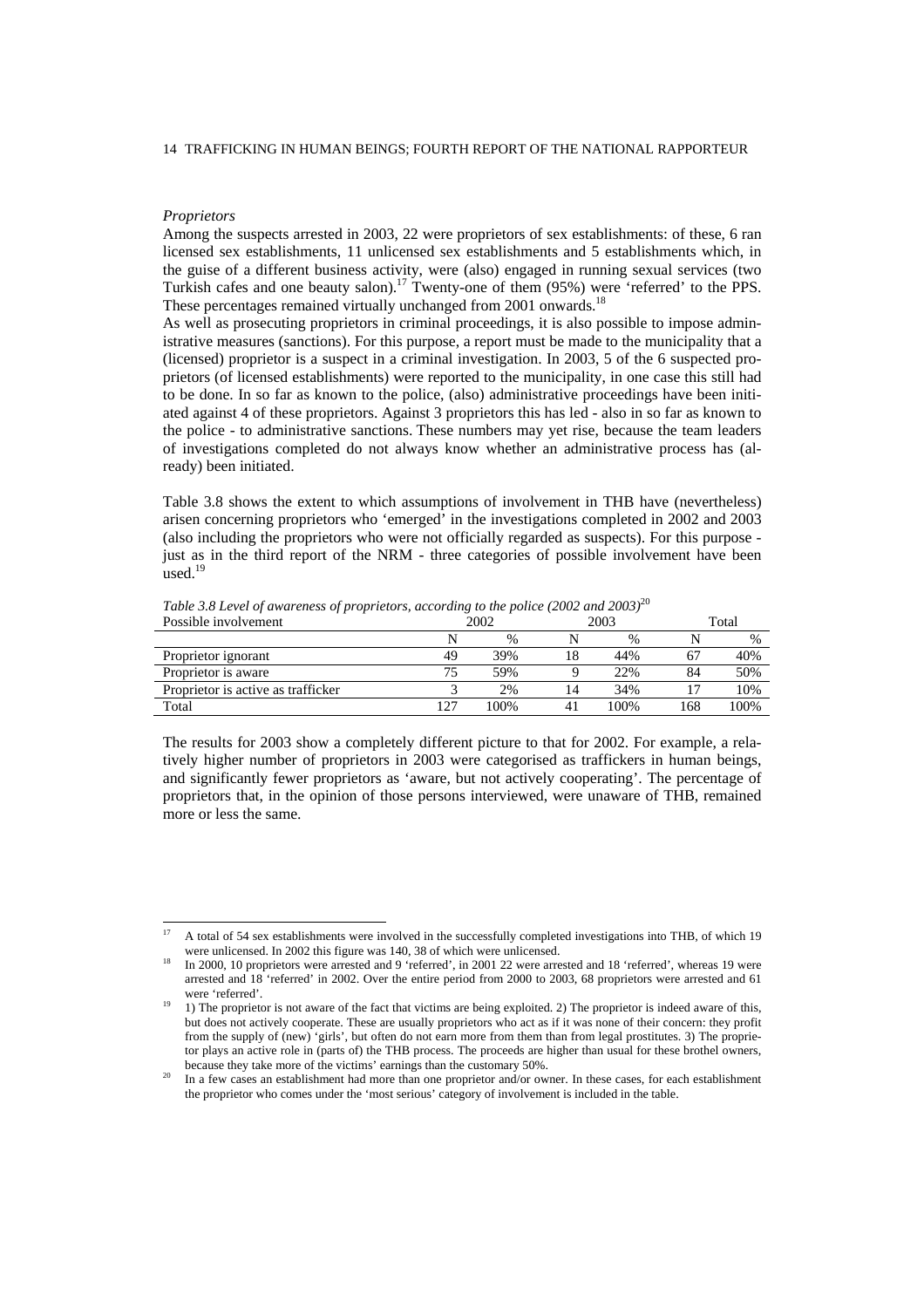# **3.4 Methods adopted by traffickers in human beings**

# **3.4.1 Recruitment**

The THB process nearly always begins with recruiting, press-ganging or kidnapping victims, in the Netherlands or abroad (this paragraph goes on to refer to all these cases as 'recruiting').

### *Cross-border THB: recruiters tracked down?*

With cross-border THB, not all those persons involved in THB are identified and/or tracked down or prosecuted. The recruiters in particular often remain out of reach.<sup>NRM3</sup> Table 3.9 shows the extent to which recruiters are arrested in completed investigations into cross-border THB.<sup>21</sup>

| Recruiters arrested | 2000 |    | . .<br>2001 |    | 2002 |    | 2003 |     | Total |
|---------------------|------|----|-------------|----|------|----|------|-----|-------|
|                     | $\%$ |    | %           |    | $\%$ |    | %    |     | $\%$  |
| All                 | 29%  | 10 | 28%         | 24 | 57%  | 16 | 50%  | 55  | 43%   |
| Some                | 18%  |    | '7%         |    | 19%  |    | 22%  | 24  | 19%   |
| None                | 53%  | 20 | 56%         | 10 | 24%  |    | 28%  | 48  | 38%   |
| Total               | 100% | 36 | 100%        | 42 | 100% | 32 | 100% | 127 | 100%  |

*Table 3.9 Arrests of recruiters in cross-border THB, per annum* 

In 2003, as in 2002, the percentage of investigations into cross-border THB whereby - as far as is known - all recruiters were arrested, was much higher than in previous years. In half of the investigations all the recruiters were arrested, and some of them in a further fifth of the investigations. It would therefore appear that recruiters have managed to keep out of reach to a lesser extent in the past few years. Even so, in (more than) a quarter of the cases no recruiter at all was arrested.

# *Buying and selling victims, and middlemen*

As far as is known, in 14% of all cases completed in 2003, victims were sold (on). This percentage fluctuated widely in the total period under study. $^{22}$ 

Another phenomenon relates to the 'middlemen': these persons buy and sell victims, without bringing them into the sex industry themselves. In 6 investigations in 2001, persons came to light that were working exclusively as middlemen, while in 2002 this number rose to 13 and in 2003 it fell again to  $7<sup>23</sup>$ 

# **3.4.2 Travel and residence documents**

Table 3.10 shows for the investigations concerning cross-border THB the extent to which the *victims* were in possession of a valid or fake<sup>24</sup> passport. Since a single investigation may involve various victims bearing different identify documents, the table does not add up to 100%.

 $21$ 21 Investigations into domestic THB have not been included here, because the recruiters are virtually always arrested in such investigations. These are in fact the same persons as those who bring victims into prostitution and exploit them.<sup>NRM3</sup>

<sup>&</sup>lt;sup>22</sup> 8% (2000), 25% (2001), 22% (2002) and 14% (2003).<br><sup>23</sup> Presenting using 12% (2001), 24% (2002) and 17% (2003).

<sup>&</sup>lt;sup>23</sup> Percentages were 13% (2001), 24% (2002) and 17% (2003). This was not studied in the year 2000 and earlier.<br><sup>24</sup> A fake passport is understood to mean one that is fake (i.e. forged) as well as a passport in which info

been changed or which is used improperly.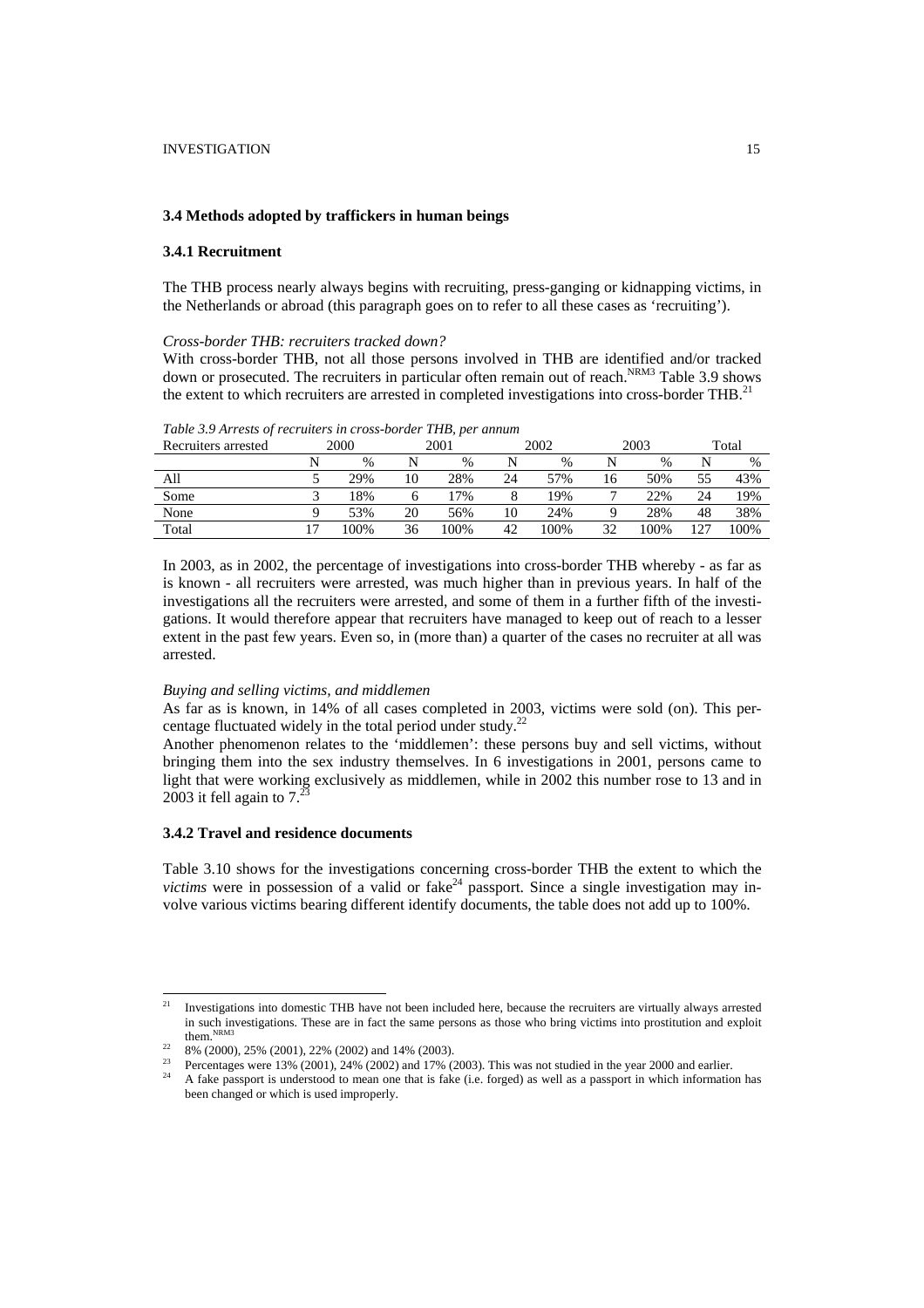| Table 5.10 I assport of rictims, per annumi<br>Passport | 2000 |      | 2001 |      |    | 2002 |    | 2003 |    | Total         |  |
|---------------------------------------------------------|------|------|------|------|----|------|----|------|----|---------------|--|
|                                                         |      | $\%$ |      | $\%$ |    | $\%$ |    | $\%$ |    | $\frac{0}{0}$ |  |
| Genuine/valid                                           |      | 69%  | 22   | 56%  |    | 63%  | 26 | 90%  | 82 | 68%           |  |
| Fake/forged                                             |      | 63%  | 20   | 50%  | ۱6 | 40%  |    | 28%  |    | 44%           |  |
| None                                                    |      | 3%   |      | 7%   |    | 5%   |    |      |    | 8%            |  |

*Table 3.10 Passport of victims, per annum*<sup>25</sup>

In most of the cases of cross-border THB completed in 2003, one or more victims had a valid passport. The percentage of investigations whereby victims possessed a fake passport fell (further) in 2003. However, in almost one-third of the cases in 2003, one or more victims had a fake passport. In both 2002 and 2003, roughly half of the fake passports showed the nationality of an EU member state.<sup>26</sup>

Fake visas are used less frequently; they were not found in any of the investigations in 2003.

### **3.4.3 Putting victims to work in the sex industry**

#### *Type of sex work*

It was examined which type of sex work the victims in investigations completed in 2003 were expected to carry out. In all investigations, prostitution was involved. Two involved sex enter- $\tanh$ <sup>27</sup> and one investigation concerned a case where victims were also 'used' for making pornography.

### *Prostitution sectors*

Victims of THB may be put to work in various sectors of prostitution, such as window prostitution, clubs/brothels/private homes, the escort sector and street prostitution. Table 3.11 shows which prostitution sectors were involved in the cases of THB that were investigated. Since victims may be put to work in several sectors, the percentages do not add up to 100%.

| Prostitution sector | 2000                     |    | 2001                     |    | 2002 |   | 2003 |    | Total         |
|---------------------|--------------------------|----|--------------------------|----|------|---|------|----|---------------|
|                     | $\frac{0}{0}$            | N  | %                        | N  | %    |   | $\%$ |    | $\frac{0}{0}$ |
| Window prostitution | 60%                      | 22 | 46%                      | 26 | 47%  |   | 26%  | 74 | 44%           |
| Clubs/brothels      | 44%                      | 28 | 58%                      | 30 | 55%  | 3 | 31%  | 82 | 48%           |
| Escort              | 4%                       | 10 | 21%                      | 10 | 8%   |   | 19%  | 29 | 17%           |
| Street prostitution | 20%                      |    | 15%                      | 12 | 22%  |   | 26%  |    | 21%           |
| Other               | $\overline{\phantom{0}}$ |    | $\overline{\phantom{0}}$ |    | 4%   |   | 7%   |    | 3%            |

*Table 3.11 Prostitution sectors involved, per annum*

In 2003 the number of investigations that concerned window and club prostitution declined. The number of investigations focusing on the escort sector remained relatively constant, whereas the number of investigations into street prostitution increased relatively slightly.

Businesses that (also) engage in running sexual services in the guise of another type of business are included in Table 3.11 in the category 'other'. In 2003, as in 2002, these involved prostitution in Turkish cafes.<sup>28</sup> In addition, in 2003 victims were prostituted in a beauty salon.

l

 $25$  This information could not be ascertained for all the years. The number of investigations for which this is known is 16 (2000), 36 (2001), 42 (2002), 29 (2003) and 121 (total).<br><sup>26</sup> 50% and 56% respectively. The starting point here is the EU before the accession of ten new countries on 1 May

<sup>2004.&</sup>lt;br><sup>27</sup> Such as (pole) dancing and striptease.<br><sup>28</sup> In true investigations in 2002 and in true.

<sup>28</sup> In two investigations in 2002 and in two investigations in 2003.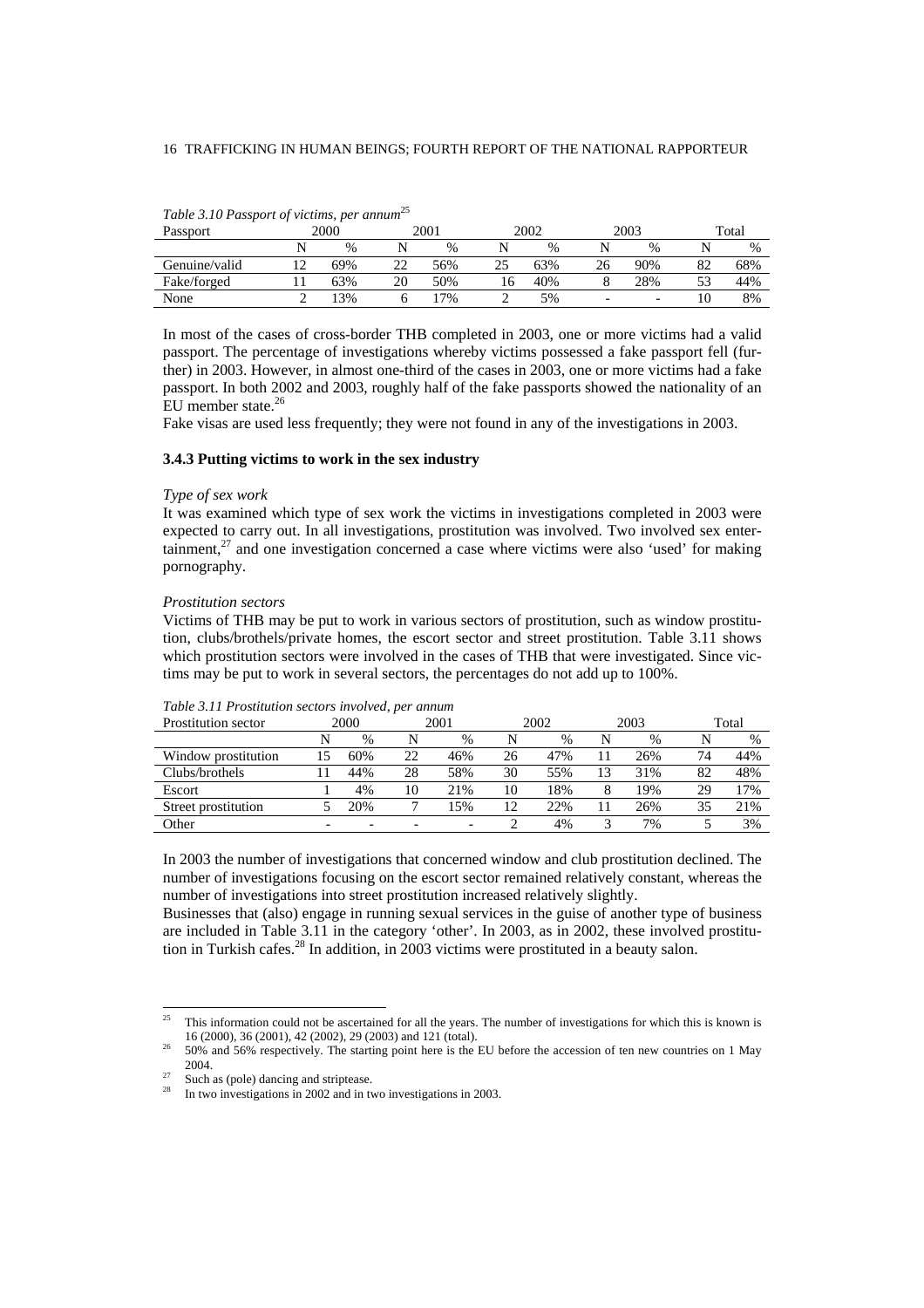#### *Means of coercion*

Traffickers in human beings use all kinds of means of coercion to bring women into prostitution, to keep them there and/or to take their earnings. Table 3.12 gives an overview. Since traffickers may use several means of coercion, the table does not add up to 100%.

| Methods of force                                 |    | 2000 |    | 2001 |    | 2002 |    | 2003 |     | Total |
|--------------------------------------------------|----|------|----|------|----|------|----|------|-----|-------|
|                                                  | N  | $\%$ | N  | %    | N  | $\%$ | N  | $\%$ | N   | %     |
| Threat of (physical) violence                    | 19 | 79%  | 39 | 81%  | 45 | 82%  | 33 | 79%  | 136 | 80%   |
| Watch/lock victim up                             | 17 | 71%  | 32 | 67%  | 36 | 66%  | 28 | 67%  | 113 | 67%   |
| (Fictitious) debt                                | 14 | 58%  | 23 | 48%  | 28 | 51%  | 28 | 67%  | 93  | 55%   |
| Violence (physical)                              | 18 | 75%  | 35 | 73%  | 36 | 66%  | 26 | 62%  | 115 | 68%   |
| Confiscation of passport                         | 12 | 52%  | 25 | 52%  | 29 | 53%  | 21 | 50%  | 87  | 51%   |
| (Threats of) violence towards<br>victim's family | 11 | 48%  | 20 | 42%  | 23 | 42%  | 16 | 38%  | 70  | 41%   |
| Threat of disclosing sex work                    | 6  | 25%  | 17 | 35%  | 22 | 40%  | 11 | 26%  | 56  | 33%   |
| Feigned love                                     | 9  | 38%  | 14 | 29%  | 29 | 53%  | 11 | 26%  | 63  | 37%   |
| Voodoo                                           | 4  | 17%  | 4  | 8%   | 3  | 6%   | 2  | 5%   | 13  | 8%    |

In all the years studied, (the threat of) violence plays an important role in bringing victims into prostitution and keeping them there, as well as keeping them under watch and/or locking them up and imposing debts on them. The first means of coercion is used in both cross-border and domestic THB, whereas the latter two methods are used above all with cross-border THB.

The rise observed in 2002 in the number of investigations concerning the use (by 'loverboys'), of 'feigned love' to get victims into prostitution, did not persist into 2003. However, this method is (once again) not used exclusively with domestic THB.<sup>29</sup>

Both in 2002 and 2003, nine investigations involved drug use by victims.<sup>30</sup> It was examined for 2003 to what extent this drug use was voluntary. According to the police, in 7 of the 9 cases this was indeed so.

In 2003, victims were raped by the traffickers in 13 cases (31%).

### *Earnings for victims*

Not all victims are - physically - forced to do their work. Sometimes they are 'only' forced to hand over (part of) their money. In those cases completed in 2003, it was examined how often victims themselves keep any money from their work in prostitution. This is usually based on their own statements. $31$  Of the 37 cases in 2003 in which traffickers confiscated money, there were 13 (35%) in which the victims were allowed or able to keep some of the money.<sup>32</sup> In twothirds of the cases, the victims had to hand over everything.

### *Mobility*

Victims of THB are usually put to work in more than one place, often outside the Netherlands.<sup>NRM3</sup> Table 3.13 shows in which countries, outside the Netherlands and the country of ori-

<sup>29</sup>  $^{29}$  Of the 11 cases in 2003 in which this method was used, 5 concerned cross-border and 6 concerned domestic THB.<br><sup>30</sup> In 2003 this was in 6 of such cases of domestic THB and in 3 cases of cross-border THB. In 2002 the

<sup>1</sup> and 8 respectively.<br><sup>31</sup> Sometimes traffickers tell victims that the money is being saved for them or transferred to their families. Because traffickers act as if they are really doing so (Van Dijk et al, 2002) it is assumed, if no proof of this is found, that all the money is confiscated.<br><sup>32</sup> In some cases it is unknown whether and how much of the earnings will be taken, for example because victims

have not yet been working in prostitution.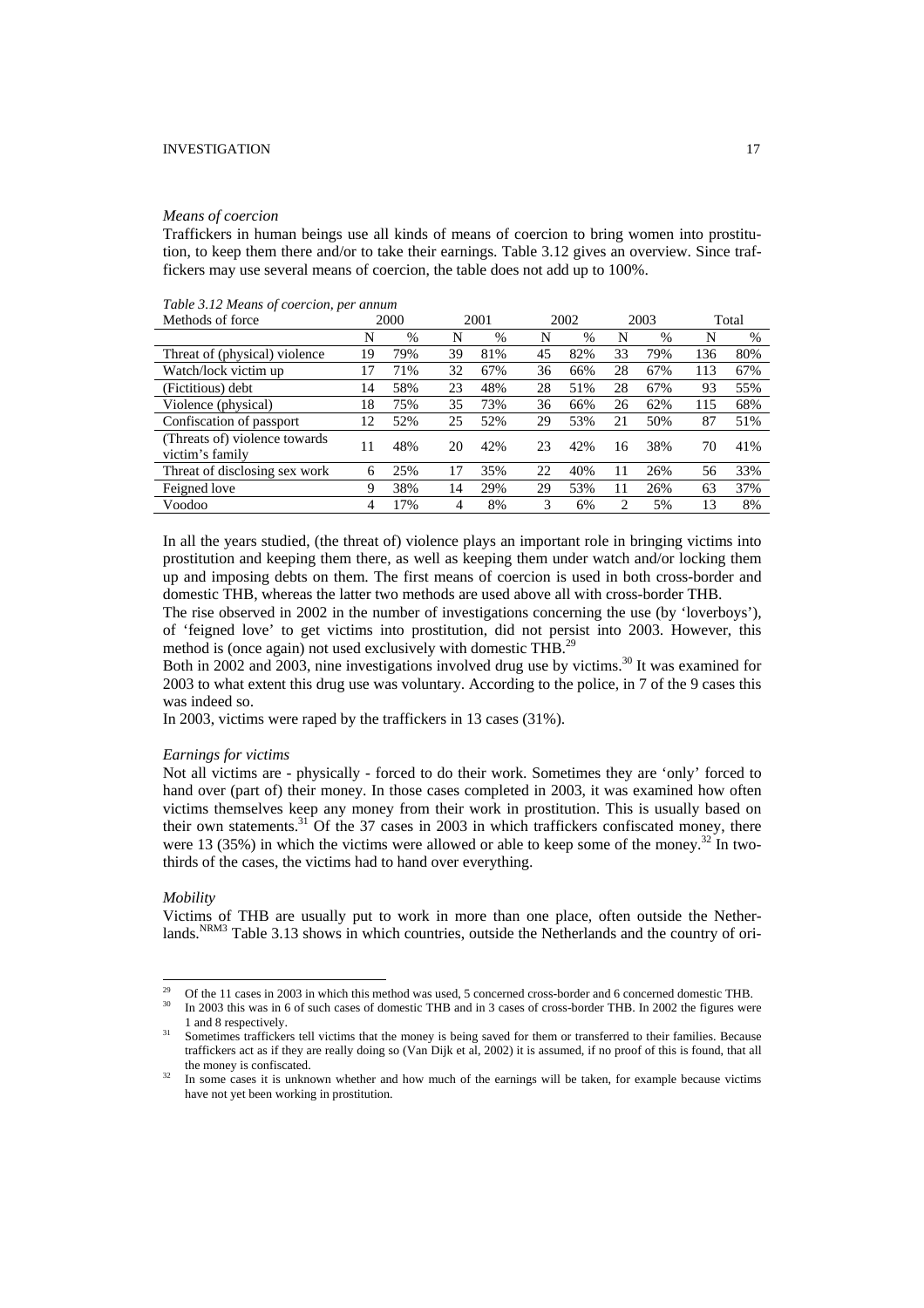gin, the victims have worked in prostitution according to the investigations.<sup>33</sup> The numbers in the table concern the number of investigations and not the number of victims.

| Put to work outside<br>the Netherlands |    | 2000   |                | 2001 |    | 2002 |    | 2003 |    | Total  |
|----------------------------------------|----|--------|----------------|------|----|------|----|------|----|--------|
|                                        | N  | $\%$   | N              | %    | N  | $\%$ | N  | $\%$ | N  | $\%$   |
| No                                     | 12 | 48%    | 22             | 47%  | 30 | 59%  | 28 | 68%  | 92 | 56%    |
| Yes                                    | 13 | 52%    | 25             | 53%  | 21 | 41%  | 13 | 32%  | 72 | 44%    |
| Germany                                | 8  | 32%    | 11             | 23%  | 8  | 16%  | Ô  | 15%  | 33 | 20%    |
| <b>Belgium</b>                         | 3  | $12\%$ | 8              | 17%  | 8  | 16%  | 4  | 10%  | 23 | 14%    |
| Italy                                  | 4  | 16%    | 7              | 15%  | 3  | 6%   | 3  | 7%   | 17 | $10\%$ |
| Spain                                  | 5  | 20%    | 6              | 13%  |    | 2%   |    | 2%   | 13 | 8%     |
| France                                 | 4  | 16%    | $\overline{c}$ | 4%   |    |      |    |      | 6  | 4%     |
| Switzerland                            |    | 4%     |                | 2%   | 2  | 4%   |    |      | 4  | 2%     |
| Other countries <sup>35</sup>          |    | 4%     | 7              | 15%  |    | 2%   |    |      | 9  | 6%     |

*Table 3.13 Countries where victims are put to work, per annum*<sup>34</sup>

The percentage of investigations whereby victims were brought into prostitution outside the Netherlands as well fell further in 2003. Victims that were brought into prostitution elsewhere most often (also) ended up in Germany. Other countries that 'scored' relatively highly in 2003 were Belgium and Italy.

In the period from 2000 to 2003, victims of cross-border THB were brought into prostitution outside the Netherlands (and outside the country of origin) more often than victims of domestic THB.<sup>36</sup> Victims of domestic THB are predominantly put to work in the neighbouring countries of Germany and Belgium, while victims of cross-border THB are also put to work in other countries.

### **3.4.4 Criminal collaboration**

THB is sometimes carried out by persons working alone, but more often by groups. This subparagraph deals with the criminal organisational forms that are found in THB.

#### *Types of collaboration*

As already mentioned in previous NRM reports, three forms of criminal organisation can be distinguished: the *solo operator*, 37 the *isolated criminal group*<sup>38</sup> and the *criminal networks*. 39

 $33$ 33 The table includes only the countries that appear - in this context - in four or more investigations in the period from

<sup>2000</sup> to 2003.<br><sup>34</sup> N=25 (2000); 47 (2001); 51 (2002); 41 (2003) and 164 (Total).<br><sup>35</sup> The other countries and Artha Turkey, United Kingdom Sy

<sup>35</sup> The other countries are: Aruba, Turkey, United Kingdom, Surinam, Poland, Ghana, Albania, Austria en Bosnia-Herzegovina.<br><sup>36</sup> In 51% of the investigations into cross-border THB from 2000 to 2003, it emerges that the victims - as far as is

known - were brought into prostitution elsewhere too, and in 23% of the investigations into domestic THB. This difference is significant: Chi2=10.09; df=1; p<.01.<br>  $\frac{37}{4}$  A single person exploits one or more girls. Although many 'pimps' know each other and also discuss things to-

gether, these are 'one-man bands'. Sometimes the pimp is helped by an 'accomplice' who plays a very marginal

role. For example, a pimp may ask someone to keep an eye on the victim while he goes out for a moment.<br><sup>38</sup> A group with at least two 'principal perpetrators'<sup>NRM3</sup> and a maximum of five members, who are responsible for th entire THB process and which has no demonstrable contacts with other (groups of) persons involved in THB. With cross-border THB, the members of the group collect the victims from abroad themselves – such as through a mem-

ber of the family of the principal perpetrator or partner living abroad.<br><sup>39</sup> The number of perpetrators involved is at least six, but often much higher. This typical group often meets the description of criminal macro-networks, as described in the study by Klerks (2000, p.75): "In this undifferentiated criminal infrastructure, in principal everyone is linked to everyone else through one or more intermediaries. There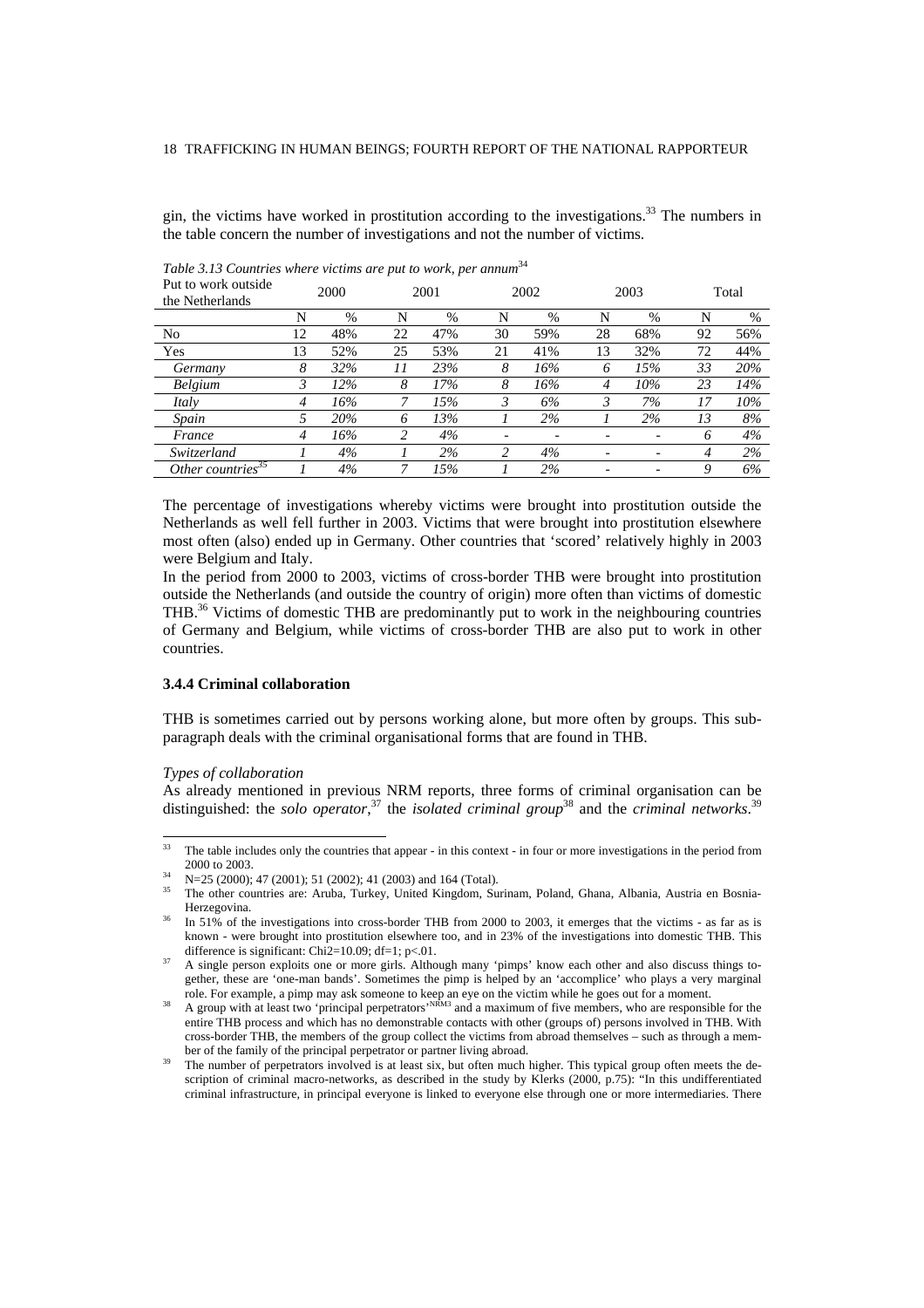Table 3.14 shows the organisational forms as they emerge from the investigations that have been completed and 'referred'.<sup>40</sup>

| Organisational form | 2000 |      |    | 2001 |    | 2002 |    | 2003 |     | Total         |  |
|---------------------|------|------|----|------|----|------|----|------|-----|---------------|--|
|                     |      | $\%$ | N  | $\%$ | N  | %    |    | %    |     | $\frac{0}{0}$ |  |
| Solo operator       |      | 16%  | 12 | 25%  | ٠7 | 32%  | 14 | 34%  | 47  | 28%           |  |
| Isolated group      |      | 24%  |    | 17%  | 18 | 34%  | 10 | 24%  | 42  | 25%           |  |
| <b>Network</b>      |      | 60%  | 28 | 58%  | 18 | 34%  |    | 41%  | 78  | 47%           |  |
| Total               |      | 100% | 48 | 100% | 53 | 100% |    | 100% | 167 | 100%          |  |

*Table 3.14 Criminal organisations of THB, per annum*<sup>41</sup>

There was a slight relative increase in the number of investigations focusing on (parts of) networks in 2003; however it did not reach the level of the years before 2002.<sup>NRM2</sup> One-third of the investigations completed in 2003 focused on solo operators.

Table 3.14 concerns an analysis of *THB investigations*. If one looks at the *suspects* in these investigations, it can be seen that over the entire study period 69% of the suspects arrested form part of a network, 19% of an isolated group and 12% are solo operators. This division can be found in general terms in all the years studied. $42$ 

Of the solo operators, the majority (66%) are involved in domestic THB, whereas for the isolated groups this figure is 24%. Virtually all criminal networks (97%) are involved in crossborder THB.

#### **3.5 Victims in investigations**

#### **3.5.1 Reports**

Table 3.15 contains an overview of the number of victims who reported an offence or made a witness statement, divided by year and type of THB (cross-border or domestic). This only concerns the investigations 'referred' to the PPS; victims reporting an offence whose case was not taken up or completed are not shown here.

| Year |                          | Cross-border THB     |  | Domestic THB | $_{\text{Total}}$ |         |  |
|------|--------------------------|----------------------|--|--------------|-------------------|---------|--|
|      |                          | Average <sup>-</sup> |  | Average      |                   | Average |  |
| 2000 | $\overline{\phantom{a}}$ | -                    |  | ∸⊶           |                   | ں.ر     |  |
| 2001 | 56ء                      |                      |  | ر…           | 186               | ر ، ب   |  |
| 2002 | 226                      | ن د                  |  | ر…           | つぐく<br>29 C       | 4.0     |  |
|      |                          |                      |  |              |                   |         |  |

*Table 3.15 Reports\* made by victims of THB, by year and type of THB* 

 are however clear clusters based on geographical proximity, family ties, friendships, trade links and mutually related activities". In the case of THB, clusters develop around recruitment in specific countries, the transport to the Netherlands (i.e. the middlemen) and the prostitution of victims in one or more countries/cities. Victims are bought

and sold on, and often recruited and/or put to work in more than one country.<br>
<sup>40</sup> In this classification it concerns not the number of suspects, but the number of persons involved.<br>
<sup>41</sup> The organisation type could not

spectively were: 76%, 16%, 7% (2000); 75%, 13%, 11% (2001); 60%, 25%, 15% (2002); 67%, 20%, 13% (2003).<br>43 SD and N respectively, 4.90 and 16 (2000); 3.79 and 36 (2001); 5.78 and 41 (2002); 4.70 and 32 (2003); 4.85 and

- 126 (total). 44 SD and N respectively 2.50 and 8 (2000); 1.57 and 12 (2001); 2.44 and 13 (2002); 2.51 and 10 (2003); 2.18 and 43
- (total). 45 SD and N respectively 4.31 and 24 (2000); 3.45 and 48 (2001); 5.32 and 54 (2002); 4.30 and 42 (2003); 4.43 and

<sup>169 (</sup>total).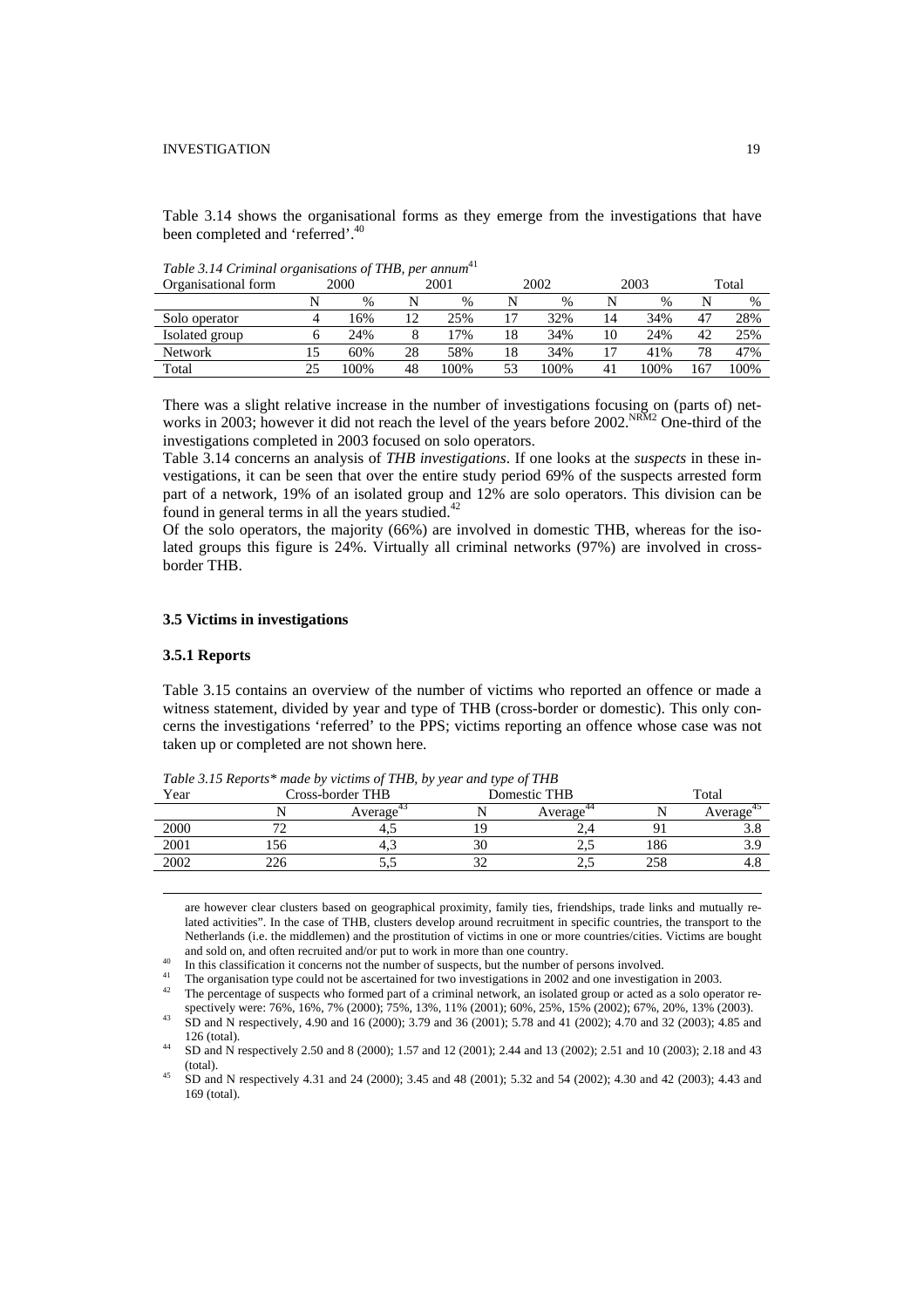| Year  |     | Cross-border THB      |     | Domestic THB | $_{\text{Total}}$ |         |  |
|-------|-----|-----------------------|-----|--------------|-------------------|---------|--|
|       |     | Average <sup>45</sup> |     | Average      |                   | Average |  |
| 2003  | 130 | 4.1                   | ت   | ن دے         |                   | ،       |  |
| Total | 592 |                       | 106 | ن دے         | 698               | 4.1     |  |
|       |     |                       |     |              |                   |         |  |

\*And witness statements.

In 2003 the total number of reports and witness statements in successfully completed investigations was 155. This is a sharp fall compared to the year 2002 and - to a lesser extent - the year 2001. The average number of reports/witness statements in each investigation also fell. The average number of reports/witness statements in all years is higher in cross-border than in domestic THB.

### **3.5.2 Minors**

Table 3.16 contains an overview of the number of investigations where one or more underage victims were involved.<sup>46</sup> The information is divided by the year in which the investigations were completed and by type of THB.

| Year  | Cross-border THB |       | Domestic THB | Total |         |  |
|-------|------------------|-------|--------------|-------|---------|--|
|       |                  | $%$ * | $\% *$       |       | $\%$ ** |  |
| 2000  |                  | 47%   | 63%          |       | 52%     |  |
| 2001  |                  | 31%   | 58%          |       | 38%     |  |
| 2002  |                  | 26%   | 31%          |       | 27%     |  |
| 2003  |                  | 25%   | 60%          |       | 33%     |  |
| Total | 38               | 30%   | 51%          | 60    | 35%     |  |

*Table 3.16 Investigations involving underage victims, by year and type of THB* 

\*Percentage of the total number of investigations into the type of THB concerned in the year concerned. \*\*Percentage of the total number of investigations in the year concerned.

In 2003, (also) underage victims were involved in one-third of the investigations into THB. This percentage is higher than in the previous year, but lower than in 2001 and 2000.

For the year 2003, it was examined how many minors were involved in investigations. The investigations that were completed in that year came across 20 underage victims, of which 19 reported the offence.

In investigations into domestic THB, underage victims are involved much more often than in investigations into cross-border THB (51% compared to 30%).<sup>47</sup> This is the case in each of the years studied.<sup>48</sup>

# **3.5.3 Countries of origin**

Table 3.17 contains, in order of declining frequency, an overview of the most common countries of origin of the victims whom the investigations came across.49 In the table, N refers to the number of investigations and not the number of victims. An overview of all countries of origin is included in Appendix 2 (Table B3.17). Since victims from several countries may be involved in a single investigation, the table does not add up to 100%.

<sup>&</sup>lt;sup>46</sup> These may not necessarily have reported an offence or made a witness statement.

 $\frac{47}{18}$  Chi2=6.35, df=1; p<.05. <br><sup>48</sup> Percentages per annum for domestic and cross-border THB respectively: 63% and 47% (2000); 58% and 31% (2001); 31% and 26% (2002); 60% and 25% (2003).<br><sup>49</sup> I.e. countries that were registered in the period from 2000 to 2003 as countries of origin in ten or more investiga-

tions.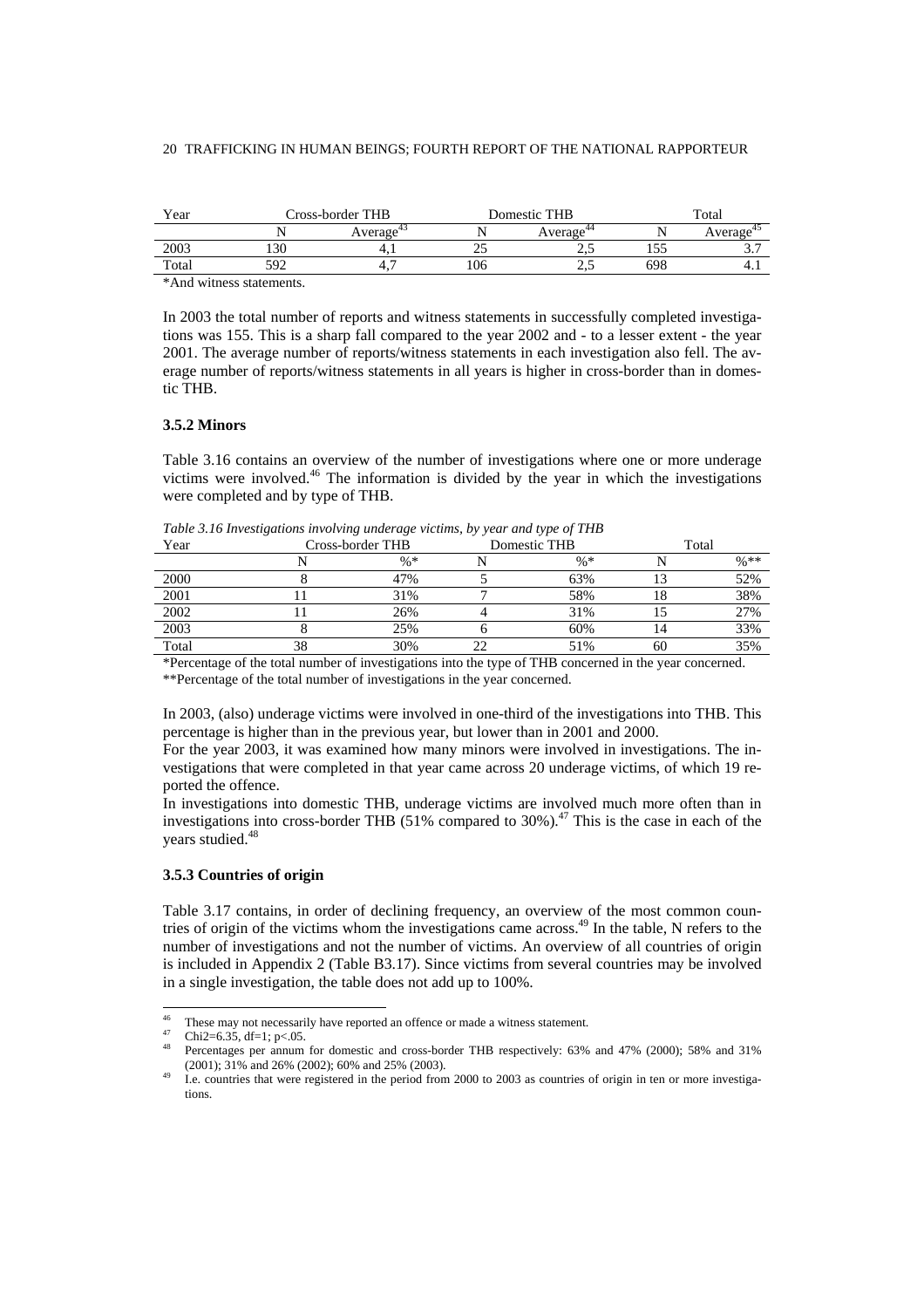| Countries of origin |                | 2000 |    | 2001 |    | 2002 | 2003 |      | Total |     |
|---------------------|----------------|------|----|------|----|------|------|------|-------|-----|
|                     | N              | $\%$ | N  | %    | N  | %    | N    | $\%$ | N     | %   |
| Bulgaria            |                |      | 6  | 13%  | 20 | 36%  | 12   | 29%  | 38    | 22% |
| Netherlands         | 8              | 32%  | 12 | 25%  | 13 | 24%  | 11   | 26%  | 44    | 26% |
| Romania             | 2              | 8%   | 2  | 4%   | 4  | 7%   | 8    | 19%  | 16    | 9%  |
| Hungary             |                | 4%   | 4  | 8%   | 3  | 6%   | 3    | 7%   | 11    | 7%  |
| Poland              |                | 12%  |    | 2%   |    | 13%  | 3    | 7%   | 14    | 8%  |
| Nigeria             | 6              | 24%  | 6  | 13%  | 3  | 6%   | ◠    | 5%   | 17    | 10% |
| Russian Fed.        | $\overline{2}$ | 8%   | 6  | 13%  | 6  | 11%  | ി    | 5%   | 16    | 9%  |
| Lithuania           | 3              | 12%  | 3  | 6%   | 3  | 6%   |      | 2%   | 10    | 6%  |
| Ukraine             |                | 8%   | 6  | 13%  | 2  | 4%   |      | 2%   | 11    | 7%  |
| Moldova             |                |      |    | 15%  | 3  | 6%   |      |      | 10    | 6%  |

*Table 3.17 Most common countries of origin of victims, per annum* 

In 2003, as in 2002, Bulgaria was the most frequently occurring country of origin of victims in successfully completed investigations. There was however a sharp rise in the number of investigations where the victims were from Romania. The number of investigations involving Nigerian victims was low in 2003 and 2002 compared to the previous years.

Taking all the countries of origin into consideration, there were a relative large number of victims from the Balkans in the investigations completed in 2003, as was also the case in 2002.<sup>50</sup> In addition, many victims were recruited in the Netherlands. There was a relative decline in the number of investigations involving recruitment in Eastern Europe<sup>51</sup> and the Baltic states<sup>52</sup>.

#### *Country of origin without visa requirement*

It was examined to what extent in investigations into cross-border THB the victims come from countries with or without a visa requirement. For this purpose, the visa status of the countries of origin at the start of the investigation was taken. The result is shown for each year in Table 3.18. This table distinguishes between investigations whereby recruitment takes place in countries with a visa requirement, countries without a visa requirement and in both.

| Countries of origin                  | 2000 |      |    | 2001 |    | 2002 | 2003 |                          | Total |      |
|--------------------------------------|------|------|----|------|----|------|------|--------------------------|-------|------|
|                                      | N    | %    | N  | %    | N  | %    | N    | $\%$                     | N     | $\%$ |
| Without visa<br>requirement          |      | 18%  | 6  | 17%  | 23 | 55%  | 24   | 75%                      | 56    | 44%  |
| With visa<br>requirement             | 6    | 35%  | 14 | 39%  | 10 | 24%  | 8    | 25%                      | 38    | 30%  |
| Without and with<br>visa requirement | 8    | 47%  | 16 | 44%  | 9  | 21%  |      | $\overline{\phantom{a}}$ | 33    | 27%  |
| Total                                |      | 100% | 36 | 100% | 42 | 100% | 32   | 100%                     | 127   | 100% |

*Table 3.18 Countries of origin with and without visa requirement, per annum*<sup>53</sup>

Three-quarters of the investigations into cross-border THB completed in 2003 involved victims from countries without a visa requirement. This is a marked rise compared to previous years.

<sup>50</sup> 50 Countries of former Yugoslavia (Croatia, Yugoslavian Federation (Serbia and Montenegro), Bosnia & Herzego-

vina, Macedonia and Slovenia) as well as Romania, Bulgaria and Albania.<br>
Russian Federation, Ukraine, Moldova, Belarus, Azerbaijan and Georgia.<br>
Estonia, Latvia and Lithuania.<br>
NB: This table only includes the investigatio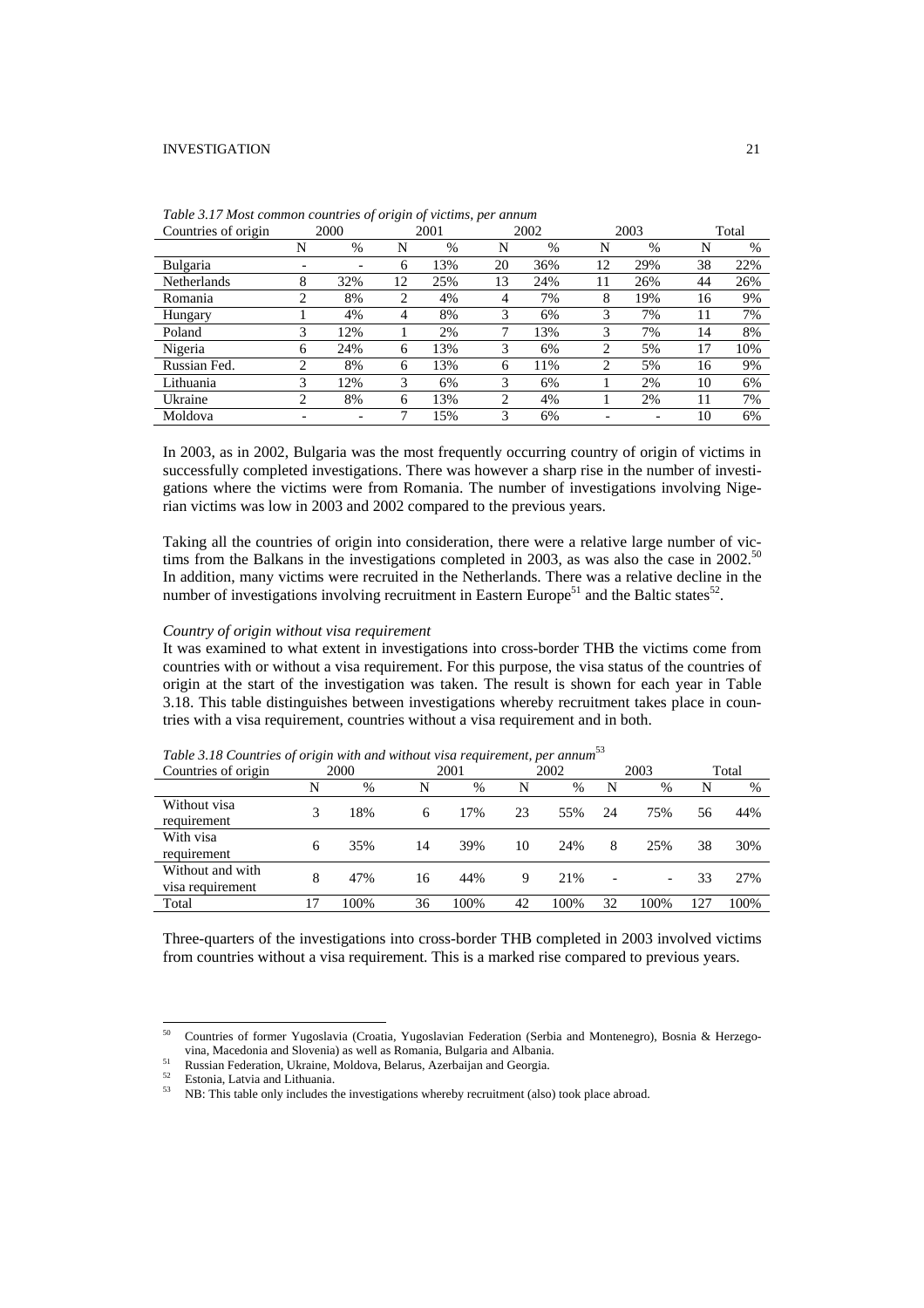### **3.6 Investigation methods and process**

### **3.6.1 Investigation methods used**

Table 3.19 contains an overview of the investigation methods used in completed investigations into THB, in order of declining frequency. Questions on this were only asked for the years 2002 and 2003. For the year 2003 the questions were more detailed, so that the results from these two years are not entirely comparable.

Incidentally, the question was also asked whether a financial criminal investigation was carried out. The results concerning financial criminal investigations are discussed in the following paragraph.

| Investigation methods                                         | 2002 |      |    | 2003 |    | Total |
|---------------------------------------------------------------|------|------|----|------|----|-------|
|                                                               | N    | $\%$ | N  | $\%$ | N  | $\%$  |
| Suspect interviews                                            | X    | X    | 42 | 100% | X  | X     |
| Victim interviews                                             | X    | X    | 41 | 98%  | X  | X     |
| Police information*                                           | X    | X    | 38 | 91%  | X  | X     |
| Witness investigation <sup>**</sup>                           | X    | X    | 37 | 88%  | X  | X     |
| Technical investigation***                                    | X    | X    | 26 | 62%  | X  | X     |
| Observation                                                   | 30   | 55%  | 24 | 57%  | 54 | 56%   |
| Telephone/gsm tapping                                         | 28   | 51%  | 22 | 52%  | 50 | 52%   |
| Obtaining details of post, telephone<br>and fax communication | X    | X    | 21 | 50%  | X  | X     |
| Requests for legal assistance                                 | 13   | 24%  | 14 | 33%  | 27 | 28%   |
| Other                                                         | 7    | 13%  | 2  | 5%   | 9  | 9%    |

*Table 3.19 Investigation methods used (2002 and 2003)* 

\*Targeted searches for police knowledge and information in files.

\*\*E.g. interviewing witnesses such as colleague prostitutes or proprietors.

\*\*\*E.g. searches ('house searches'), confiscation, collection of forensic material.

x=Not studied, or not studied for both years and therefore unknown.

The results for the year 2003 correspond - in general terms and in so far as comparable - with the results for 2002. However, a relatively larger number of requests for legal assistance were submitted in 2003.

# **3.6.2 Financial aspects**

A financial criminal investigation is where specific attention is given to (identifying) the profits obtained through crime and the way in which these could be confiscated. This implies the use of financial and administrative tools and assessing investigation information from a financial and technical point of view.

Based on financial investigation, it may be decided during or after such an investigation to calculate the perpetrators' illegally obtained benefit and to try to confiscate this benefit. In order to do so, first a criminal financial investigation (CFI) is carried out. Table 3.20 shows how often financial investigations were made in the investigations into THB studied, how often a CFI was opened and how often this - in so far as (already) known to the police - led to a confiscation procedure. Information about criminal financial investigations has been collected from 2002 onwards. In a number of cases it was still under consideration whether or not to open a CFI and/or to institute confiscation proceedings. These cases are not included in the table.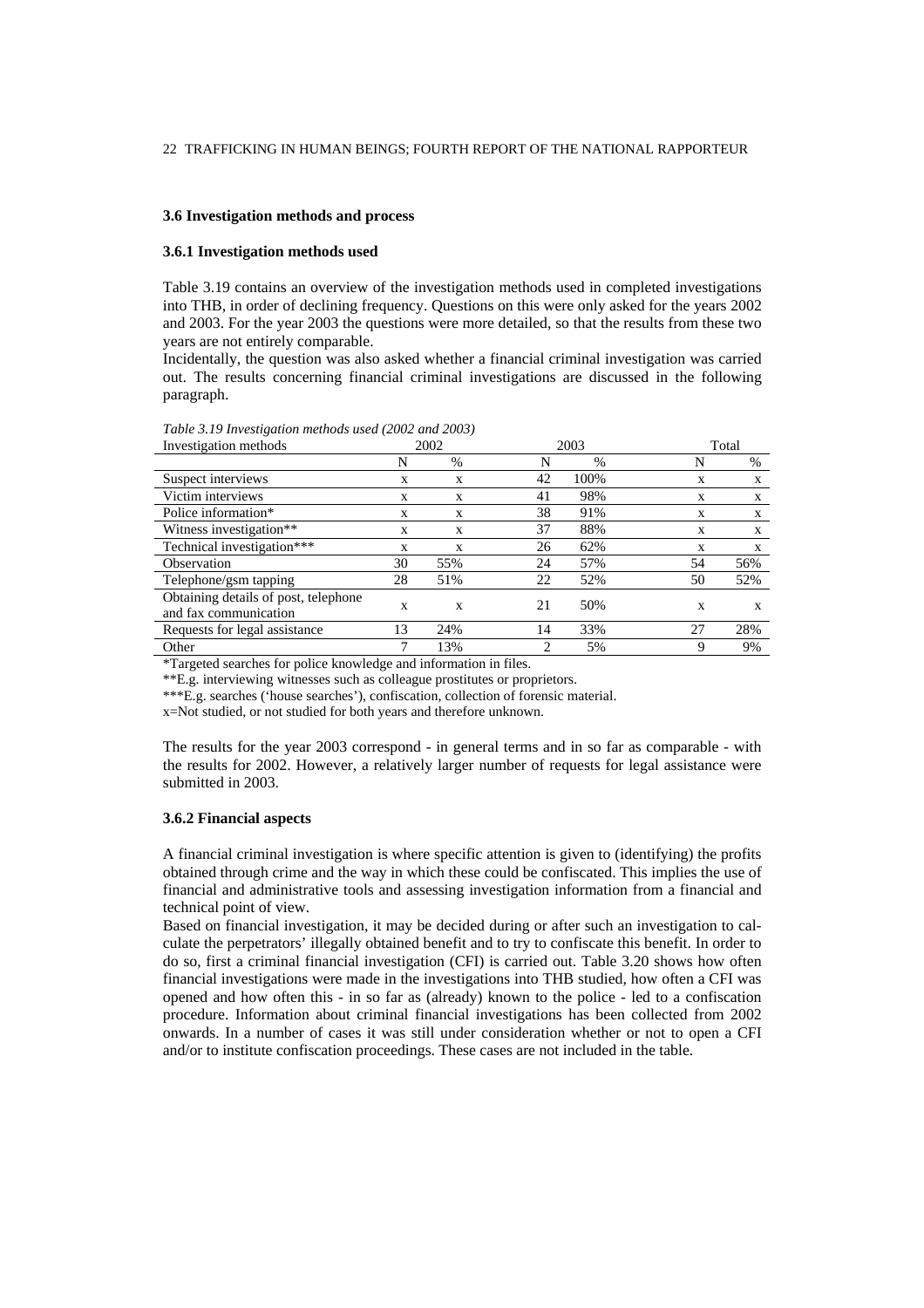| Year  | $\cdot$<br>Financial<br>investigation |     | . | Criminal financial<br>investigation | Confiscation<br>proceedings |         |  |
|-------|---------------------------------------|-----|---|-------------------------------------|-----------------------------|---------|--|
|       |                                       | %   |   | $\% *$                              |                             | $\%$ ** |  |
| 2000  |                                       | x   |   | 32%                                 |                             | 63%     |  |
| 2001  |                                       |     |   | 32%                                 |                             | 93%     |  |
| 2002  |                                       | 43% | h | 30%                                 |                             | 56%     |  |
| 2003  | q                                     | 46% |   | 23%                                 |                             | 23%     |  |
| Total |                                       | 44% |   | 29%                                 | 37                          | 28%     |  |

*Table 3.20 Financial investigation and confiscation, per annum*<sup>54</sup>

\*Percentage of the total number of investigations in the year concerned, for which this is known.

\*\*Percentage of the number of CFIs in the year concerned.

x=Not studied.

In 2003 almost half of the investigations into THB, according to those interviewed, a financial investigation was carried out. In 2002, the relative number of investigations in which a criminal financial investigation was carried out, was just as high.

In almost one-quarter of the investigations a CFI was opened in 2003. This percentage is a little lower than in previous years. The percentage of investigations whereby the CFI resulted in the calculation of illegally obtained benefit and - in so far as (already) known to the police - confiscation proceedings, was much lower in the year 2003 than in previous years. The persons interviewed would appear to be increasingly not always aware of this, because financial investigations are also carried out by other specialist departments and agencies.<sup>55</sup>

#### *Illegally obtained benefit*

The illegally obtained benefit for the five suspects in 2003 for whom this has been calculated and is known, is almost €1,000,000 (rounded off). On average the illegally obtained benefit per suspect in the year studied is  $\epsilon$ 200,000 (rounded off). The average illegally obtained benefit per suspect varies from year to year, and was  $\bigoplus 04,953$  in 2000,  $\bigoplus 10,999$  in 2001,  $\bigoplus 15,384$  in 2002 and €193,776 in 2003.<sup>56</sup>

### *Claim from victims for compensation*

It was examined whether victims have made an attempt through civil proceedings or through a 'joinder of the injured party in criminal proceedings' to recover (some) of the money they earned, or to obtain compensation for damage (actually) incurred. This was found - in so far as known - to be so in 3 cases in 2003. In 2002 there were 4 cases, 10 cases in 2001 and 2 cases in 2002.

 $54$ 54 Total number of investigations per annum for which the following information is known: 1) Financial investigation: 54 (2002), 41 (2003) and 95 (total); 2) CFI: 25 (2000), 47 (2001), 53 (2002), 40 (2003) and 165 (total); 3) Confis-

cation: 18 (2000), 28 (2001), 47 (2002), 39 (2003) and 132 (total).<br><sup>55</sup> In view of the importance of financial investigations, BNRM decided to collect further information on this subject.

The results will be discussed in a subsequent report.<br>SD and N respectively  $\Theta$ 3,484.90; 7 (2000);  $\Theta$ 230,147.07; 15 (2001);  $\Theta$ 43,316.03; 13 (2002);  $\Theta$ 1,565.74; 5 (2003) and €161,420.08; 42 (total).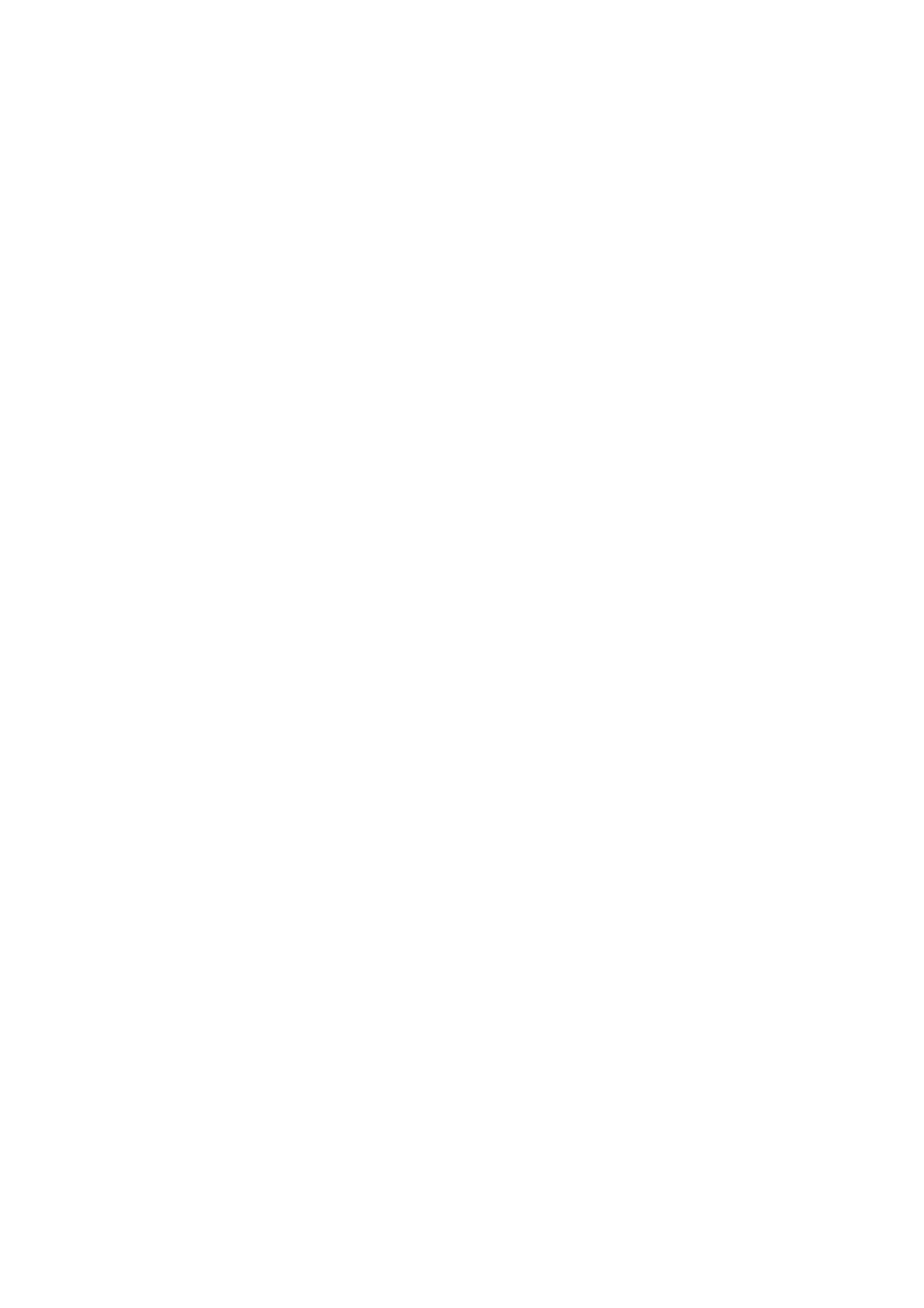# **4 The Public Prosecution Service and prosecution**

# **4.1 Introduction**

This chapter contains the results of (secondary) analyses of THB cases within the public prosecutor's national database for the period 2000 to  $2003$ .<sup>1</sup> Per year it was examined how many cases were registered with the Public Prosecution Service (PPS), were dealt with by the department or were settled in court (i.e. no cohort was followed).<sup>2</sup> The explanation of the research methods used can be found in Appendix 3.

### **4.2 THB cases registered with the Public Prosecution Service**

During the period from 2000 to 2003, 625 criminal cases in which suspicion of THB (Article 250*ter* or Article 250a of the Criminal Code) was solely or partly the case were registered with the PPS. $3$  A (criminal) case in the context of prosecution is understood to mean the case against a single suspect.

Table 4.1 shows for each year how many cases it concerns and how many of these cases (in so far as is known) (also) involved underage victims.<sup>4</sup>

| Year  | $\sim$<br>Registered cases | .<br>Cases that (also) involve underage victims |      |
|-------|----------------------------|-------------------------------------------------|------|
|       |                            |                                                 | $\%$ |
| 2000  | 138                        |                                                 | 27%  |
| 2001  | l 30                       |                                                 | 21%  |
| 2002  |                            |                                                 | 13%  |
| 2003  | 57                         | 38                                              | 24%  |
| Total | 625                        | 129                                             | 21%  |

*Table 4.1 Number of cases registered*<sup>5</sup>  *and cases that (also) involve underage victims, per annum* 

The considerable increase in the number of registered cases that was seen in 2002 did not continue into 2003. The number in 2003 was however still significantly higher than in the first two years of this century. Both the number and the proportion of cases that (also) involved underage victims increased in 2003 compared to the two previous years. Over the total period from 2000 to 2003, more than 20% of the number of cases (also) involved underage victims. NB: this says nothing about the *number* of underage victims involved.

l 1 This was carried out by SiBa, WODC.

<sup>2</sup> It therefore does not concern exactly the same cases each time, because not all cases are registered, dealt with by the PPS and settled in court in the same year.

Including cases that were later dropped by the PPS or in which the charge ultimately does not contain a suspicion of THB.

Criterion: registration under paragraphs and subparagraphs of the THB provision in the Criminal Code that imply underage victims. However, underage victims may well come under different paragraphs and subparagraphs of this provision, so this is almost certain to be an underestimate of their numbers.<br>
Including cases transferred (to another district) (a total of 4 in this period).

This is one less than was found in earlier analyses of this same year and than reported in the previous report. The difference is caused by small shifts in numbers that are the result of corrections in PPS data after the reference date of the earlier analyses. Since consistent use has been made of the new analyses for this report, there are a few small differences with earlier reports.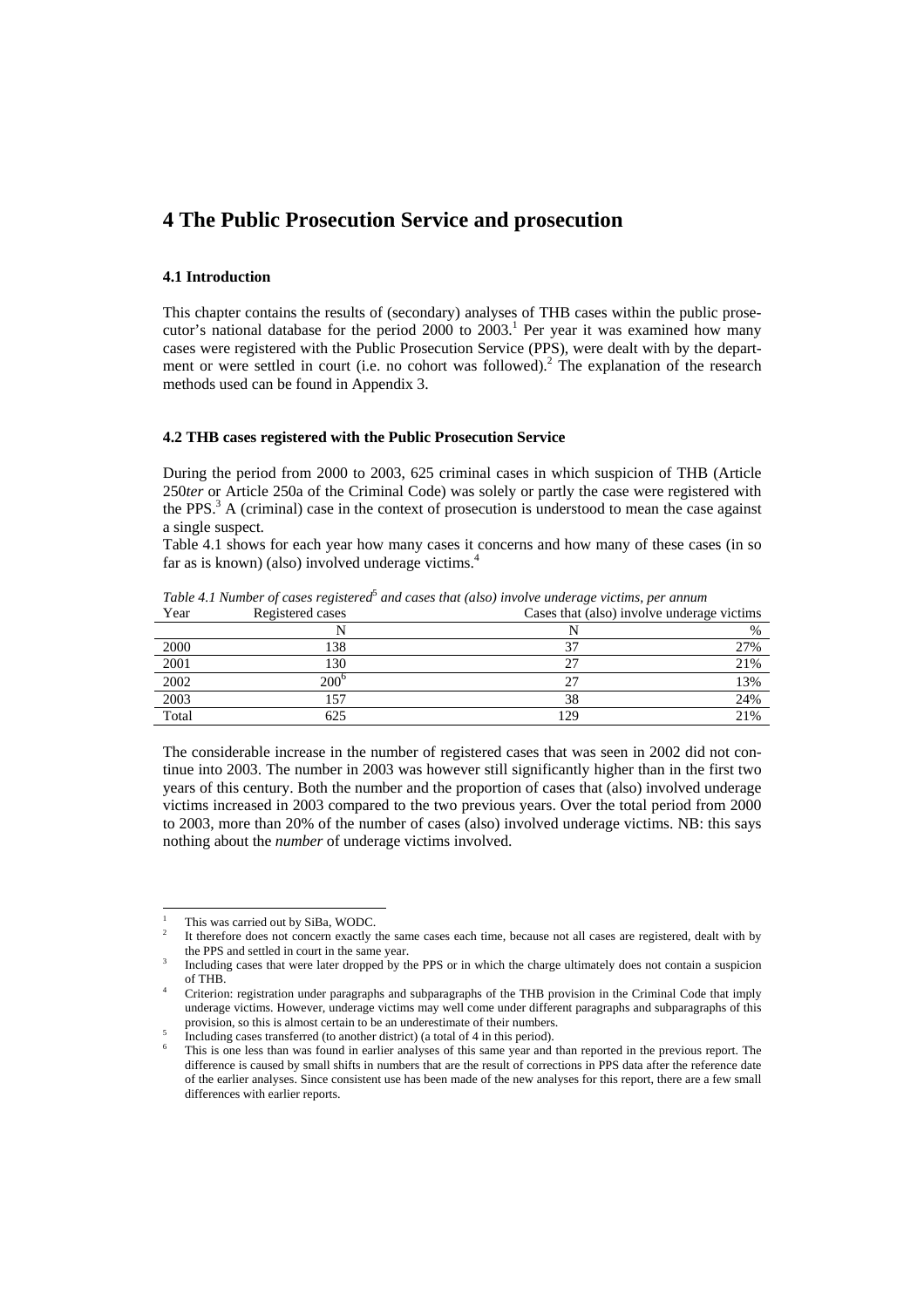A division by paragraphs *within* the THB provision in the Criminal Code gives the following results in Table 4.2.

| Type THB                | 2000                     |      |    | 2001                     |     | 2002          |    | 2003          |     | Total         |  |
|-------------------------|--------------------------|------|----|--------------------------|-----|---------------|----|---------------|-----|---------------|--|
|                         |                          | $\%$ |    | %                        |     | $\frac{0}{0}$ |    | $\frac{0}{0}$ |     | $\frac{0}{0}$ |  |
| 250ter/a paragraph 1    |                          | 2%   | 34 | 26%                      | 52  | 26%           | 32 | 20%           | 121 | 19%           |  |
| $250$ ter/a paragraph 2 | 35                       | 98%  | 96 | 74%                      | 148 | 74%           | 25 | 80%           | 504 | 81%           |  |
| $250$ ter/a paragraph 3 | $\overline{\phantom{0}}$ |      |    | $\overline{\phantom{0}}$ |     | -             |    |               |     | -             |  |
| Total                   | 38                       | 100% | 30 | $00\%$                   | 200 | 100%          |    | 100%          | 625 | 00%           |  |

*Table 4.2 Type of THB, per year of registration* 

The vast majority of THB cases concern Article 250a or 250*ter* paragraph 2, i.e. THB whereby two or more persons act in association, or a victim is involved who is younger than 16 years, or serious physical injury is inflicted. Cases that are registered under Article 250*ter* or 250a paragraph  $1<sup>7</sup>$  also occur, but in the period of four years under study no case at all was registered under Article 250*ter*/a paragraph 3.

The crime of THB is often committed in combination with other offences, such as people smuggling, (attempted) rape or complicity in rape, possession or use of weapons, (attempted) deliberate deprivation of liberty or complicity in such, and offences to do with drugs, making and using fake or forged travel documents, abuse and threats.<sup>NRM3</sup> A case may therefore concern several offences.

Table 4.3 gives an overview of the most serious offences in each case. This categorisation adopted by Statistics Netherlands (*Centraal Bureau voor de Statistiek* - CBS), whereby the offence with the most severe punishment 'will take precedence', has been modified for this purpose in the sense that a separate category has been created for THB (under the CBS's categorisation, THB comes in the category of 'other crimes') and in the case of a combination of crimes bearing equal punishment, THB is taken as the most serious crime and included in the overview.<sup>8</sup>

| Most serious crime                                     | 2000 |      |     | 2001  |     | 2002          |     | 2003 |     | Total |
|--------------------------------------------------------|------|------|-----|-------|-----|---------------|-----|------|-----|-------|
|                                                        | N    | $\%$ | N   | %     | N   | $\frac{0}{0}$ | N   | %    | N   | $\%$  |
| Sexual violence                                        | 9    | 7%   | 18  | 14%   | 14  | 7%            | 14  | 9%   | 55  | 8%    |
| Other violence                                         | າ    | 1%   | 3   | 2%    |     | 3%            | 2   | 1%   | 14  | 2%    |
| Offences against property                              |      | 1%   | 2   | 1%    |     |               |     | 1%   |     | 1%    |
| Vandalism/public order                                 |      | 1%   |     |       |     |               |     |      |     | 0%    |
| THB: 250ter/a paragraph 1                              | 2    | 1%   | 24  | 18%   | 43  | 21%           | 24  | 15%  | 93  | 15%   |
| THB: 250ter/a paragraph 2                              | 119  | 86%  | 81  | 62%   | 131 | 65%           | 109 | 69%  | 440 | 70%   |
| Other offences under the<br>Criminal Code <sup>9</sup> | 3    | 2%   | 2   | $1\%$ | 5   | 2%            | 7   | 4%   | 17  | 3%    |
| Total                                                  | 138  | 100% | 130 | 100%  | 200 | 100%          | 157 | 100% | 625 | 100%  |

*Table 4.3 Most serious crime, per year of registration* 

 $\tau$ 7 This could be regarded as the simplest form of THB: not committed in association with others, no victims younger than 16 years involved and no serious physical injury inflicted. This qualification, however, does not detract in any way from the seriousness of the crime in itself.<br><sup>8</sup> Should there still be several crimes with the same punishment, a crime registered earlier will take precedence.

E.g. (THB in combination with) fraud, corruption of a public official, making false charges, bigamy, getting an underage person drunk or withdrawal of an underage person from parental authority.<sup>NRM3</sup>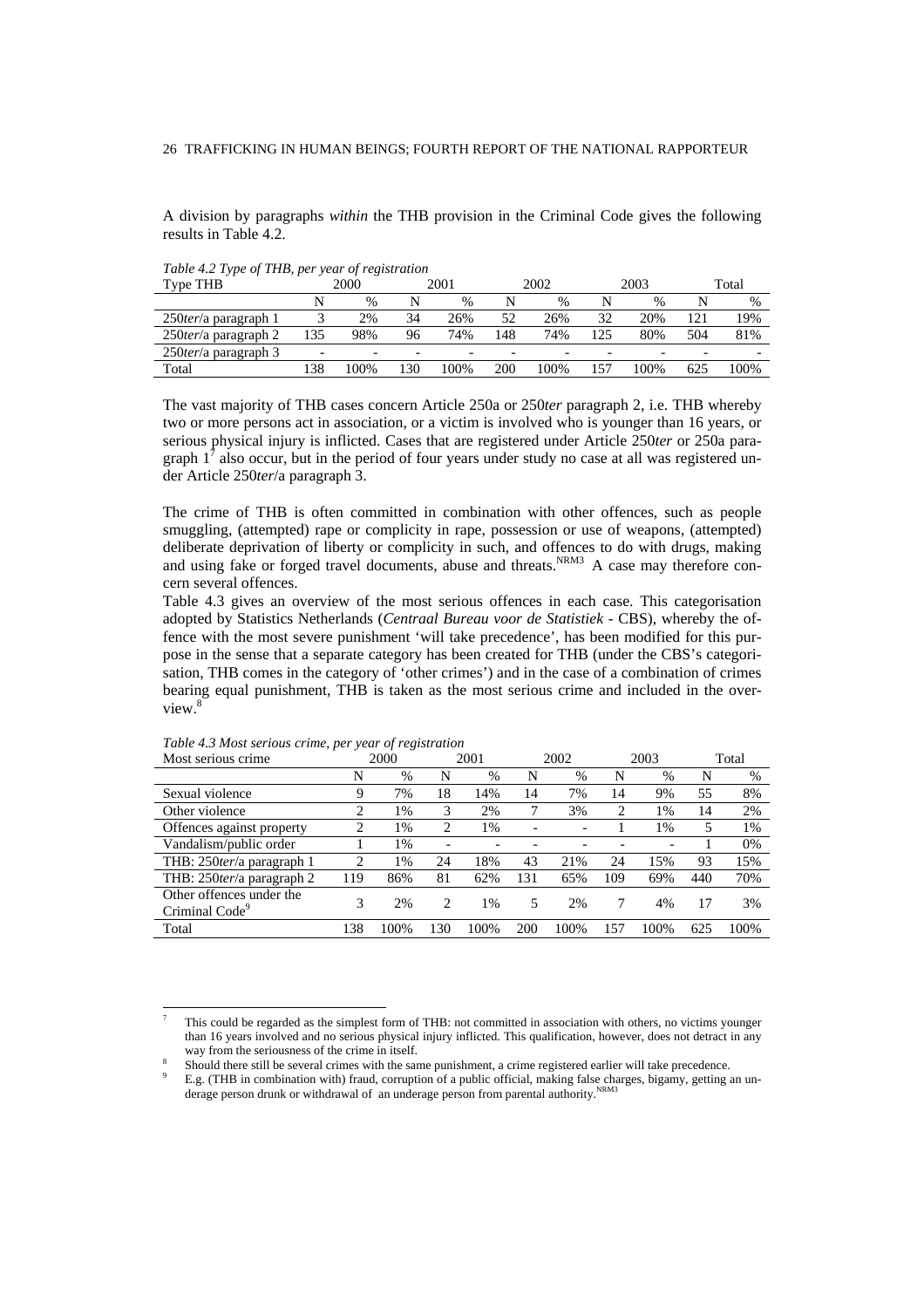In 2003, THB was the only or the most serious crime in 84% of the cases registered. The other cases involved an even more serious crime besides THB: usually a form of sexual violence (9%) such as indecent assault or rape.

If one looks at the total period from 2000 to 2003, THB is the only or the most serious crime registered in 85% of cases. In most cases, it involves Article 250*ter*/a paragraph 2. The increase identified in the previous report in the number of cases in which Article 250*ter*/a paragraph 1 forms the most serious crime did not continue.

It could be added here that in 25% of the cases, participation in a criminal organisation was also registered. $10$ 

Considering the above, the THB cases registered would seem to have become more serious in nature: increase in the proportion of cases under Article 250*ter*/a paragraph 2 (compared to Article 250*ter*/a paragraph 1, a rise in the proportion of cases where an underage victim is (also) involved and - compared to 2001 and 2002 - a rise in the proportion of cases in which participation in a criminal organisation is (also) involved.

#### **4.3 The suspects**

#### *Age*

In 75% of the cases registered in 2003, the age of the suspects at the time of the first THB offence<sup>11</sup> was between 18 and 41 years. Their average age was 33 years<sup>12</sup> and there were 7 underage suspects  $(4\%)$ .<sup>13</sup>

#### *Country of origin*

The suspects come from more than 50 countries. Table 4.4 contains (in alphabetical order) the most common countries of origin.<sup>14</sup> See Table B4.4 in Appendix 2 for a complete overview.

Country of birth 2000 2001 2002 2003 Total N % N % N % N % N % Albania 2 1% 4 3% 26 13% 5 3% 37 6% Bulgaria - - 12 9% 27 13% 19 12% 58 9% Czechoslovakia 3 2% 5 4% 2 1% - - 10 2% Iraq 1 - - 1 1% 6 3% - - 7 1% Morocco 17 12% 5 4% 3 1% 3 2% 28 4% Netherlands 38 28% 30 23% 51 25% 48 31% 167 27% Nigeria 17 12% 3 2% 7 3% 5 3% 32 5% Romania 3 2% 2 1% 8 4% 22 14% 35 6% (Former) Soviet (Former) Soviet 2 1% 6 5% 7 3% 11 7% 26 4% Surinam 6 4% 4 3% 5 2% 10 6% 25 4% Turkey 9 7% 8 6% 26 13% 16 10% 59 9% (Former) Yugoslavia 9 7% 22 17% 6 3% 3 2% 40 6%

*Table 4.4 Most common countries of birth of suspects, per year of registration* 

 $10\,$ 

<sup>&</sup>lt;sup>10</sup> In the years 2000 to 2002, this was 30%, 13% and 20% respectively.<br><sup>11</sup> One and the same person may be suspected of several THB offences.<br><sup>12</sup> SD 10.74.<br><sup>14</sup> In the years 2000 to 2002, this was 8, 4 and 3 respectivel

<sup>14</sup> Criterion for inclusion: in one of the years at least five, or in the entire period at least ten suspects who came from the country concerned.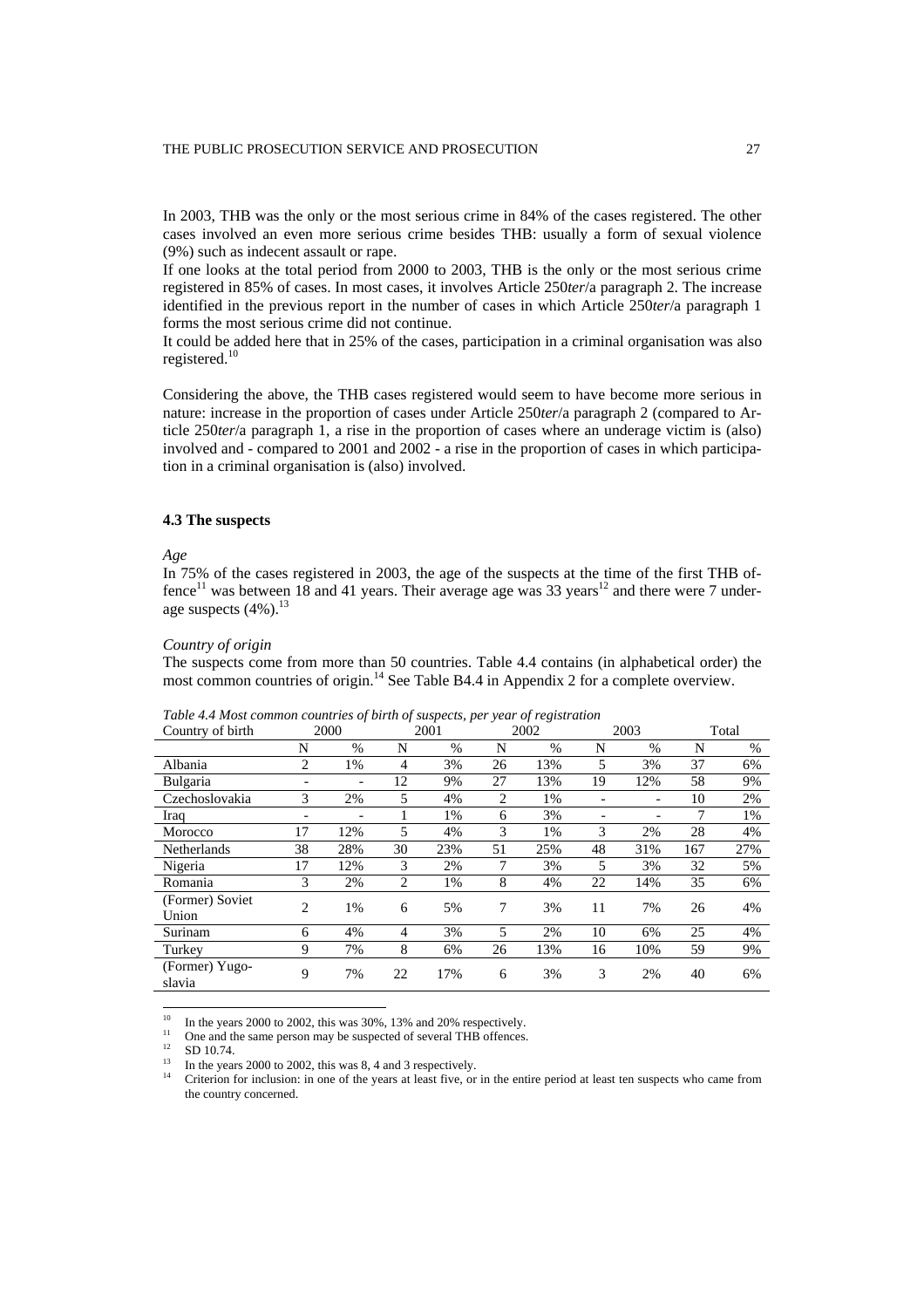| Country of birth | 2000 |               |     | 2001 |     | 2002 |     | 2003          |     | Total  |  |
|------------------|------|---------------|-----|------|-----|------|-----|---------------|-----|--------|--|
|                  |      | $\frac{0}{0}$ |     | $\%$ |     | $\%$ |     | $\frac{0}{0}$ |     | $\%$   |  |
| Other/unknown    |      | 23%           | 28  | 21%  | 26  | 3%   |     | 10%           | 101 | 16%    |  |
| Total            | 38   | $00\%$        | 130 | 100% | 200 | 100% | 57ء | $00\%$        | 625 | $00\%$ |  |

Once again in 2003, the Netherlands is the most frequently occurring country of birth and the share of suspects born in the Netherlands also increased in proportion. What is striking is the large proportion of suspects born in Bulgaria, Romania and Turkey (each at least 10%), but of these three countries only the Romanian share grew in 2003. In addition, the number of suspects from the former Soviet Union and Surinam grew in that year; the increase and substantial proportion of Albanian suspects identified in 2002 did not continue.

Table 4.5 contains for each year the ranking of the five most frequently occurring countries of birth of the suspects. $15$ 

| Country               | 2000 | 2001 | 2002 | 2003 |     | Total |
|-----------------------|------|------|------|------|-----|-------|
|                       | Rank | Rank | Rank | Rank | N   | Rank  |
| Netherlands           |      |      |      |      | 167 |       |
| Romania               |      |      |      | ◠    | 35  |       |
| Bulgaria              |      |      | ◠    | 3    | 58  |       |
| Turkey                | 3'   |      | 3'   |      | 59  |       |
| (Former) Soviet Union |      |      |      |      | 26  |       |
| (Former) Yugoslavia   | 3,   | ↑    | 3'   |      | 40  |       |
| Albania               |      |      |      |      | 37  |       |
| Nigeria               | ኅ,   |      |      |      | 32  |       |
| Morocco               | ∩,   |      |      |      | 28  |       |

*Table 4.5 Ranking of most frequently occurring countries of birth of suspects, by year of registration* 

The overview shows a constant first place for the Netherlands as the country of birth of suspects, and a relatively stable 'position' of Turkey and (to a slightly lesser extent) Bulgaria and (former) Yugoslavia. Nigeria would seem to have become less important as a country of origin*.* 

### *Gender*

Most suspects are male; in 76% of cases in 2003. However there are clear differences between the countries of origin. Limited to the five most frequently occurring countries of origin of the suspects, it is noticeable that among the Turkish suspects there are hardly any women (just one). Of the Romanian suspects, 45% are women. The other three most frequently occurring countries of origin occupy an intermediate position.<sup>16</sup>

# **4.4 Cases dealt with by the Public Prosecution Service**

Table 4.6 contains, by year of registration, an overview of the number of cases in which the suspect was held in pre-trial detention.

 $15$ <sup>15</sup> An accent indicates a shared ranking.<br><sup>16</sup> 17% women among the Dutch supper-

<sup>16 17%</sup> women among the Dutch suspects and 18% among suspects from the former Soviet Union, to 26% women among the Bulgarian suspects.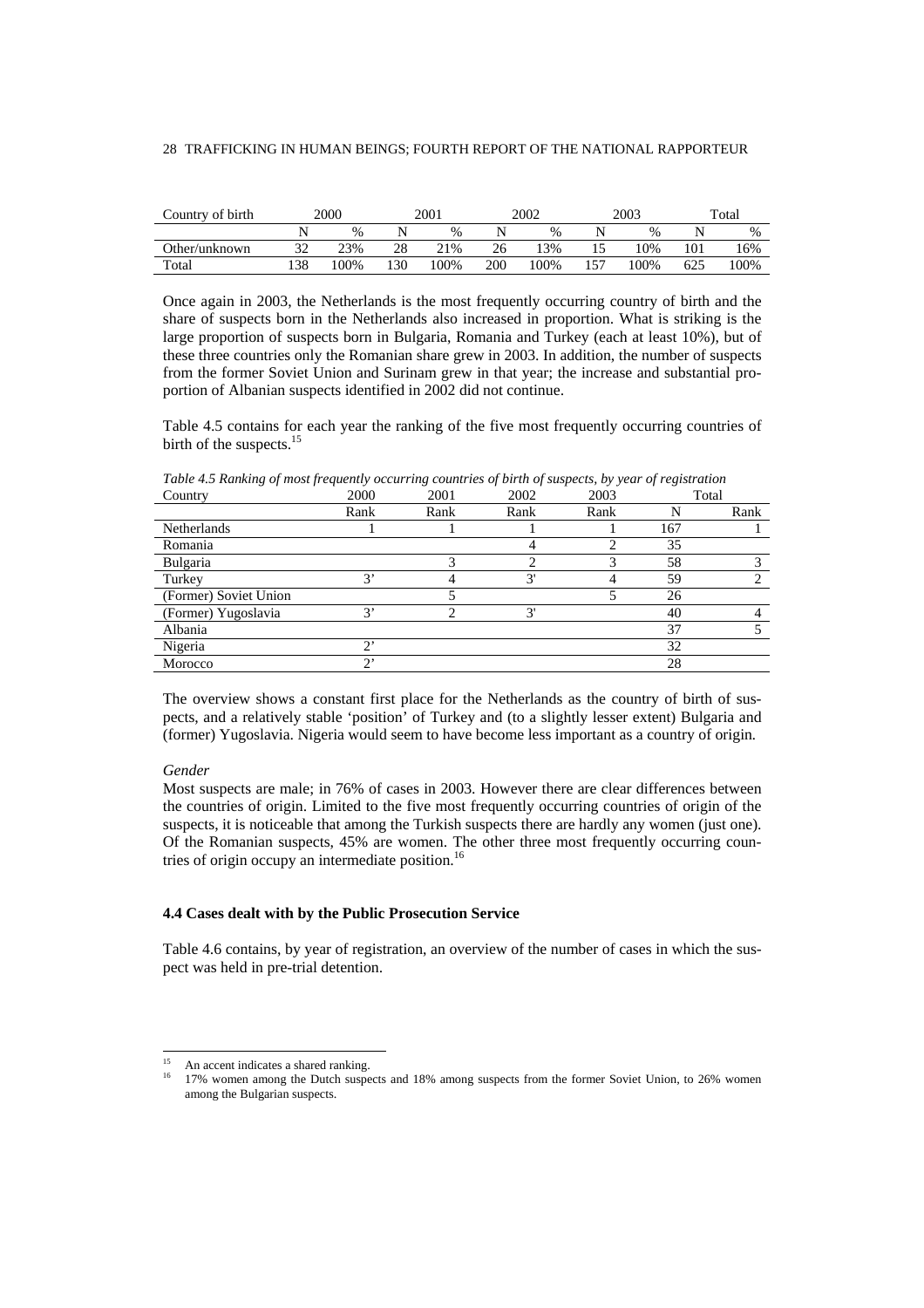| Pre-trial<br>detention |     | 2000 | 2001 |      |     | 2002 |     | 2003          | Total |      |  |
|------------------------|-----|------|------|------|-----|------|-----|---------------|-------|------|--|
|                        |     | $\%$ | N    | %    |     | %    |     | $\frac{0}{0}$ |       | $\%$ |  |
| Yes                    | 108 | 78%  | 94   | 72%  | .52 | 76%  | 13! | 83%           | 485   | 78%  |  |
| No                     | 30  | 22%  | 36   | 28%  | 48  | 24%  | 26  | 7%            | 140   | 22%  |  |
| Total                  | 138 | 100% | 130  | 100% | 200 | 100% | 157 | 100%          | 625   | 100% |  |

*Table 4.6 Pre-trial detention, per year of registration* 

In 2003, 83% of the suspects were in pre-trial detention at the moment the case was brought to court. This percentage has grown somewhat in the last three years.

Table 4.7 shows how the PPS deals with cases. In the above, it concerned each time the 625 criminal cases registered in the period 2000 to 2003. Table 4.7 shows the 606 cases that were dealt with by the PPS in the same period.<sup>17</sup>

*Table 4.7 Cases dealt with by the PPS, per year in which they were dealt with* 

| Dealt with                                   |    | 2000<br>2001 |     |             |     | 2002          |     | 2003 |                | Total |  |
|----------------------------------------------|----|--------------|-----|-------------|-----|---------------|-----|------|----------------|-------|--|
|                                              | N  | $\%$         | N   | %           | N   | $\frac{0}{0}$ | N   | $\%$ | N              | %     |  |
| 18<br>THB summons'                           | 72 | 77%          | 100 | 63%         | 113 | 68%           | 128 | 68%  | 413            | 68%   |  |
| Unconditional deci-<br>sion not to prosecute | 17 | 18%          | 46  | 29%         | 40  | 24%           | 42  | 22%  | 145            | 24%   |  |
| Summons for other<br>offences <sup>19</sup>  | 3  | 3%           | 12  | 8%          | 10  | 6%            | 11  | 6%   | 36             | 6%    |  |
| Transf <sup>20</sup>                         |    | 1%           |     | 1%          | -   |               | 2   | 1%   | 4              | 1%    |  |
| Joinder                                      | -  |              |     |             |     | 1%            | 4   | 2%   | 5              | 1%    |  |
| Conditional decision<br>not to prosecute     |    |              |     | 1%          |     |               |     | ۰    |                | 0%    |  |
| Out-of-court<br>settlement                   |    | 1%           | ۰   |             |     | 1%            |     | ۰    | $\overline{c}$ | 0%    |  |
| Total                                        | 94 | 100%         | 160 | 100<br>$\%$ | 165 | 100%          | 187 | 100% | 606            | 100%  |  |

The number of cases dealt with is rising each year. The summons was once again in 2003 by far the most frequently used method. It was usually (also) THB summons (68% of cases dealt with) and sometimes summons solely for other offences (6% of all cases dealt with). In 22% of the cases, it was decided unconditionally not to prosecute. These decisions were made above all because of the unlikelihood of a conviction (technical dismissal).<sup>21</sup> The other forms of completion (transfer, conditional decision not to prosecute and out-of-court settlement) are only applied sporadically.

#### **4.5 Settlement by the court**

To recapitulate: in the period from 2000 to 2003, 625 cases were registered with the PPS in which THB was (also) suspected. In the same period 606 cases were dealt with by the PPS, as

<sup>17</sup> 17 The difference is caused by the fact that the PPS does not always take a decision to prosecute in the same year that the case is registered.<br><sup>18</sup> Summons only or also for THB.<br><sup>19</sup> Cases whereby decrite earlier as

<sup>&</sup>lt;sup>19</sup> Cases whereby, despite earlier suspicions of THB, ultimately no charge of THB was made.<br><sup>20</sup> To another district or abroad.

<sup>21</sup> The ground for deciding not to prosecute (technical dismissal) is usually 'no legal evidence' (46%), followed some way behind by 'wrongly reported as a suspect' (15%). 'Minor share in the offence' (11%) and 'old offence' (7%) are the most common grounds for policy decisions not to prosecute (policy dismissal).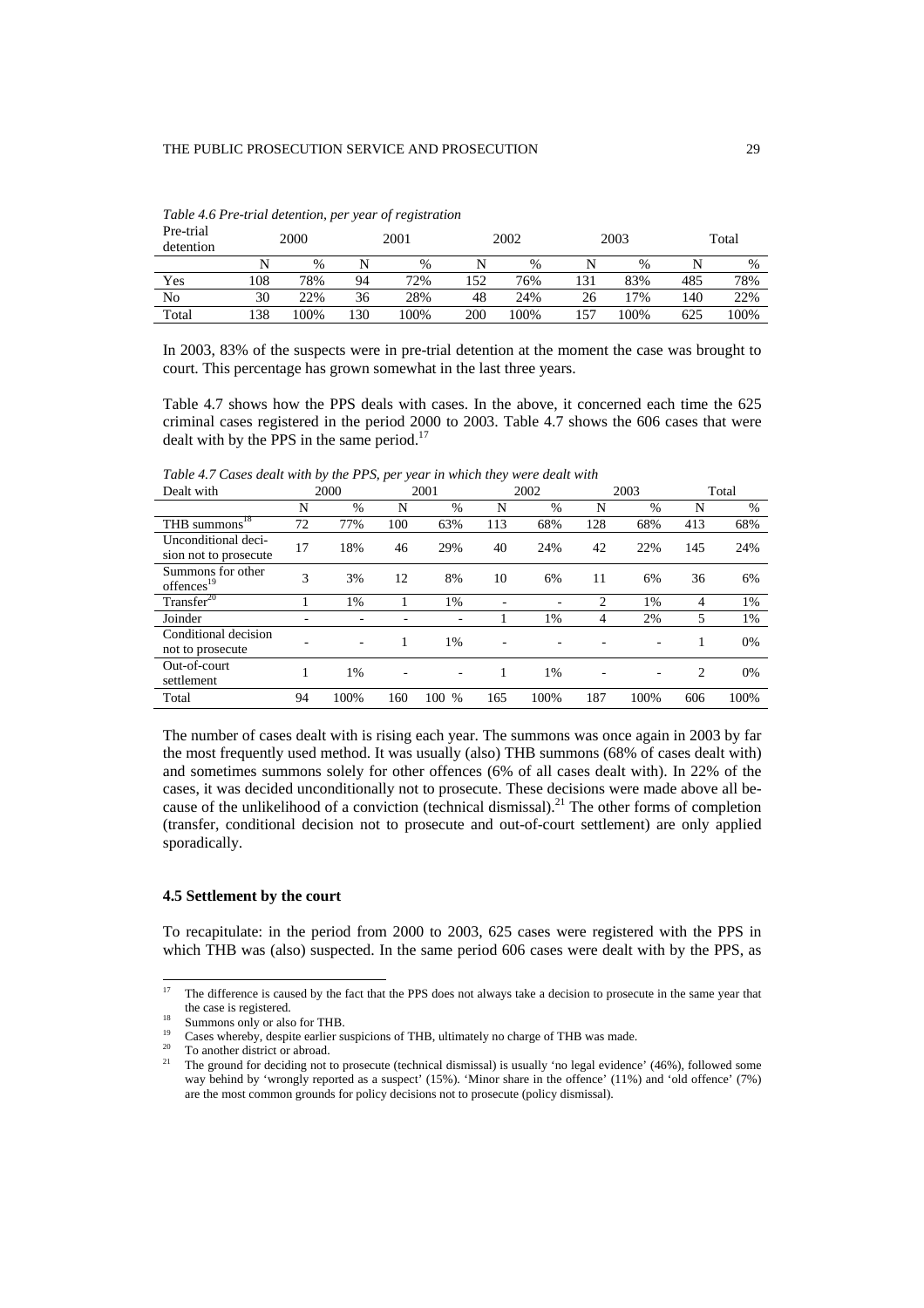were a total of 382 cases dealt with in the courts (of the first instance) in which THB was (also) the charge.<sup>22</sup> Table 4.8 gives an overview of the court decisions by year of settlement.

| Settlement       | . .                      | . .<br>2000 |    | 2001   |    | 2002 | 2003 |      | Total |      |
|------------------|--------------------------|-------------|----|--------|----|------|------|------|-------|------|
|                  |                          | $\%$        |    | %      | N  | %    |      | $\%$ |       | $\%$ |
| Sentenced        | 72                       | 87%         | 74 | 87%    | 85 | 88%  | 106  | 91%  | 337   | 88%  |
| Acquittal        |                          | 3%          | −  | 8%     | 10 | 10%  |      | 4%   | 33    | 9%   |
| PPS inadmissible | $\overline{\phantom{0}}$ | -           |    | 4%     |    | 1%   |      | 1%   |       | 1%   |
| Joinder in court | $\overline{\phantom{0}}$ | -           |    | 1%     |    | 1%   |      | 4%   |       | 2%   |
| Total            | 83                       | 100%        | 85 | $00\%$ | 97 | 100% |      | 100% | 382   | 100% |

*Table 4.8 Settlement in the first instance, per year of settlement* 

In 2003, a sentence was imposed in the vast majority of the cases brought to court (91%). 4% of cases ended in an acquittal, and an equal number of cases were joined in court. In one case, the PPS was inadmissible.

Table 4.9 gives an overview of the nature of the settlement by the most serious offence in the charge.

| Most serious                 | Judgement | 2000                     |      | 2001                     |      | 2002           |                   | 2003                     |      | Total          |               |
|------------------------------|-----------|--------------------------|------|--------------------------|------|----------------|-------------------|--------------------------|------|----------------|---------------|
| $\text{ crime}^{23}$         |           | N                        | $\%$ | N                        | $\%$ | N              | $\%$              | N                        | $\%$ | N              | $\frac{0}{0}$ |
| Sexual vio-                  | Sentenced | 12                       | 100% | 9                        | 100% | 8              | 89%               | 9                        | 100% | 38             | 98%           |
| lence                        | PPS n.a.* | $\overline{a}$           |      | $\overline{\phantom{a}}$ |      |                | 11%               | $\overline{\phantom{a}}$ |      |                | 2%            |
|                              | Total     | 12                       | 100% | 9                        | 100% | 9              | 100%              | 9                        | 100% | 39             | 100%          |
| Other vio-                   | Sentenced | 2                        | 100% |                          | 100% | 1              | 100%              | 3                        | 100% | 7              | 100%          |
| lence                        | Total     | 2                        | 100% | 1                        | 100% | 1              | 100%              | 3                        | 100% | 7              | 100%          |
| Vandalism /                  | Sentenced | $\overline{\phantom{a}}$ | ٠    |                          | 100% | L,             | $\qquad \qquad -$ | ۰                        |      | 1              | 100%          |
| public order                 | Total     | ٠                        | ٠    | 1                        | 100% | ÷              |                   |                          |      | 1              | 100%          |
| THB $250$ ter/a              | Sentenced |                          |      | 3                        | 100% | 12             | 92%               | 10                       | 91%  | 25             | 93%           |
| paragraph 1                  | Acquittal | $\overline{\phantom{a}}$ |      |                          |      | 1              | 8%                | 1                        | 9%   | $\overline{c}$ | 7%            |
|                              | Total     | $\overline{\phantom{0}}$ | Ξ    | 3                        | 100% | 13             | 100%              | 11                       | 100% | 27             | 100%          |
|                              | Sentenced | 57                       | 84%  | 59                       | 85%  | 62             | 86%               | 81                       | 89%  | 259            | 86%           |
| THB 250ter/a                 | PPS n.a.  | $\overline{\phantom{a}}$ |      | 3                        | 4%   | L,             |                   | 1                        | 1%   | 4              | 1%            |
| paragraph 2                  | Acquittal | 11                       | 16%  | 6                        | 9%   | 9              | 13%               | 4                        | 4%   | 30             | 10%           |
|                              | Joinder** | ä,                       |      |                          | 1%   |                | 1%                | 5                        | 5%   | 7              | 2%            |
|                              | Total     | 68                       | 100% | 69                       | 100% | 72             | 100%              | 91                       | 100% | 300            | 100%          |
| Other of-                    | Sentenced | 1                        | 100% | 1                        | 50%  | $\overline{2}$ | 100%              | $\overline{c}$           | 100% | 6              | 86%           |
| fences under<br>the Criminal | Acquittal |                          |      |                          | 50%  |                |                   |                          |      | 1              | 14%           |
| Code                         | Total     | 1                        | 100% | $\overline{c}$           | 100% | $\overline{c}$ | 100%              | $\overline{c}$           | 100% | 7              | 100%          |
|                              | Sentenced | 72                       | 85%  | 74                       | 87%  | 85             | 88%               | 106                      | 91%  | 337            | 88%           |
|                              | PPS n.a.  | $\overline{\phantom{a}}$ | 1%   | 3                        | 4%   | 1              | 1%                | 1                        | 1%   | 5              | 1%            |
| Total                        | Acquittal | 11                       | 13%  | 7                        | 8%   | 10             | 10%               | 5                        | 4%   | 33             | 9%            |
|                              | Joinder   |                          |      |                          | 1%   | 1              | 1%                | 5                        | 4%   | 7              | 2%            |
|                              | Total     | 83                       | 100% | 85                       | 100% | 97             | 100%              | 117                      | 100% | 382            | 100%          |

*Table 4.9 Settlement by the most serious crime, per year of settlement* 

\*Not admissible.

\*\*Joinder in court.

<sup>22</sup> 22 These are therefore not necessarily the same cases as those registered with the PPS or dealt with by the PPS during the same period. Cases that were registered with the PPS as (also) THB, but in which the summons was issued for

only other offences (in the period from 2000 to 2003 there were 36 cases) are no longer included from now on.<br>
"Offences against property' are not included in this overview, because no charge was brought for this and/or t court had not yet reached a judgement in such a case.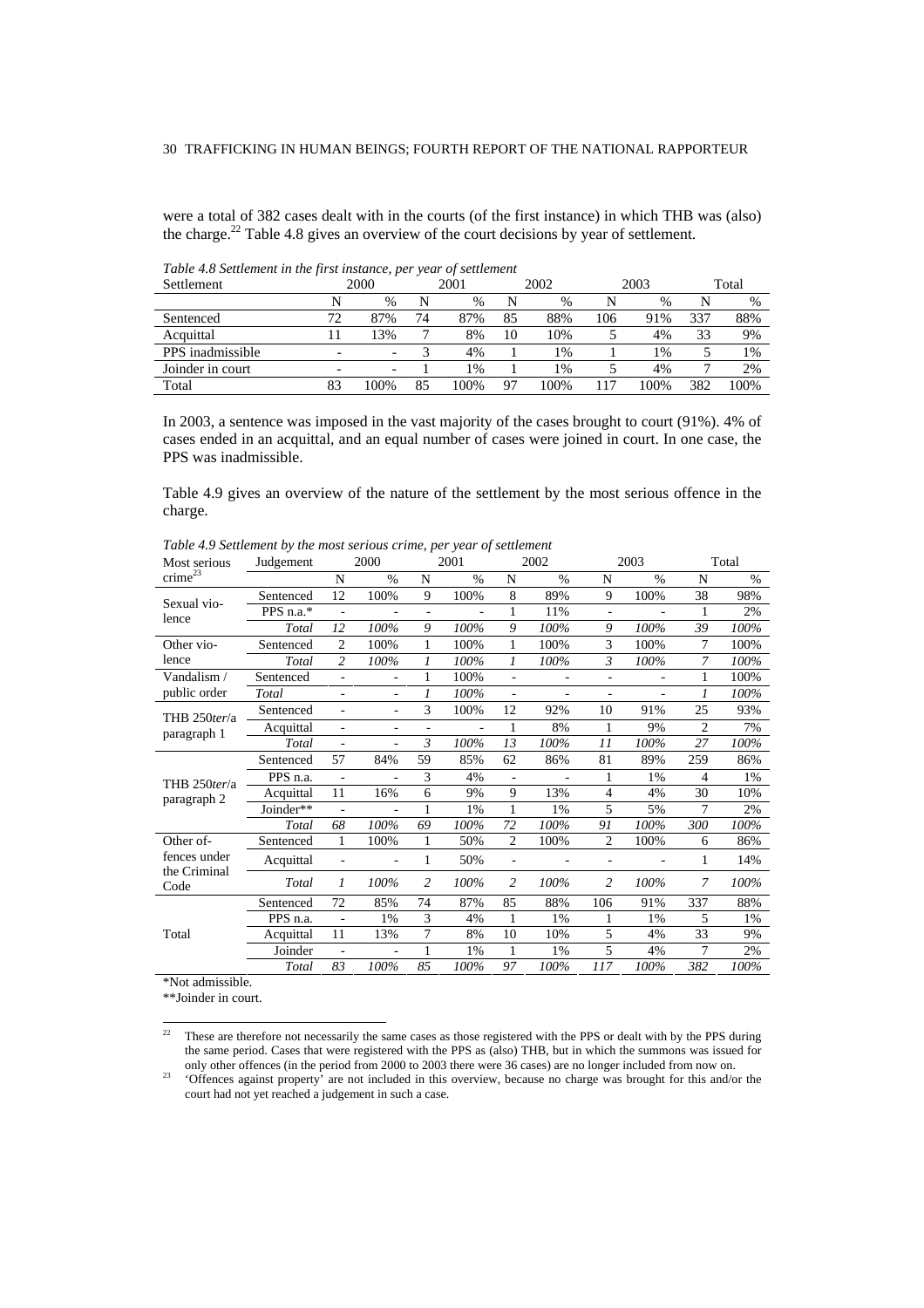A word of warning when interpreting this table: for the sake of completeness, percentages as well as figures are given. Because of the far-reaching subdivision, however, some cell combinations are so low that the percentages are not very meaningful. What can be deduced from the table, however - besides the concrete figures, of course - is the following:

- In 2003 in all (nine) cases in which sexual violence was the most serious crime a sentence was passed. This also occurred in 91% of the cases where Article 250a paragraph 1 was the most serious crime, and in 89% of the cases for Article 250a paragraph 2;
- If one looks, in the period from 2000 to 2003, at the cases in which Article 250*ter/*a paragraph 2 was the most serious crime, the percentage of cases ending in a sentence rises slightly over time.

Until recently the PPS data contained only information on the nature of the settlement in relation to the summons and not in relation to the crimes for which a suspect was ultimately sentenced. However, this has changed slightly. Although the registration of whether or not each offence ends with a court conviction is not yet entirely flawless,  $24$  the information does show that in a significant number of cases (in 2003 this would appear to be 16 of the 106, i.e. 15%) a sentence did ensue, but not for THB (which was also one of the charges). The crimes for which a sentence was indeed imposed were (sometimes in combination) smuggling of human beings, sexual abuse of underage persons, rape, abuse, threat of violence, forgery of documents or fake travel documents, participation in a criminal organisation, violation of the Opium Act and/or violation of the Weapons and Ammunition Act.

Table 4.10 gives an overview of the sentences imposed, once again for the crime that carries the heaviest punishment.<sup>25</sup>

| Most serious        | Sentence                                 |                | 2000 |   | 2001 |   | 2002 | 2003 |      | Total          |      |
|---------------------|------------------------------------------|----------------|------|---|------|---|------|------|------|----------------|------|
| crime <sup>26</sup> | imposed                                  | N              | $\%$ | N | $\%$ | N | $\%$ | N    | $\%$ | N              | $\%$ |
|                     | No princi-<br>pal sentence <sup>27</sup> | 1              | 8%   |   |      |   |      | 1    | 11%  | 2              | 5%   |
| Sexual<br>violence  | Custodial<br>Sentence                    | 11             | 92%  | 8 | 89%  | 8 | 100% | 7    | 78%  | 34             | 89%  |
|                     | $CSO*$                                   | ٠              |      |   | 11%  |   |      |      | 11%  | $\overline{2}$ | 5%   |
|                     | Total                                    | 12             | 100% | 9 | 100% | 8 | 100% | 9    | 100% | 38             | 100% |
| Other vio-          | Custodial<br>sentence                    | $\overline{2}$ | 100% | 1 | 100% | 1 | 100% | 3    | 100% | 7              | 100% |
| lence               | Total                                    | $\overline{c}$ | 100% |   | 100% |   | 100% | 3    | 100% | 7              | 100% |
| Offence<br>against  | Custodial sen-<br>tence                  |                |      |   |      |   |      |      | 100% |                | 100% |
| property            | Total                                    | ٠              |      |   |      |   |      |      | 100% |                | 100% |
| Vandalism/          | Custodial sen-<br>tence                  |                |      |   | 100% |   |      |      |      |                | 100% |
| public order        | Total                                    | ٠              |      |   | 100% |   |      |      |      |                | 100% |

*Table 4.10 Sentence imposed for the most serious crime, per year of settlement* 

 $24$ 

<sup>&</sup>lt;sup>24</sup> This is evident from a number of inconsistencies in the information.<br><sup>25</sup> The 16 cases in which ultimately no conviction of the crime of THB followed also form part of the overview.<br><sup>26</sup> 'Offences against property' a

had not yet reached a judgement in such a case.<br><sup>27</sup> With cases in the category 'no principal sentence', an additional penalty (e.g. confiscation) or an order (e.g. hospital order) may have been imposed. The term 'additional penalty', incidentally, is somewhat misleading. Contrary to what the term seems to suggest, the court may limit itself to imposing an additional penalty.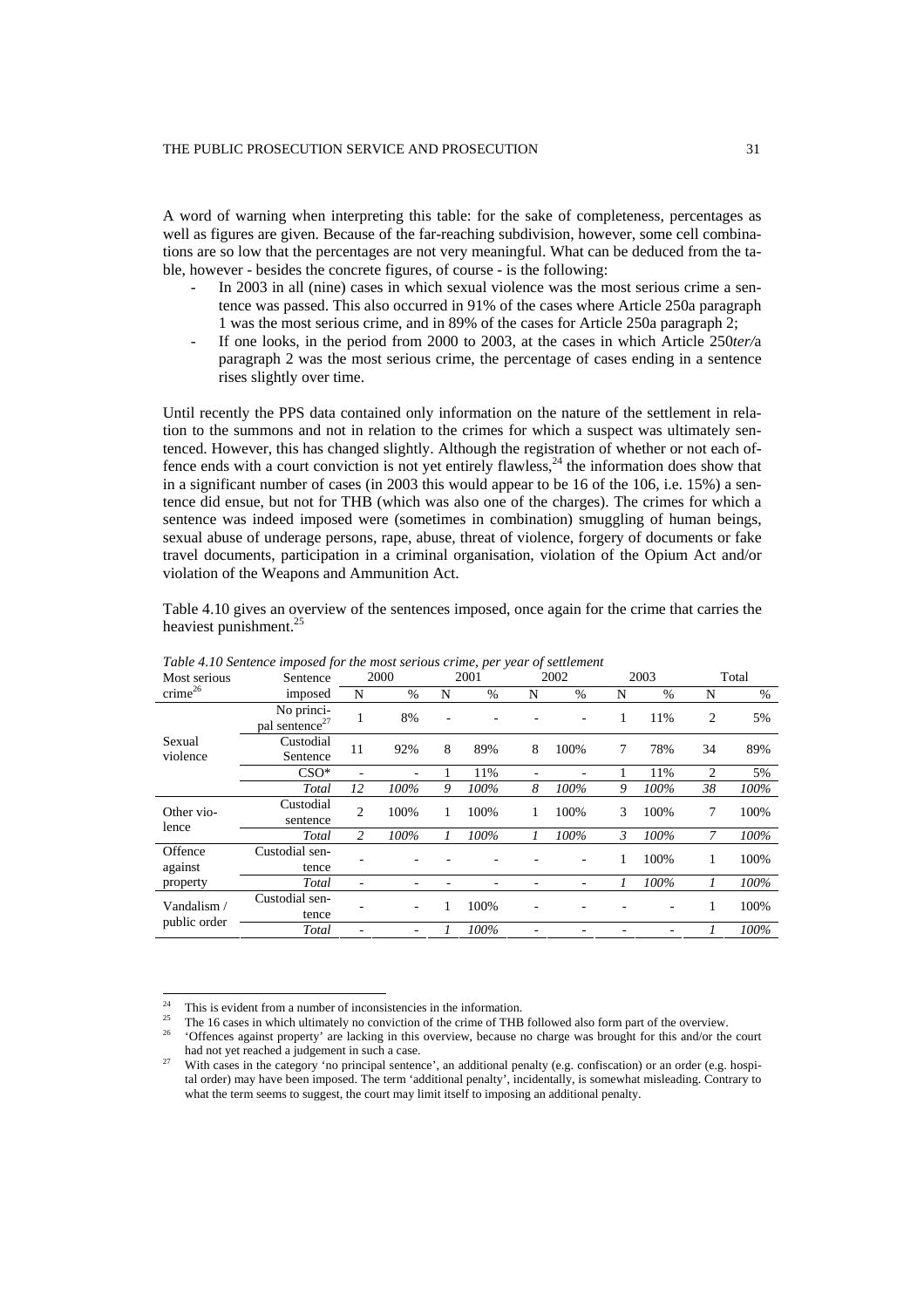# 32 TRAFFICKING IN HUMAN BEINGS; FOURTH REPORT OF THE NATIONAL RAPPORTEUR

| Most serious         | Sentence                              |                              | 2000           |                         | 2001                     |                | 2002           |                    | 2003           |                 | Total    |
|----------------------|---------------------------------------|------------------------------|----------------|-------------------------|--------------------------|----------------|----------------|--------------------|----------------|-----------------|----------|
| $\text{ crime}^{26}$ | imposed                               | N                            | $\%$           | N                       | %                        | N              | %              | N                  | $\%$           | N               | %        |
|                      | Conditional                           |                              |                |                         |                          |                |                |                    |                |                 |          |
|                      | principal sen-                        | L,                           |                |                         |                          | $\mathbf{1}$   | 8%             | $\mathbf{1}$       | 10%            | $\overline{2}$  | 8%       |
|                      | tence                                 |                              |                |                         |                          |                |                |                    |                |                 |          |
|                      | Custodial sen-                        |                              |                | 3                       | 100%                     | 9              | 75%            | 5                  | 50%            | 17              | 68%      |
| THB:                 | tence                                 |                              |                |                         |                          |                | $\overline{a}$ |                    |                |                 |          |
| $250$ ter/a          | Fine                                  | $\overline{\phantom{a}}$     | ÷,             | $\overline{a}$          | L.                       | $\overline{a}$ |                | $\mathbf{1}$       | 10%            | $\mathbf{1}$    | 4%       |
| paragraph 1          | Custodial sen-<br>$tence + fine$      | $\overline{a}$               | $\overline{a}$ |                         |                          | $\mathbf{1}$   | 8%             | $\overline{a}$     | $\overline{a}$ | $\mathbf{1}$    | 4%       |
|                      | CSO                                   |                              | $\bar{a}$      | ÷,                      | ä,                       | $\mathbf{1}$   | 8%             | $\overline{c}$     | 20%            | 3               | 12%      |
|                      | Custodial sen-                        |                              |                |                         |                          |                |                |                    |                |                 |          |
|                      | $tence + CSO$                         | ÷,                           | ÷,             | L,                      | Ĭ.                       | $\overline{a}$ | ÷,             | $\mathbf{1}$       | 10%            | $\mathbf{1}$    | 4%       |
|                      | Total                                 | L,                           | $\overline{a}$ | $\overline{\mathbf{3}}$ | 100%                     | 12             | 100%           | 10                 | 100%           | $\overline{25}$ | 100%     |
|                      | No princi-                            |                              |                |                         |                          |                |                |                    |                |                 |          |
|                      | pal sentence                          | $\mathbf{1}$                 | 1%             | $\overline{a}$          | L.                       | $\mathbf{1}$   | 2%             | $\overline{c}$     | 2%             | $\overline{4}$  | 2%       |
|                      | Conditional                           |                              |                |                         |                          |                |                |                    |                |                 |          |
|                      | principal sen-                        | $\overline{c}$               | 4%             |                         |                          | 3              | 3%             | 2                  | 2%             | 7               | 3%       |
|                      | tence                                 |                              |                |                         |                          |                |                |                    |                |                 |          |
|                      | Custodial sen-                        | 43                           | 75%            | 47                      | 84%                      | 50             | 82%            | 58                 | 72%            | 198             | 76%      |
| THB:                 | tence                                 |                              |                |                         |                          |                |                |                    |                |                 |          |
| $250$ ter/a          | Custodial sen-                        | 3                            | 5%             | $\overline{a}$          | $\overline{a}$           | $\overline{a}$ | ÷,             | 2                  | 2%             | 5               | 2%       |
| paragraph 2          | $tence + fine$                        |                              |                |                         |                          |                |                |                    |                |                 |          |
|                      | CSO<br>$\overline{CSO + \text{fine}}$ | 6                            | 11%<br>2%      | 8<br>$\overline{c}$     | 14%<br>$\overline{a}$    | 4<br>3         | 7%             | 5<br>$\frac{1}{2}$ | 6%             | 23              | 9%<br>2% |
|                      | Fine                                  | $\mathbf{1}$<br>$\mathbf{1}$ | 2%             | 1                       | 2%                       | $\overline{a}$ | 5%<br>÷,       | 5                  | ÷,<br>6%       | 6<br>7          | 3%       |
|                      | Custodial sen-                        |                              |                |                         |                          |                |                |                    |                |                 |          |
|                      | $tence + CSO$                         | L,                           | $\blacksquare$ | $\mathbf{1}$            | $\overline{\phantom{a}}$ | $\mathbf{1}$   | 2%             | 7                  | 9%             | 9               | 3%       |
|                      | Total                                 | 57                           | 100%           | 59                      | 100%                     | 62             | 100%           | 81                 | 100%           | 259             | 100%     |
| Other crimes         | Custodial sen-                        |                              |                |                         |                          |                |                |                    |                |                 |          |
| under the            | tence                                 | $\mathbf{1}$                 | 100%           | $\mathbf{1}$            | 100%                     | $\overline{c}$ | 100%           | 2                  | 100%           | 6               | 100%     |
| Criminal             | Total                                 | $\mathfrak{1}$               | 100%           | 1                       | 100%                     | $\overline{c}$ | 100%           | $\overline{c}$     | 100%           | 6               | 100%     |
| Code                 |                                       |                              |                |                         |                          |                |                |                    |                |                 |          |
|                      | No                                    |                              |                |                         |                          |                |                |                    |                |                 |          |
|                      | principal sen-                        | $\overline{c}$               | 3%             |                         |                          | $\mathbf{1}$   | 1%             | 3                  | 3%             | 6               | 2%       |
|                      | tence                                 |                              |                |                         |                          |                |                |                    |                |                 |          |
|                      | Conditional                           |                              |                |                         |                          |                |                |                    |                |                 |          |
|                      | principal sen-                        | $\overline{c}$               | 3%             |                         |                          | 4              | 4%             | 3                  | 3%             | 9               | 3%       |
|                      | tence<br>Custodial sen-               |                              |                |                         |                          |                |                |                    |                |                 |          |
|                      | tence                                 | 57                           | 79%            | 61                      | 82%                      | 70             | 83%            | 76                 | 72%            | 264             | 78%      |
| Total                | Custodial sen-                        |                              |                |                         |                          |                |                |                    |                |                 |          |
|                      | $tence + fine$                        | 3                            | 4%             |                         |                          | $\mathbf{1}$   | 1%             | $\overline{c}$     | 2%             | 6               | 2%       |
|                      | CSO                                   | 6                            | 8%             | 9                       | 12%                      | 5              | 6%             | 8                  | 7%             | 28              | 8%       |
|                      | $CSO + fine$                          | $\mathbf{1}$                 | 2%             | $\overline{c}$          | 3%                       | 3              | 4%             | $\frac{1}{2}$      | $\overline{a}$ | 6               | 2%       |
|                      | Fine                                  | 1                            | 2%             | 1                       | 1%                       | $\overline{a}$ | ÷,             | 6                  | 6%             | 8               | 2%       |
|                      | Custodial sen-                        |                              |                | $\mathbf{1}$            | 1%                       | $\mathbf{1}$   | 1%             | 8                  | 7%             | 10              | 3%       |
|                      | $tence + CSO$                         |                              |                |                         |                          |                |                |                    |                |                 |          |
|                      | Total                                 | 72                           | 100%           | 74                      | 100%                     | 85             | 100%           | 106                | 100%           | 337             | 100%     |

\*Community Service Order.

Because of the many empty cells, some percentages are not very meaningful. What the table does make clear, though - apart from the concrete figures - is the following: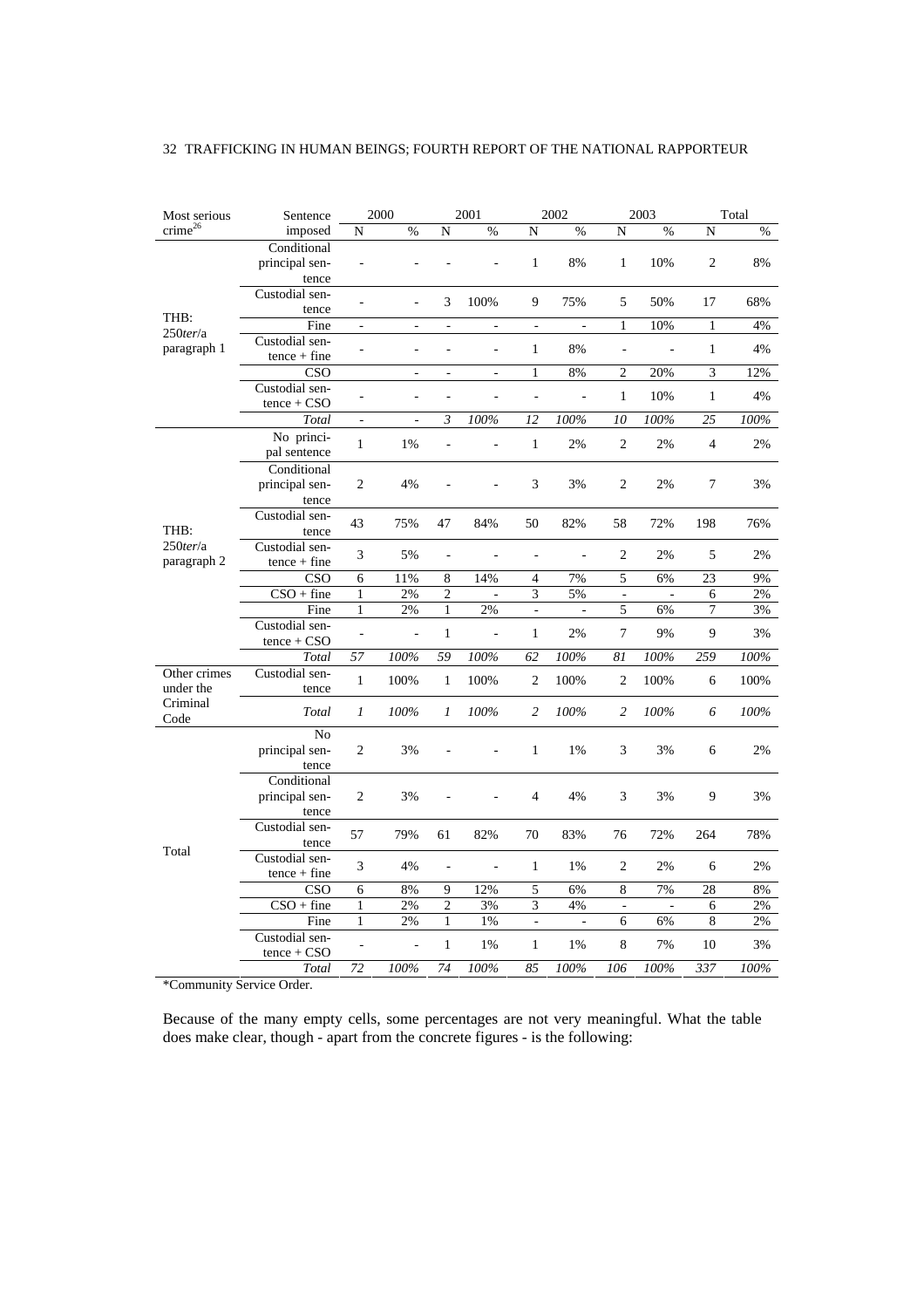- In 2003 in 81% of all cases in which (whether or not in combination with another crime) THB was involved and the court imposed a sentence, a custodial sentence was imposed, sometimes in combination with another sentence or order;<sup>28</sup>
- this percentage was somewhere between 81% and 86% annually in the period from 2000 to 2003;
- in 2003, in 83% of all cases in which Article 250*ter*/a paragraph 2 was the most serious crime and a sentence was imposed, that sentence was a custodial sentence.<sup>29</sup>

Table 4.11 gives for each crime (combination) the average duration of the custodial sentences imposed, as well as the associated standard deviations.<sup>30</sup> The total of 15 cases in which 'other violence', 'vandalism/public order' or 'other crimes under the Criminal Code' were the most serious crime, have only been included in calculating the total (bottom row of the table), because the numbers are too small for separate averages or standard deviations to be calculated for them.

| Most serious crime             | 2000                     |     | 2001    |     |         | 2002 | 2003    |           |  |
|--------------------------------|--------------------------|-----|---------|-----|---------|------|---------|-----------|--|
|                                | Average                  | SD  | Average | SD  | Average | SD   | Average | <b>SD</b> |  |
| Sexual violence                | 1367                     | 905 | 1427    | 719 | 1250    | 863  | 514     | 982       |  |
| THB: $250 \text{ter/}a$ para 1 | $\overline{\phantom{0}}$ | -   | 887     | 580 | 382     | 220  | 428     | 323       |  |
| THB: $250$ ter/a para 2        | 779                      | 561 | 788     | 638 | 620     | 479  | 599     | 559       |  |
| Totalised                      | 893                      | 659 | 926     | 717 | 671     | 509  | 732     | 697       |  |

*Table 4.11 Average term of custodial sentences (in days), per year of settlement* 

In 2003, calculated for all cases in which THB was (also) involved, a custodial sentence averaging two years was imposed (see bottom row of the table). The highest average custodial sentence was imposed where sexual violence was the most serious crime (1514 days, or more than four years). With THB Article 250*ter*/a paragraph 1 as the most serious crime, an average of more than 14 months was imposed (428 days) and with THB Article 250*ter*/a paragraph 2 as the most serious crime an average of almost 20 months (599 days).

PPS data contains only information on settlement in the first instance, as well as on whether an appeal has been lodged in a case, and by whom. Table 4.12 gives an overview.

| Appeal lodged        | 2000 |      |    | 2001 |    | 2002 |    | 2003 |     | Total |  |
|----------------------|------|------|----|------|----|------|----|------|-----|-------|--|
|                      | N    | %    |    | $\%$ |    | $\%$ | N  | $\%$ |     | $\%$  |  |
| None                 | 44   | 52%  | 44 | 52%  | 48 | 49%  | 62 | 53%  | 198 | 52%   |  |
| By Public Prosecutor |      | 6%   |    | 5%   |    | 14%  | O  | 5%   | 26  | 7%    |  |
| By suspect           |      | 27%  | 22 | 26%  | 23 | 22%  | 32 | 27%  | 98  | 26%   |  |
| both parties<br>Bv   | 13   | 15%  | 15 | 18%  | 15 | 15%  |    | 14%  | 60  | 16%   |  |
| Total                | 83   | 100% | 85 | 100% | 97 | 100% |    | 100% | 382 | 100%  |  |

*Table 4.12 Appeal lodged, per year of settlement (in the first instance)* 

l

The table shows that in 2003 an appeal was lodged in 46% of the cases, usually by the suspect. Viewed over the period from 2000 to 2003, the number of appeals lodged by the Public Prosecutor was relatively high in 2002.

<sup>&</sup>lt;sup>28</sup> Only a custodial sentence in 72% of cases, a custodial sentence plus fine in 2% of cases and a custodial sentence plus community service order in 7% of cases.<br><sup>29</sup> Only a custodial sentence in 72% of cases, a custodial sentence plus community service order in 9% of cases and a

custodial sentence and fine in 2% of cases.<br>These give an idea of the extent to which the term varies in the different cases for which an average has been calcu-

lated (the higher the SD, the greater the variation). For a further explanation see Appendix 4.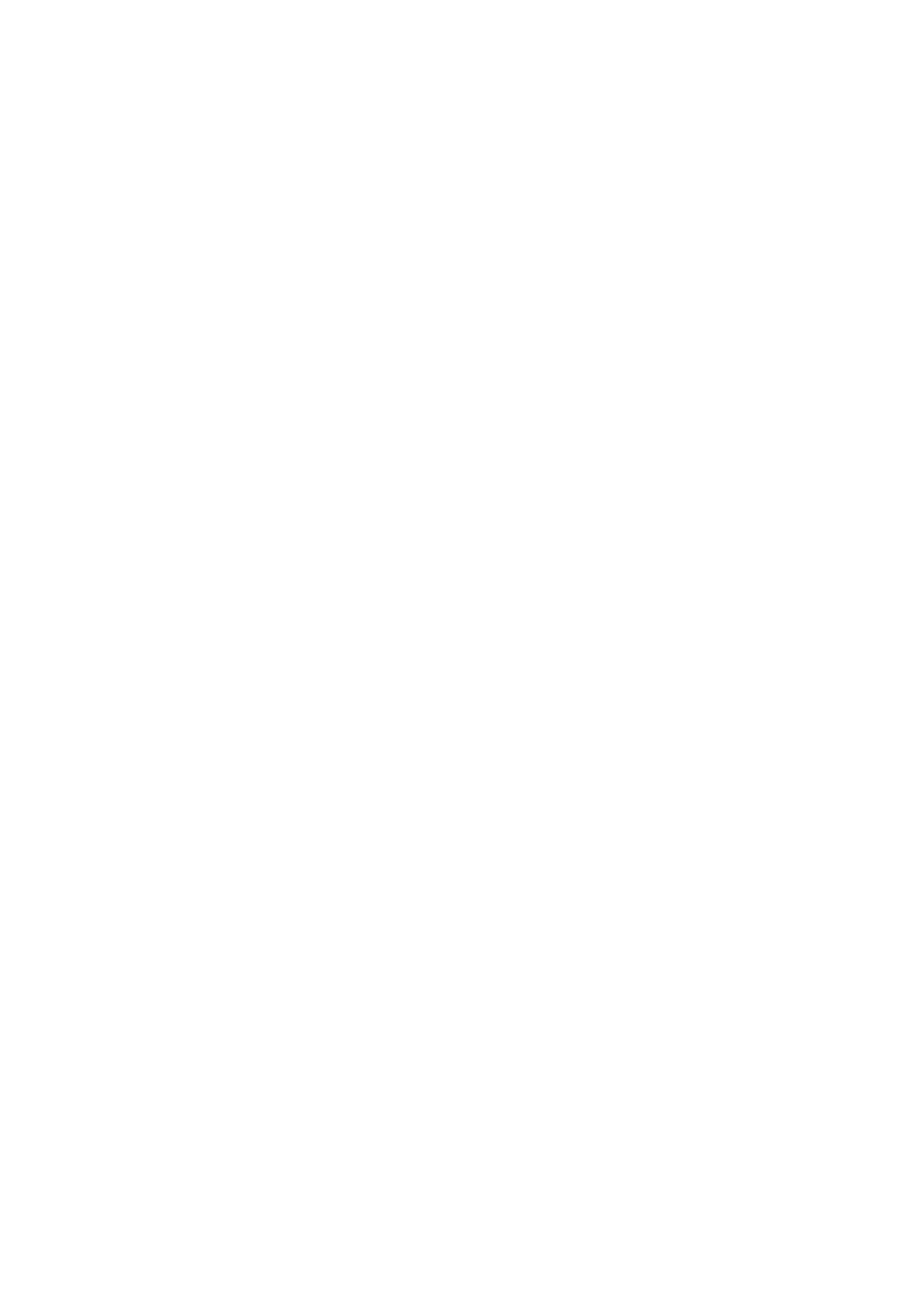# **5 Summary**

# **5.1 Introduction**

Several developments in the area of (combating) THB since the publication of the previous report are worth mentioning. For example, the National Action Plan on THB was drawn up and the old article on THB, Article 250a in the Criminal Code, that originally only covered exploitation in the sex industry was replaced by Article 273a that covers exploitation in the sex industry and exploitation in other sectors of work and services, as well as certain activities focusing on the removal of human organs. The B9 regulation for victims/witnesses has been modified in line with this and BNRM's field of work is expected to be broadened accordingly. In anticipation of this, BNRM has started up a study into 'other exploitation' in order to find out whether, and if so in which sectors and on what scale, such modern forms of slavery occur in the Netherlands. In addition, in the first half of 2005 an *Information Centre for Youth Prostitution* (*Informatiepunt Jeugdprostitutie*) and - in cooperation with the National Crime Squad - the Expertise Centre for Trafficking in Human Beings/Human Smuggling *(Expertisecentrum Mensenhandel/Mensensmokkel*) were started up. Efforts have also been made to improve the implementation of the B9 regulation in practice and the PPS has set up three working groups in view of the recent broadening of THB legislation.

There are matters of concern too, though, such as the reduction in subsidies for public organisations in the policy areas of prostitution and (combating) THB, the fall in the number of successfully completed investigations into THB in 2003, and also the decline in the number of suspects arrested and 'referred' in each investigation. In addition, the National Police Project on Prostitution and Trafficking in Human Beings (*Projectgroep Prostitutie Mensenhandel/de Nederlandse Politie* - PPM/dNP) did not meet for several months, and there are frequent signs that in certain regions, partly due to capacity problems, only sporadic inspections are made of sex establishments. There is therefore some doubt whether the fight against exploitation in the sex industry is being given sufficient priority and capacity on a continuous basis, both through the administrative inspections by the municipalities in the licensed sector as well as in investigations and prosecutions - within and outside that sector. Enforcement - both administrative and criminal remains an important issue, also in the light of the broadening of the definition of THB, which requires watchfulness for potential exploitation within a much wider scale of work situations.

This fourth report does not go further into the above-mentioned issues; it contains statistical data up to and including  $2003$ <sup>1</sup>. This chapter contains the summary. The information concerning victims of THB that have been reported to the STV, police investigations into THB, prosecution by the PPS and settlement in the courts, is grouped under the headings of investigation, prosecution, victims and suspects.

# **5.2 Investigation**

l

# **5.2.1 Number and type of investigations**

The number of investigations into THB successfully completed by the police rose from 48 in 2001 to 55 in 2002, but fell in 2003 to 42. This fall concerned investigations into both crossborder and domestic THB and the proportion of both types remained virtually the same in this

<sup>1</sup> Appendix 5 contains some provisional figures for the year 2004.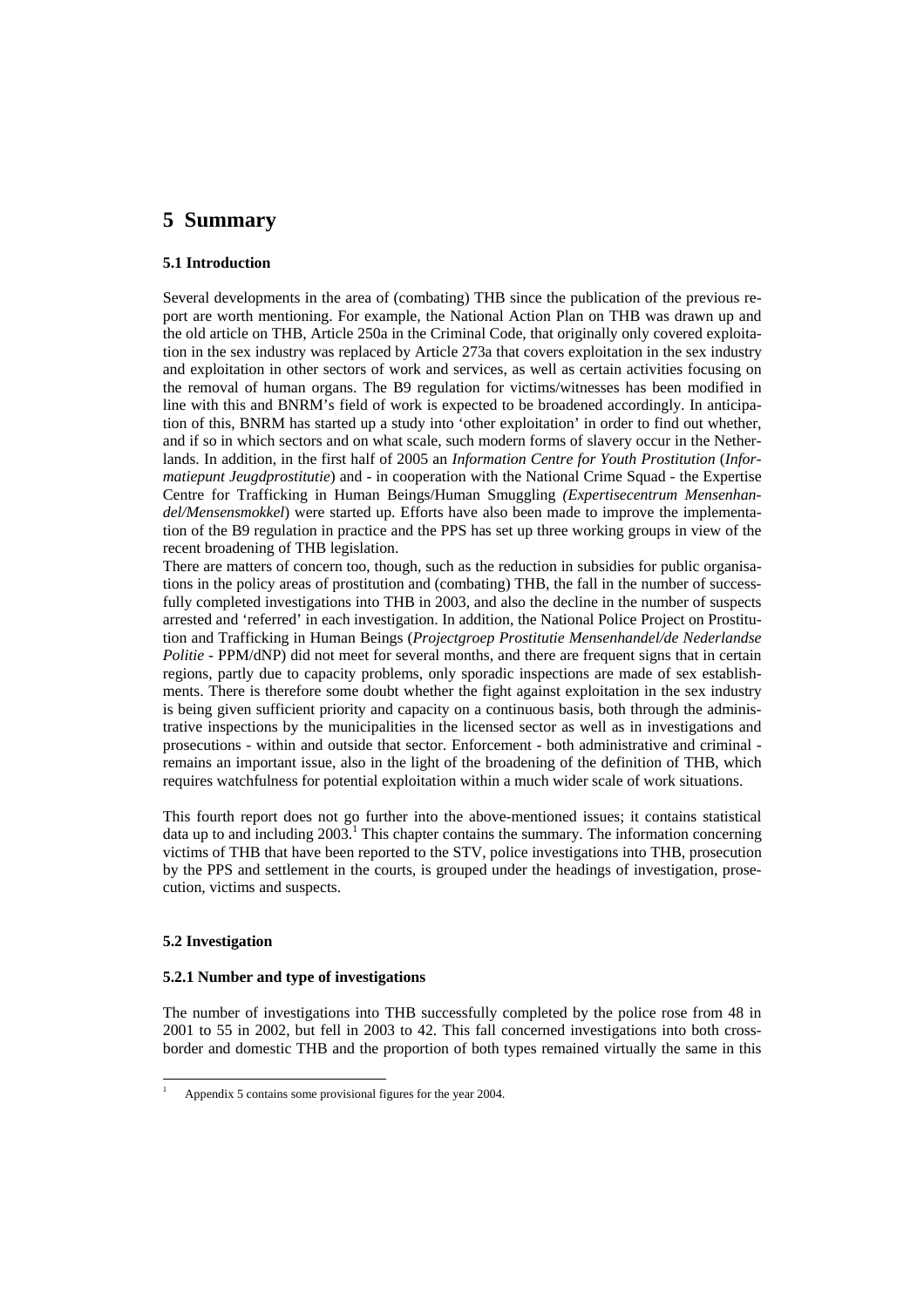period (in 2003: 76% and 24% respectively).<sup>2</sup> The number of investigations focusing on window and club prostitution fell in 2003 compared to previous years. The proportion of investigations focusing on the escort sector remained virtually the same, and the proportion of investigations into street prostitution rose slightly in 2003.

Of the investigations in 2003, 41% concerned (parts of) networks; this is a slight rise compared to 2002 (34%), but does not reach the level of 2001 (58%). Just as in 2002, one-third of the investigations in 2003 involved solo suspects, whereas a quarter concerned isolated groups.

#### **5.2.2 Reason for the investigations**

The reasons for investigations into domestic THB differ significantly from those for investigations into cross-border THB. With domestic THB a report of an offence is much more frequently the reason for an investigation than with cross-border THB (55% compared to 26%). With cross-border THB, inspections are more often the reason (23% compared to 10%). The number of investigations for reasons other than those mentioned rose in the period from 2001 to 2003. In 2003 these were often reports from witnesses.

#### **5.2.3 Investigation methods used**

As well as the (standard) interviewing of suspects and victims, in virtually all investigations successfully completed in 2003 information from police databases was used and witness investigations were carried out. In more than half of the investigations a technical investigation took place, observations were made and/or telecommunication methods were tapped or information from providers was requested. In one-third of the investigations, requests for legal assistance were made.

### **5.2.4 Financial aspects**

l

According to the police, in 2003 a financial investigation was conducted in more than half of the investigations into THB. This applied in general terms for 2002 as well. The percentage of investigations in which a criminal financial investigation (CFI) was subsequently opened fell from about 30% in the years 2000 to 2002 to almost a quarter in 2003. There was a much sharper fall compared to previous years in the number of investigations whereby the CFI led to the calculation of illegally obtained benefit and confiscation proceedings. This percentage fell to 23% (2000: 63%; 2001: 93% and 2002: 56%). The average amount of illegally obtained benefit calculated per suspect was a little less than €200,000 in 2003, and varies widely from year to year (more than  $\in$ 100,000 in 2000 and 2002, more than  $\in$ 200,000 in 2001). The number of cases in which victims attempted to obtain compensation for material and immaterial loss suffered by them, either through civil proceedings or as a joinder of the injured party also fluctuated widely: in 2003 this occurred in 3 cases, in the years 2000 to 2002 there were 2, 10 and 4 cases respectively.

<sup>2</sup> Incidentally, provisional figures for 2004 show a sharp rise in the number of investigations completed successfully (see Appendix 5).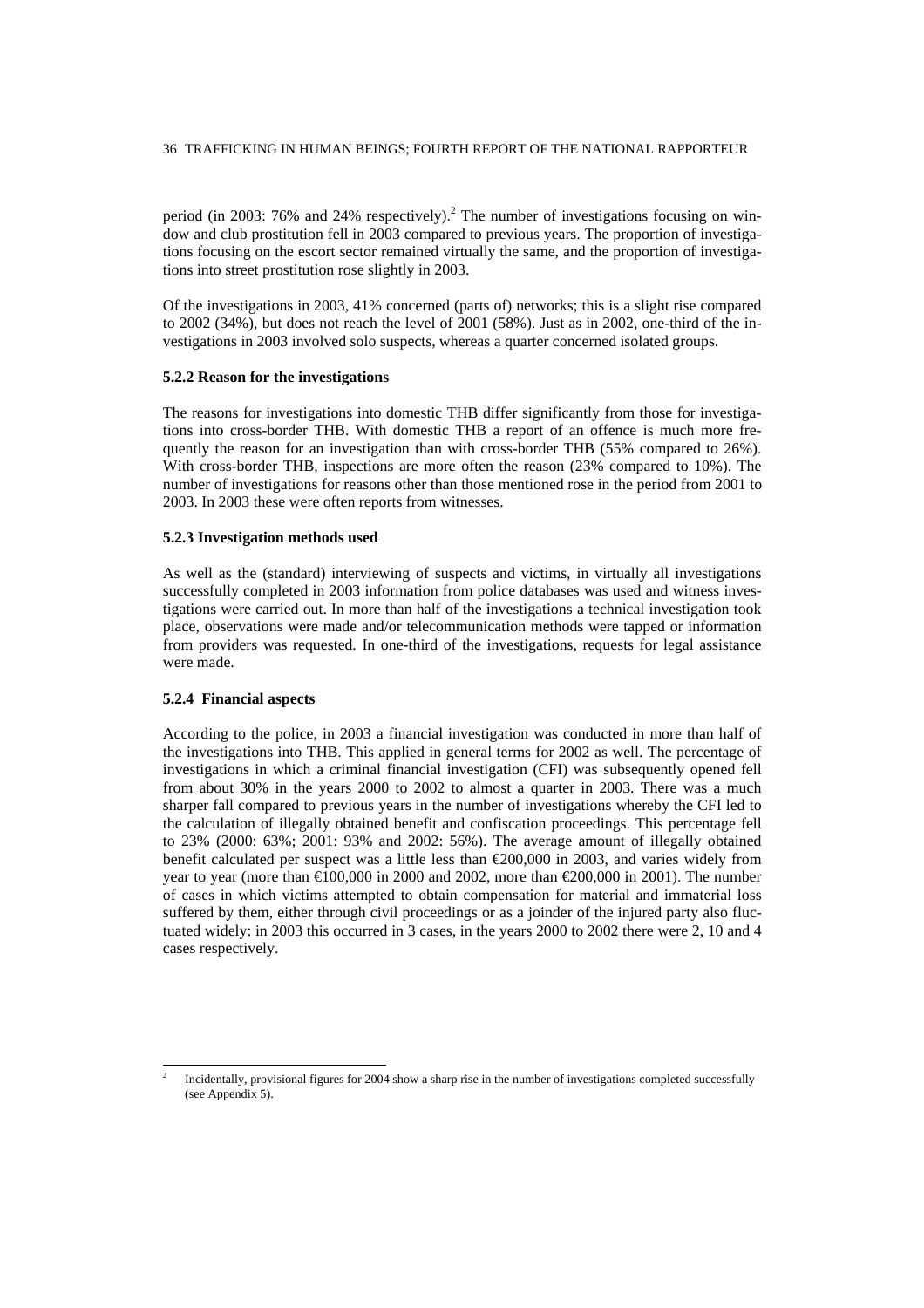# **5.3 Prosecution**

# **5.3.1 Number and types of cases**

In 2003 there were 157 suspects registered with the PPS in which there was the suspicion (only or partly) of THB (Article 250*ter* or Article 250a of the Criminal Code). The sharp rise in the number of registered cases (200) that had been observed in 2002 therefore did not continue into 2003, but the number is still significantly higher than in the first two years of this century  $(2000: 138; 2001: 130).$ <sup>3</sup> Both the number and the proportion of cases in 2003 that (also) concern underage victims rose compared to 2002 to slightly above the level of 2001. This, however, says nothing about the *number* of underage victims involved.

During the last three years, most of the THB cases (74%-80%) concerned the second paragraph of the THB article; 20-26% concerned the first paragraph, whereas during the past four years no case at all was registered under paragraph 3.

THB was the only crime, or the most serious crime, in 84% of the cases registered in 2003. In the other cases, there was an (even) more serious crime besides THB, usually a form of sexual violence (9%), such as sexual assault or rape. These figures are comparable to those of the three previous years.

### **5.3.2 Cases dealt with by the Public Prosecution Service**

In 2003 the PPS dealt with 187 cases in which THB was (only or partly) the case, considerably more than in previous years (2000: 94; 2001: 160; 2002: 165). This resulted in a summons in by far the majority of cases in 2003, just as in previous years. In more than two-thirds of cases this was a summons (also) for THB, sometimes however only a summons for other crimes was issued (6% of all cases dealt with). More than one-fifth of the cases were (unconditionally) dropped (dismissal by reason of unlikely conviction). Only occasionally were cases transferred, conditionally dropped or settled out of court.

# **5.3.3 Trial and appeal**

The court in the first instance dealt with 117 cases in 2003 in which THB was (also) a charge, a larger number than in previous years (2000: 83; 2001: 85; 2002: 97). In the vast majority of these cases (91%) the court imposed a sentence (in 2000 and 2001: 87%; in 2002: 88%). Compared to these years, in more than 80% of the cases this was a custodial sentence. The average term of these custodial sentences was two years in 2003; if there was a charge of a more serious crime besides THB (e.g. sexual violence), the custodial sentence was considerably longer (an average of more than four years). When the first paragraph of the THB provision was the most serious charge, the custodial sentence was on average more than 14 months, and under paragraph 2 as the most serious charge, almost 20 months. 4% of the cases in 2003 ended in an acquittal; less often than the previous years. Similarly, 4% of cases were consolidated and in one case the PPS was inadmissible.

Over the years an appeal has been lodged in slightly less than half of the THB cases judged in the first instance, usually only by the suspect, often also by the PPS and only very occasionally by the PPS alone.

<sup>&</sup>lt;sup>2</sup><br>3 Provisional figures show that the number of suspects registered with the PPS rose once again in 2004 (see Appendix 5).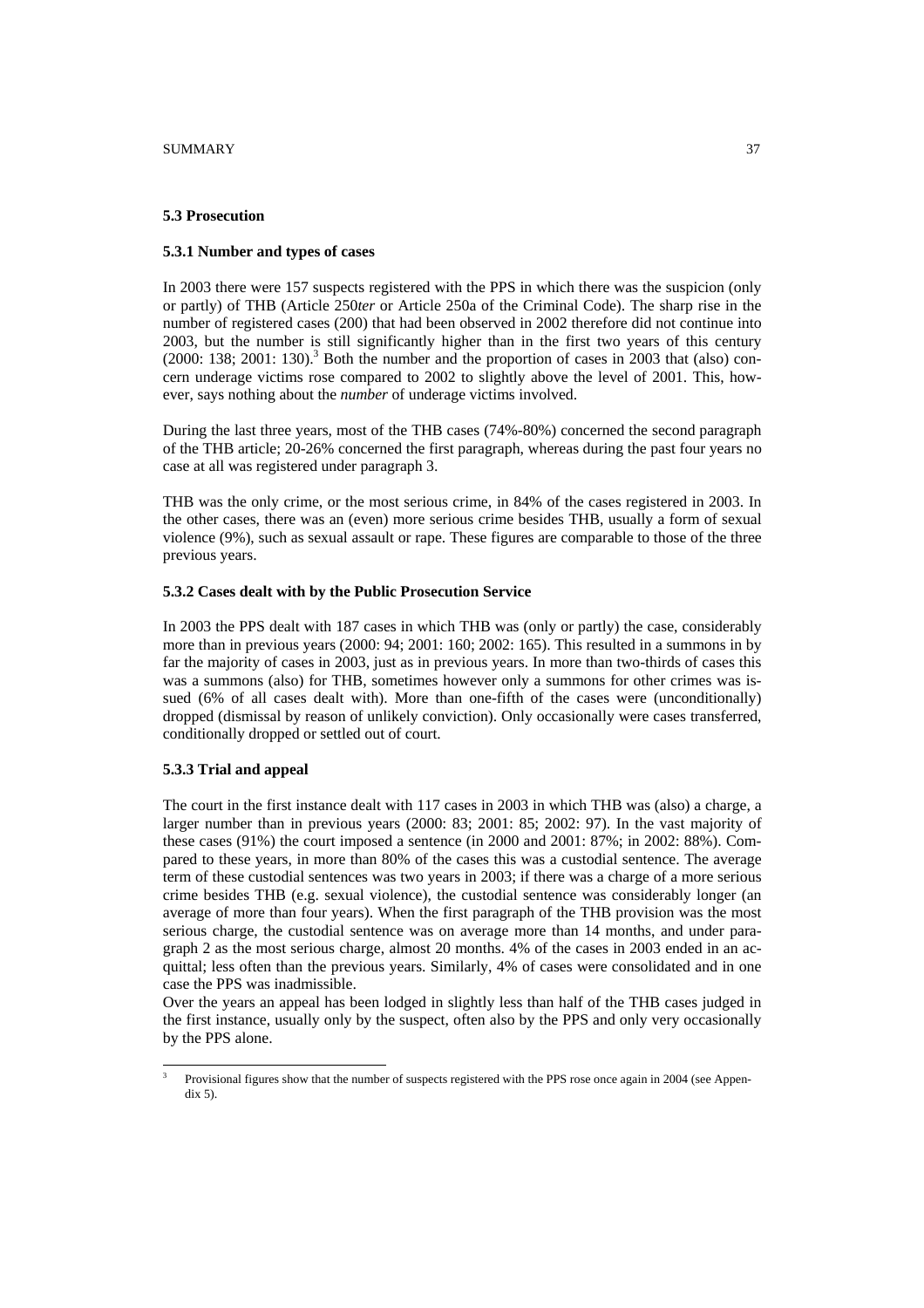# **5.4 Victims**

# **5.4.1 Victims registered with the STV**

257 victims were reported to the Foundation against Trafficking in Women (*Stichting Tegen Vrouwenhandel* - STV) in 2003; significantly fewer than in 2002 (343) and even fewer than in  $2001$  (284), the year in which it was difficult to reach the STV.<sup>4</sup> Just as in previous years, in 2003 most of the victims by far (52%) came from Central and Eastern Europe, with Bulgaria, followed by Romania with an increasing number, being the main countries of origin. The number of reports of victims originating from Africa fell slightly, but was still a considerable 25% in 2003 with victims from Nigeria accounting for the largest group. The other victims came from Asia, Western Europe and Latin America and the Caribbean in equal proportions, with the growing number of victims from Brazil being particularly striking.

Over the years, most victims that have been reported to the STV are in the age category from 18 to 23 years, and this was no different for 2003. The number of underage victims reported to the STV (10 to 17 years) was 20 in that year, fewer than in previous years (2001: 27; 2002: 41). The number of victims whose age was unknown fell in 2003 to 16%. STV received no reports of male victims in 2003.

### **5.4.2 Victims in the IKP-S victim registration system**

Regional police forces register (possible) victims of THB in the IKP-S victim registration system. Some of these victims emerged during administrative inspections in the prostitution sector, while others came in contact with the police in other ways, for instance because they themselves went to the police. This registration is not comprehensive. In 2003 the police registered 153 (possible) victims in IKP-S, considerably less than in 2002 (371). In 2003 more than a fifth (22%) of these victims came from Bulgaria and 14% from Romania. In addition, the Netherlands and Nigeria had a relatively high score as countries of origin. The percentage of victims born in the Netherlands rose strongly compared to 2002: from 4% to 12%.

Also most victims registered in IKP-S are in the age category of 18 to 23 years. In 2003 21 minors were registered, compared to 51 in 2002. As a proportion of the total, this was 14% in both years. As far as the other age categories are concerned, the percentages in both years are also virtually the same. With regard to gender, in 2003 two (Ecuadorian) men were registered, whereas in 2002 this was 13, all originating from countries outside the European Union (EU). Twelve of them were minors.

### **5.4.3 Victim information from the investigations**

### *Numbers and countries of origin*

The number of victims and/or witnesses who reported an offence or made a witness statement in 2003 fell sharply to 155 compared to 258 in 2002 and 186 in 2001. In the investigations completed in 2003, as in 2002, there was a relatively high proportion of victims from the Balkans. In addition, many victims were recruited in Western Europe (the Netherlands in virtually all cases), whereas the number of investigations whereby victims were recruited in Eastern Europe and the Baltic states declined in relative terms. As in 2002, Bulgaria was the most fre-

l 4 Incidentally, figures relating to 2004 show a sharp rise in the number of victims reported to the STV (see Appendix 5).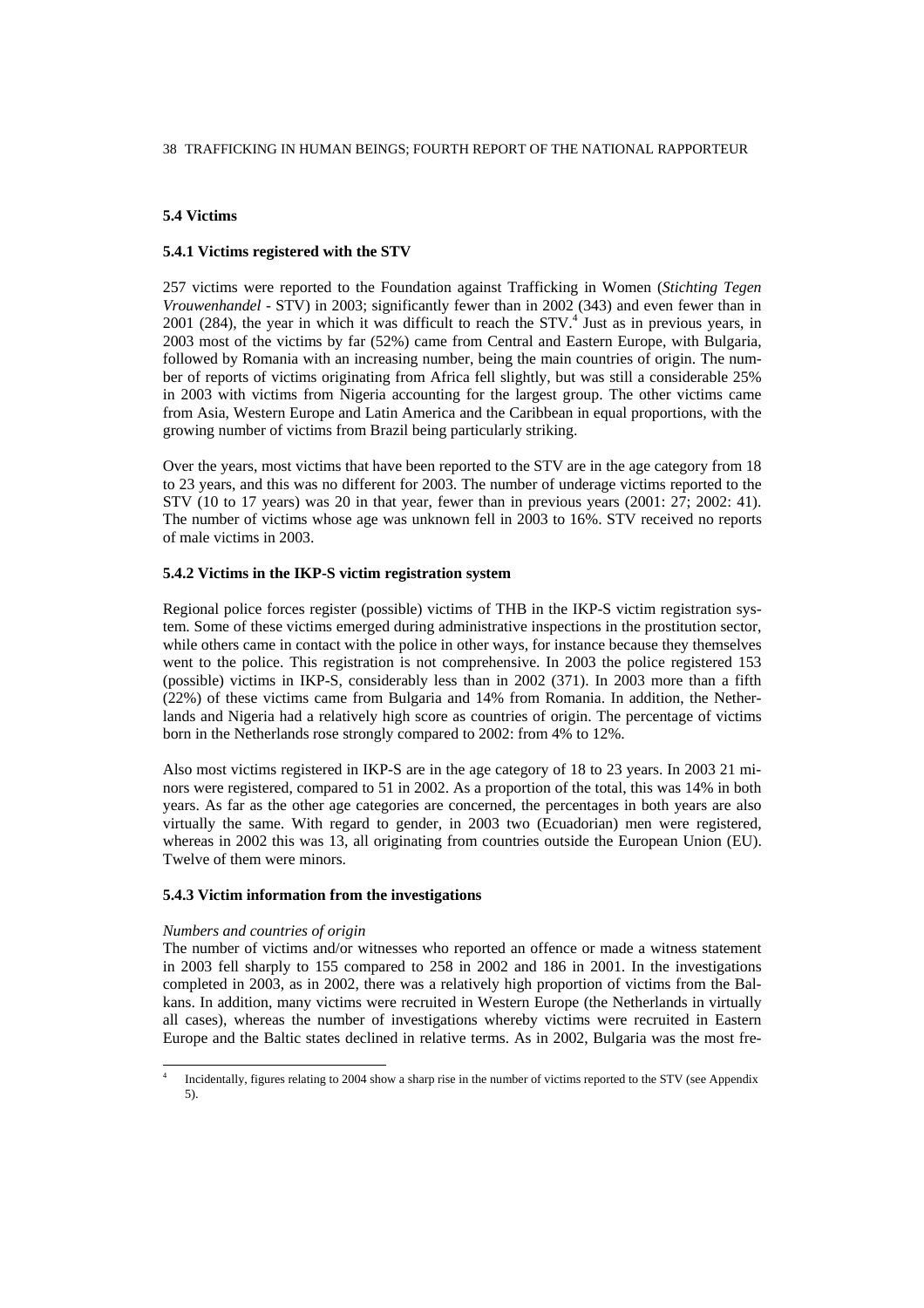quently occurring country of origin of victims in the investigations successfully completed in 2003. However, there was a sharp rise in the number of investigations concerning cases with victims from Romania. The number of investigations into cases with Nigerian victims was low in 2003 and 2002 compared to earlier years.

#### *Underage victims*

In 2003, one-third of investigations into THB (also) involved underage victims. Over the years, there have been significantly more investigations into domestic THB than into cross-border THB (in 2003 51% compared to 30%). In real numbers, in the investigations completed successfully in 2003 there were 20 underage victims, 19 of whom reported the offence. No information is known about the victims' gender in successfully completed investigations.

#### *Means of coercion used*

(The threat of) violence plays an important role in bringing victims into prostitution and keeping them there, as does keeping them under surveillance and/or locking them up and imposing debts on them. However, the first means of coercion is used in both cross-border and domestic THB, whereas the last two are used particularly in cross-border THB. The rise in the number of investigations in 2002 in which 'feigned love' was used (by 'loverboys') to bring victims into prostitution, did not continue in 2003. In more than a quarter of cases this method was used (compared to 53% in 2002). The method, as also became clear earlier, is not used exclusively in domestic THB: of the 11 cases in 2003 where there was 'feigned love', 5 concerned crossborder and 6 domestic THB.

Not all victims are forced to do sex work. Sometimes the element of exploitation 'only' involves confiscating earnings. Of the 37 cases in 2003 whereby the trafficker confiscated money, according to the victims themselves 13 of them (35%) were allowed or able to keep some of the money for themselves. In the other cases, however, the victims had to hand over everything.

#### *Victims put to work*

Victims may be put to work in prostitution within and outside the Netherlands. Victims who are recruited abroad are more often brought into prostitution outside the Netherlands (and outside the country of origin) than victims who are recruited in the Netherlands. The former were put to work primarily in the neighbouring countries of Germany and Belgium, whereas the second group also ended up in other countries, including Italy in particular. The downward trend in the number of investigations whereby victims were brought into prostitution outside the Netherlands as well, continued into 2003: from more than half at the start of the century to more than 40% in 2002 to one-third in 2003.

#### *Documents*

Victims found in investigations into cross-border THB increasingly possess a valid passport; the percentage of investigations whereby victims had a fake passport therefore declined (further). Nevertheless, in almost one-third of cases in 2003 there were still one or more victims with a fake passport. In 2002 and 2003 this concerned in (more than) half of the cases fake passports of EU member states. No fake visas were found in any of the investigations in 2003.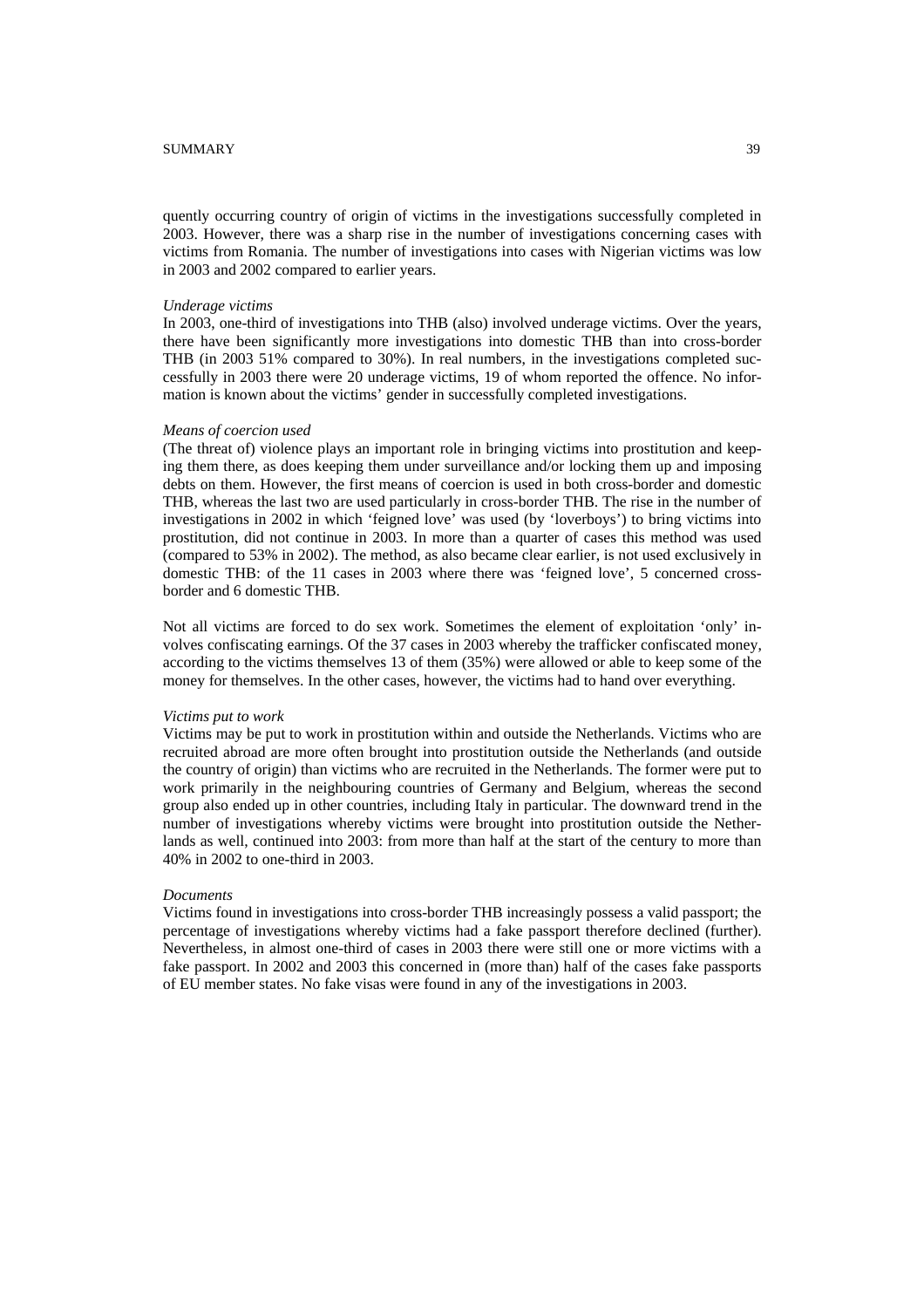#### **5.5 Suspects**

#### **5.5.1 Investigations and suspects**

#### *Number of suspects*

The police identified a total of 148 suspects of THB, arrested 135 and 'referred' 127 to the PPS in the investigations successfully completed in 2003. The number of arrested and 'referred' suspects was therefore considerably lower than in the two previous years and comparable with the level in 2000. The average number of arrested suspects in each investigation also fell (further) in 2003. This fall was almost 50% for investigations into cross-border THB (from 6.8 in 2000 to 3.6 in 2003), and one-third for investigations into domestic THB (from 3.0 in 2000 to 2.0 in 2003).

#### *Level of organisation*

Of the suspects arrested in 2003, 69% formed part of a network, 19% of an isolated group and 12% were solo operators, a division that can be seen - in general terms - in all the years since 2000. Of the solo operators in 2003, the majority (66%) were engaged in domestic THB and of the isolated groups this was 24%. Virtually all criminal networks (97%) were engaged in crossborder THB.

#### *Arrested recruiters*

With cross-border THB, not all the persons suspected of involvement in THB are tracked down and prosecuted. Recruiters in particular often remain out of reach in such cases, although this was less often the case in 2002 and 2003 than in previous years. The percentage of investigations into cross-border THB, whereby *all* recruiters were arrested was in fact much higher in 2003, just as in 2002, than in previous years: 50% or more. Moreover, in a further fifth of the investigations, *some* of the recruiters were arrested. This does not alter the fact that in more than a quarter of cases *no* recruiters were arrested at all. With investigations into domestic THB, on the other hand, the recruiters are virtually always arrested. These are in fact often those who also bring the victims into prostitution and exploit them there.

#### *Countries of origin*

The most common nationalities of suspects identified in investigations in 2003 are Dutch, Romanian and Bulgarian. The proportion of the various nationalities has fluctuated considerably over the years. For example, the number of suspects of Romanian nationality in 2003 increased sharply, to almost one-fifth. The proportion of Bulgarian suspects was slightly less. The number of arrested suspects of Albanian nationality, on the other hand - after a peak in 2002 - declined (sharply). The number of Nigerian suspects was low in 2003 (as in 2002) compared to the previous years. The proportion of Dutch suspects was consistently around 40%. Also when one considers the countries of birth of the suspects, the Netherlands, Romania and Bulgaria formed the top three and the rise in the number of suspects from Romania and fall in the number from Albania is particularly striking. Compared with the figures on nationality, the number of suspects with a Turkish or Surinamese background rose. If we look at the type of THB these persons are suspected of, it is noticeable that virtually all the suspects born in Morocco and the Dutch Antilles (94% and 92% respectively) were suspected of domestic THB. This applies to 64% of suspects born in Surinam. Suspects from other foreign countries were exclusively (Bulgaria, Romania, the Russian Federation, Nigeria, Ghana and Belgium) or in most cases (Turkey, Albania, former Yugoslavia and Ukraine) suspected of cross-border THB.

Of the suspects of non-Dutch nationality, 38% were residing legally in the Netherlands at the time of their arrest (2003). The number of foreign suspects who were residing illegally in the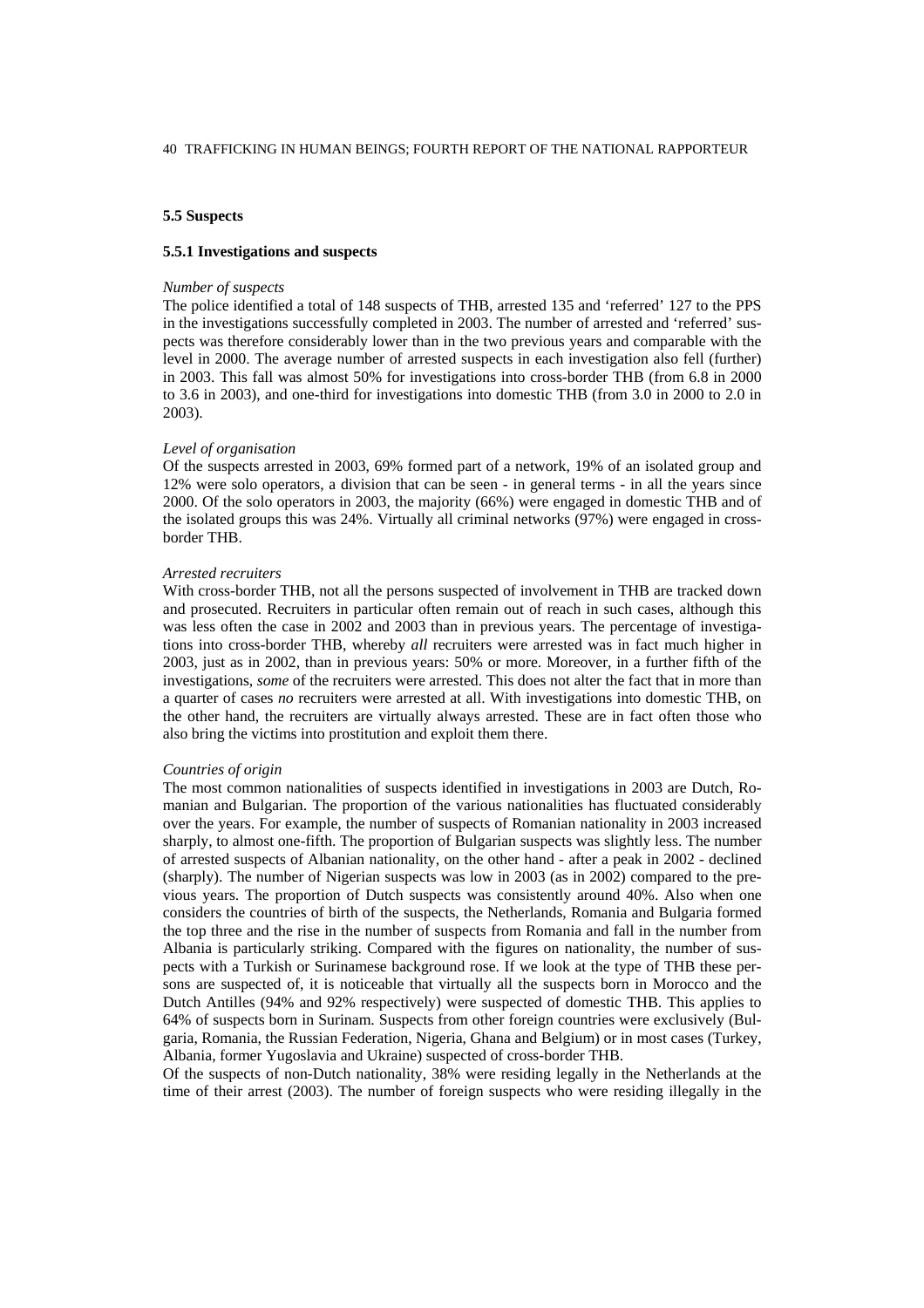Netherlands at the time of their arrest rose considerably in the period from 2000 to 2003, from 10% in 2000 to 42% in 2001, 48% in 2002 and 62% in 2003. The share of foreign suspects residing legally in the Netherlands fell in inverse proportion.

#### *Proprietors*

Among the suspects arrested in 2003, 22 were proprietors of sex establishments: 6 of which were licensed. In 5 of these 6 cases, the suspicion was reported to the municipality which had issued the licence, which led to administrative proceedings against 4 proprietors. In the perception of the police, there is a certain level of awareness of the exploitative situation among the proprietors of sex establishments that come to the fore in one way or another in an investigation. During the years 2002 and 2003, half of these proprietors were typified as 'aware of, but not actively cooperating in the exploitation', and 10% worked actively as traffickers in human beings. The latter type rose dramatically in 2003, whereas the former in fact fell sharply.

#### **5.5.2 Suspects prosecuted**

In 75% of the cases registered with the PPS in 2003, the age of the suspects was between 18 and 41 years. Seven were minors. The proportion of minors among the suspects remained the same at 4%, compared to the previous years. The average age of the suspects in 2003 was 33 years. Once again the Netherlands was the most common country of birth in 2003. The proportion of suspects born in the Netherlands increased proportionally compared to 2002, from one-quarter to almost one-third; in absolute figures there was a slight fall in numbers. What is noticeable is the large proportion of suspects born in Bulgaria, Romania and Turkey (each with at least 10%), but of these three countries only the Romanian share rose in 2003. In addition, the proportion of suspects from the former Soviet Union and Surinam rose in that year; however, the rise in and the substantial proportion of Albanian suspects identified in 2000 did not continue into 2003.

Most suspects are male; in 76% of the cases in 2003. The proportion of female suspects has fluctuated since 2001 around one-quarter. As far as the gender of the suspects are concerned, there are clear differences between the countries of origin. Looking at only the five most common countries of origin of suspects (the Netherlands, Romania, Bulgaria, Turkey and the former Soviet Union), it is noticeable that there were hardly any women among the Turkish suspects (just one), whereas 45% of the Romanian suspects were women. The remaining three countries of origin occupy an intermediate position in this respect.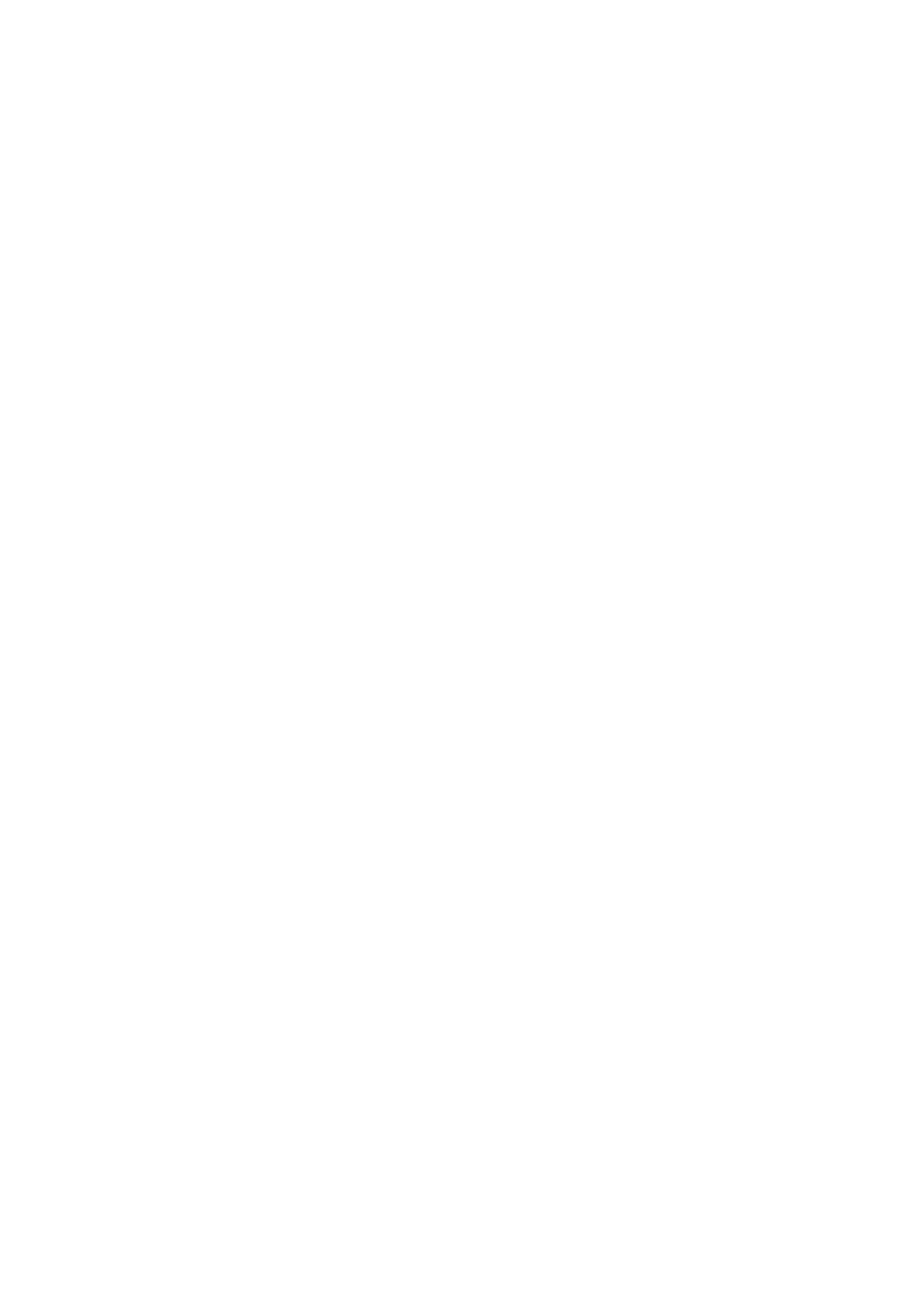# **Bibliography**<sup>1</sup>

Dijk, E.M.H. van e.a. (2002). *Mensenhandel in Nederland 1997-2000*. Zoetermeer: KLPD (NRI).

Klerks, P. e.a. (2000). *Escort in Amsterdam - Een onderzoek naar aard en omvang van escortservices in de gemeente Amsterdam.* Amsterdam: Eysink, Smeets & Etman.

Nationaal Rapporteur Mensenhandel (2002). *Mensenhandel - Eerste rapportage van de Nationaal Rapporteur.* Den Haag: BNRM.

Nationaal Rapporteur Mensenhandel (2003). *Mensenhandel - Aanvullende kwantitatieve gegevens. Tweede rapportage van de Nationaal Rapporteur.* Den Haag: BNRM.

Nationaal Rapporteur Mensenhandel (2004). *Mensenhandel - Derde rapportage van de Nationaal Rapporteur.* Den Haag: BNRM.

PPM/dNP (2003). *Prostitutie en mensenhandel. Korpsmonitor 2002.* Den Haag: PPM/dNP.

PPM/dNP (2004). *Prostitutie en mensenhandel. Korpsmonitor 2004.* Den Haag: PPM/dNP.

Stichting Tegen Vrouwenhandel (2001). *Jaarverslag 2000*. Utrecht: STV.

Stichting Tegen Vrouwenhandel (2002). *Jaarverslag 2001*. Utrecht: STV.

Stichting Tegen Vrouwenhandel (2003). *Jaarverslag 2002.* Utrecht: STV

Stichting Tegen Vrouwenhandel (2004). *Jaarverslag 2003.* Amersfoort: STV.

<sup>|&</sup>lt;br>|<br>| This bibliography contains an overview of the publications studied for writing the Dutch version of this report. Although the English translation is a somewhat abridged version, for the readers' information the bibliography is included in its entirety.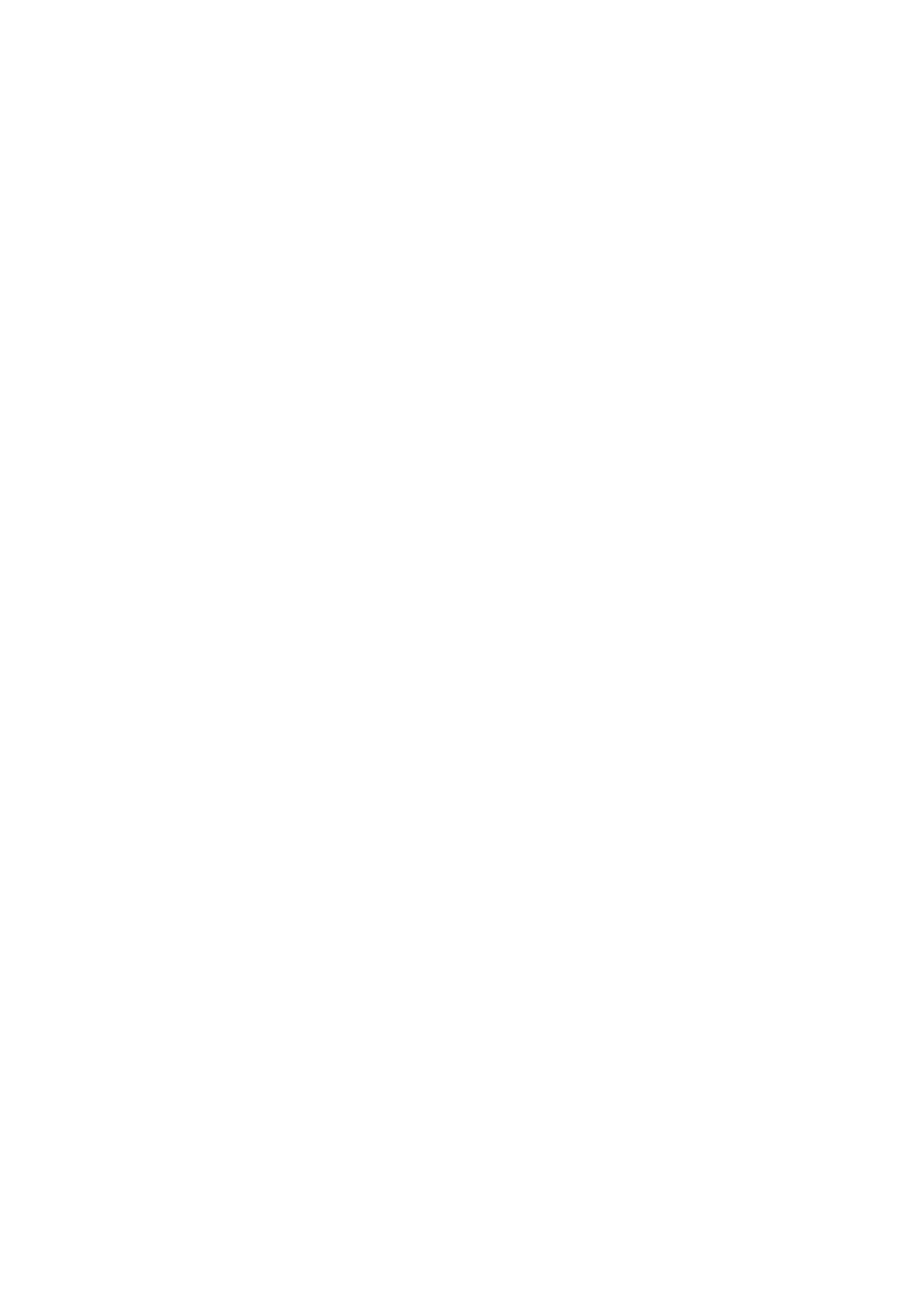# **Appendix 1 Article 273a Criminal Code**

# **Article 273a (non-official, English translation of 1 January 2005)**

1. Any person who:

(a) by force, violence or other act, by the threat of violence or other act, by extortion, fraud, deception or the misuse of authority arising from the actual state of affairs, by the misuse of a vulnerable position or by giving or receiving remuneration or benefits in order to obtain the consent of a person who has control over this other person recruits, transports, moves, accommodates or shelters another person, with the intention of exploiting this other person or removing his or her organs;

(b) recruits, transports, moves, accommodates or shelters a person with the intention of exploiting that other person or removing his or her organs, when that person has not yet reached the age of eighteen years; (c) recruits, takes with him or abducts a person with the intention of inducing that person to make himself/herself available for performing sexual acts with or for a third party for remuneration in another country;

(d) forces or induces another person by the means referred to under (a) to make himself/herself available for performing work or services or making his/her organs available or takes any action in the circumstances referred to under (a) which he knows or may reasonably be expected to know will result in that other person making himself/herself available for performing labour or services or making his/her organs available;

(e) induces another person to make himself/herself available for performing sexual acts with or for a third party for remuneration or to make his/her organs available for remuneration or takes any action towards another person which he knows or may reasonably be expected to know that this will result in that other person making himself/herself available for performing these acts or making his/her organs available for remuneration, when that other person has not yet reached the age of eighteen years;

(f) wilfully profits from the exploitation of another person;

(g) wilfully profits from the removal of organs from another person, while he knows or may reasonably be expected to know that the organs of that person have been removed under the circumstances referred to under (a);

(h) wilfully profits from the sexual acts of another person with or for a third party for remuneration or the removal of that person's organs for remuneration, when this other person has not yet reached the age of eighteen years;

(i) forces or induces another person by the means referred to under (a) to provide him with the proceeds of that person's sexual acts with or for a third party or of the removal of that person's organs;

shall be guilty of trafficking in human beings and as such liable to a term of imprisonment not exceeding six years and a fifth category fine\*, or either of these penalties:

2. Exploitation comprises at least the exploitation of another person in prostitution, other forms of sexual exploitation, forced or compulsory labour or services, slavery, slavery like practices or servitude.

3. The following offences shall be punishable with a term of imprisonment not exceeding eight years and a fifth category fine\*, or either of these penalties:

(a) offences as described in the first paragraph if they are committed by two or more persons acting in concert;

(b) offences as described in the first paragraph if such offences are committed in respect of a person who is under the age of sixteen.

4. The offences as described in the first paragraph, committed by two or more persons acting in concert under the circumstance referred to in paragraph 3 under (b), shall be punishable with a term of imprisonment not exceeding ten years and a fifth category fine\*, or either of these penalties.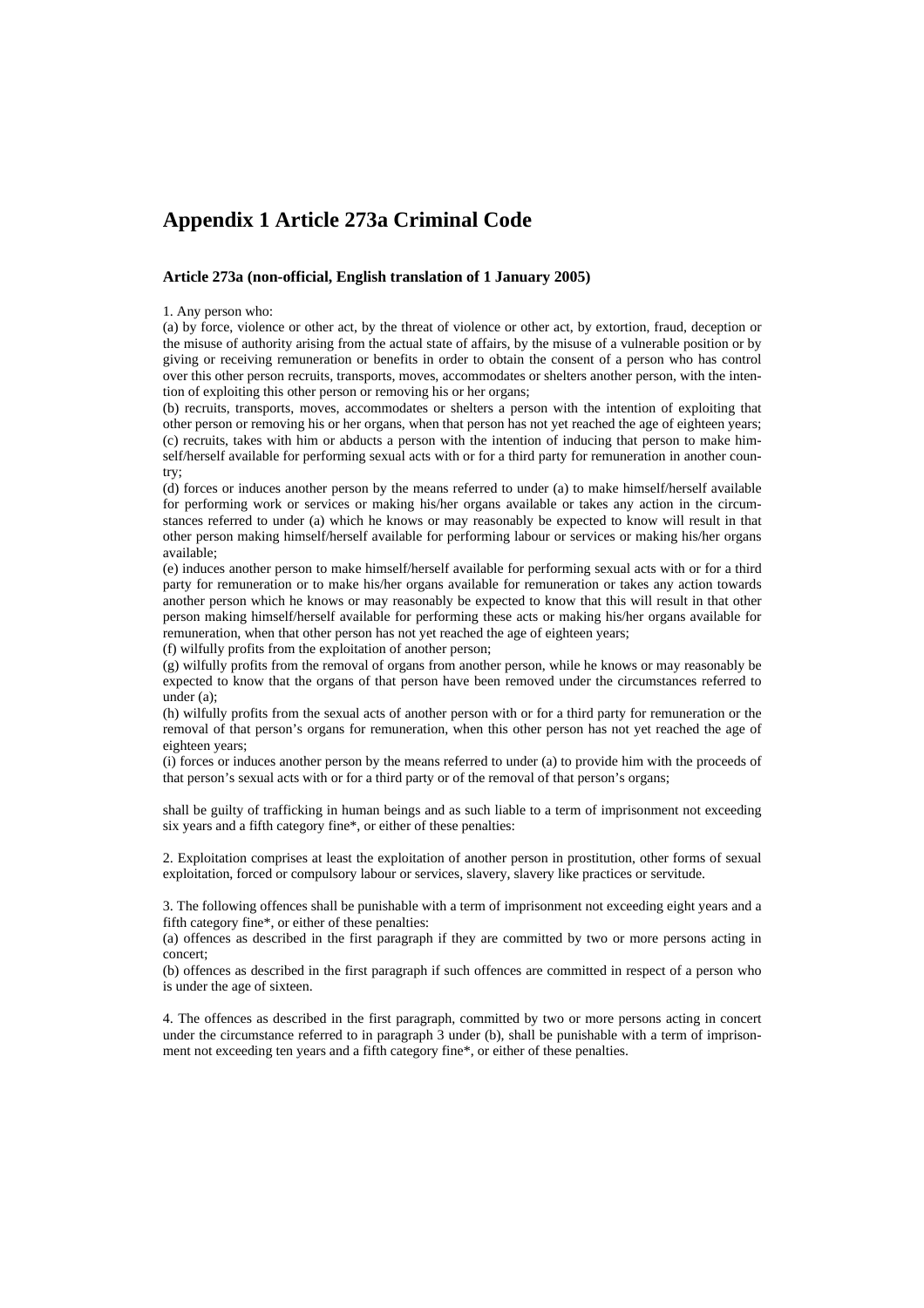5. If one of the offences described in the first paragraph results in serious physical injury or threatens the life of another person, it shall be punishable with a term of imprisonment not exceeding twelve years and a fifth category fine\*, or either of these penalties.

6. If one of the offences referred to in the first paragraph results in death, it shall be punishable with a term of imprisonment not exceeding fifteen years and a fifth category fine\*, or either of these penalties.

7. Article 251 is applicable mutatis mutandis.

\*A fifth category fine is a fine of maximum  $\epsilon$ 45,000,-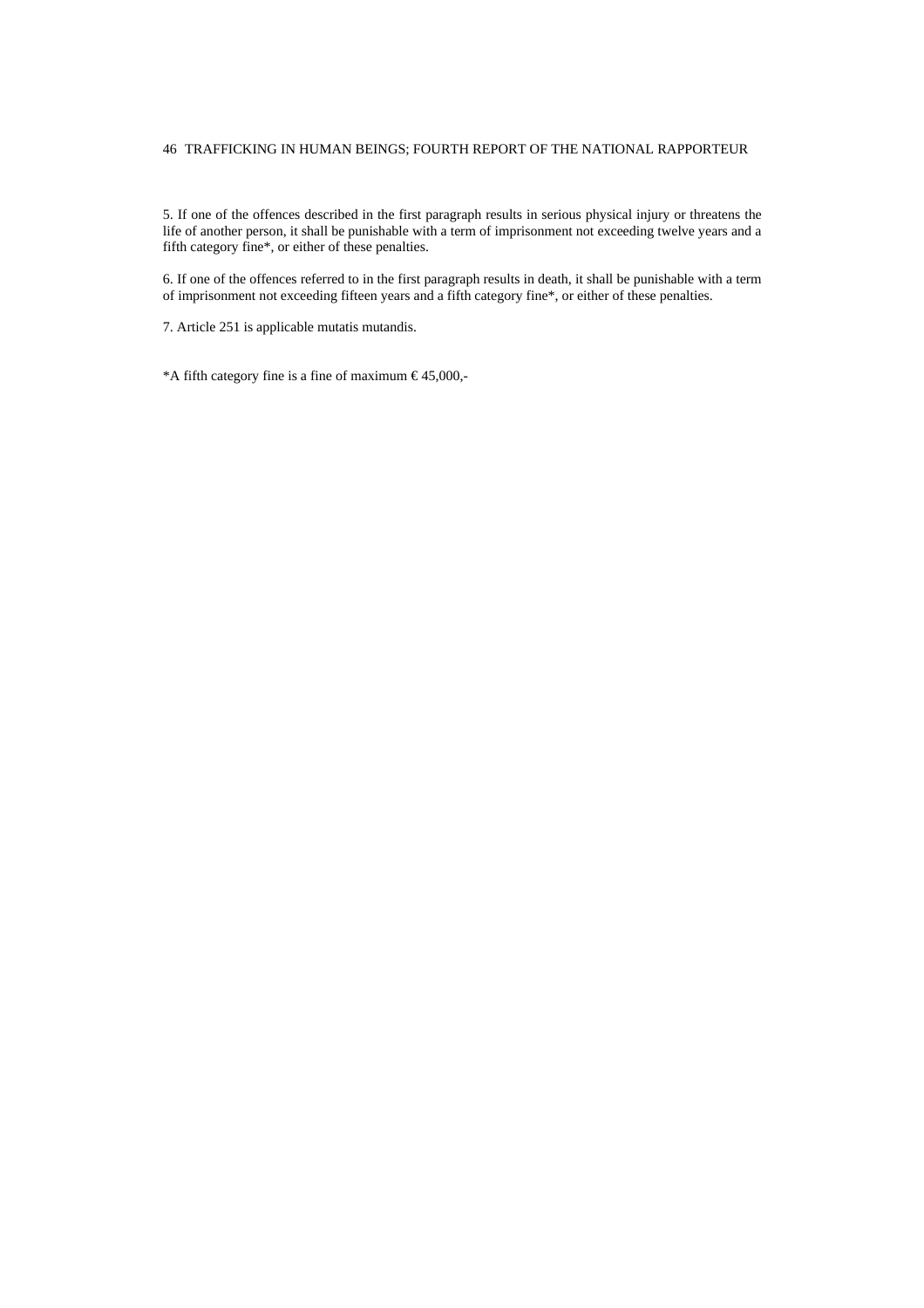# **Appendix 2 Supplementary tables**

In Chapters 2, 3 and 4 tables are included that contain only part of the available information, in order to make them more readable. This appendix contains additional data. The table numbers in the appendix correspond with the tables numbered in the same manner in the various chapters. For example, Table B2.2 belongs to Table 2.2 in Chapter 2. Table B2.2 contains information on *all* the countries of origin of (possible) victims registered with the STV in the period from 2000 to 2003, whereas Table 2.2 only contains information on the most common countries.

#### **Supplementary tables to Chapter 2 (Victims)**

| Country               |                              | 2000                     |                          | 2001                     |                          | 2002                         |                          | 2003                     |                 | Total |
|-----------------------|------------------------------|--------------------------|--------------------------|--------------------------|--------------------------|------------------------------|--------------------------|--------------------------|-----------------|-------|
|                       | N                            | $\%$                     | N                        | $\%$                     | $\overline{N}$           | $\frac{0}{0}$                | N                        | $\%$                     | N               | $\%$  |
| Albania               | 5                            | 1%                       | $\overline{4}$           | 1%                       | 8                        | 2%                           | $\overline{c}$           | 1%                       | 19              | 2%    |
| Algeria               | 1                            | 0%                       | $\overline{\phantom{a}}$ |                          | 1                        | 0%                           | $\overline{\phantom{m}}$ |                          | $\overline{2}$  | 0%    |
| Angola                | $\overline{a}$               | $\blacksquare$           | 1                        | 0%                       | 3                        | 1%                           | $\overline{c}$           | 1%                       | 6               | 1%    |
| Armenia               | $\overline{a}$               |                          | $\overline{a}$           |                          | $\overline{a}$           |                              | 3                        | 1%                       | 3               | 0%    |
| <b>Belarus</b>        | $\overline{c}$               | 1%                       | 1                        | 0%                       | $\overline{8}$           | 2%                           | $\overline{\phantom{a}}$ |                          | $\overline{11}$ | $1\%$ |
| Belgium               | $\frac{1}{2}$                | $\overline{\phantom{a}}$ | $\overline{\phantom{a}}$ |                          | 1                        | 0%                           | $\overline{\phantom{a}}$ |                          | 1               | 0%    |
| Benin                 | $\qquad \qquad \blacksquare$ | $\overline{a}$           | $\overline{\phantom{a}}$ |                          | $\overline{\phantom{a}}$ |                              | 1                        | 0%                       | $\mathbf{1}$    | 0%    |
| Bosnia                | $\qquad \qquad -$            | $\blacksquare$           | $\mathbf{1}$             | 0%                       | $\mathbf{1}$             | 0%                           | $\mathbf{1}$             | 0%                       | $\overline{3}$  | 0%    |
| <b>Brazil</b>         | $\overline{a}$               |                          | 1                        | 0%                       | $\overline{a}$           |                              | 12                       | 5%                       | 13              | 1%    |
| Bulgaria              | 19                           | 6%                       | 40                       | 14%                      | 59                       | 17%                          | 48                       | 19%                      | 166             | 14%   |
| Burundi               | $\overline{a}$               |                          | $\overline{\phantom{a}}$ |                          | 1                        | 0%                           | $\qquad \qquad \Box$     |                          | 1               | 0%    |
| Cameroon              | $\overline{4}$               | 1%                       | $\overline{2}$           | 1%                       | 10                       | 3%                           | 5                        | 2%                       | 21              | 2%    |
| China                 | 19                           | 6%                       | 10                       | 4%                       | 8                        | 2%                           | 8                        | 3%                       | 45              | 4%    |
| Colombia              | $\overline{2}$               | 1%                       | 1                        | 0%                       | $\overline{c}$           | 1%                           | 1                        | 0%                       | 6               | $1\%$ |
| Congo                 | $\overline{4}$               | 1%                       | $\mathbf{1}$             | 0%                       | $\overline{3}$           | 1%                           | 1                        | 0%                       | 9               | 1%    |
| Croatia               | $\overline{a}$               | $\frac{1}{2}$            | $\overline{a}$           | $\overline{\phantom{a}}$ | 1                        | 0%                           | $\frac{1}{2}$            | $\overline{a}$           | $\mathbf{1}$    | 0%    |
| Cuba                  | $\overline{\phantom{0}}$     | $\overline{\phantom{a}}$ | $\overline{\phantom{a}}$ |                          | $\overline{3}$           | 1%                           | $\blacksquare$           |                          | 3               | 0%    |
| <b>Czech Republic</b> | 14                           | 4%                       | 8                        | 3%                       | 6                        | 2%                           | 3                        | 1%                       | 31              | 3%    |
| Dominican             | $\overline{4}$               | 1%                       | $\overline{\phantom{a}}$ |                          | 3                        | 1%                           | $\overline{\phantom{a}}$ |                          | 7               | 1%    |
| Republic              |                              |                          |                          |                          |                          |                              |                          |                          |                 |       |
| Ecuador               | $\overline{\phantom{a}}$     | $\blacksquare$           | $\overline{\phantom{a}}$ | $\overline{\phantom{a}}$ | 1                        | 0%                           | $\overline{\phantom{a}}$ | $\overline{\phantom{a}}$ | 1               | 0%    |
| Egypt                 | $\overline{\phantom{a}}$     | $\overline{\phantom{a}}$ | $\overline{2}$           | 1%                       | $\overline{\phantom{a}}$ | $\overline{\phantom{a}}$     | $\overline{\phantom{a}}$ | $\overline{\phantom{a}}$ | $\overline{2}$  | 0%    |
| Eritrea               | $\overline{\phantom{a}}$     | $\overline{\phantom{a}}$ | 1                        | 0%                       | $\overline{\phantom{a}}$ | $\overline{\phantom{0}}$     | $\overline{\phantom{a}}$ | $\overline{\phantom{a}}$ | 1               | 0%    |
| Estonia               | 3                            | 1%                       | 1                        | 0%                       | $\overline{\phantom{a}}$ | $\qquad \qquad \blacksquare$ | $\overline{c}$           | 1%                       | 6               | 1%    |
| Ethiopia              | $\overline{2}$               | 1%                       | $\qquad \qquad \Box$     | $\qquad \qquad -$        | 1                        | 0%                           | $\overline{2}$           | 1%                       | 5               | 0%    |
| France                | $\overline{a}$               | $\overline{\phantom{0}}$ | $\overline{\phantom{a}}$ |                          | 1                        | 0%                           | $\overline{\phantom{m}}$ |                          | $\mathbf{1}$    | 0%    |
| Georgia               | $\overline{a}$               |                          | $\overline{2}$           | 1%                       | $\mathbf{1}$             | 0%                           | 1                        | 0%                       | $\overline{4}$  | 0%    |
| Germany               | $\mathbf{1}$                 | 0%                       | $\overline{a}$           |                          | $\mathbf{1}$             | 0%                           | 1                        | 0%                       | $\overline{3}$  | 0%    |
| Ghana                 | $\overline{4}$               | 1%                       | $\overline{2}$           | 1%                       | $\overline{2}$           | 1%                           | 1                        | $0\%$                    | $\overline{9}$  | 1%    |
| Guinea                | 1                            | 0%                       | $\overline{3}$           | $1\%$                    | $\overline{6}$           | 2%                           | 5                        | 2%                       | $\overline{15}$ | 1%    |
| Guyana                | $\overline{a}$               | $\overline{\phantom{0}}$ | $\overline{\phantom{a}}$ | $\blacksquare$           | 1                        | 0%                           | $\overline{\phantom{0}}$ |                          | 1               | 0%    |
| Hungary               | 6                            | 2%                       | $\overline{4}$           | 1%                       | 1                        | 0%                           | $\frac{1}{2}$            |                          | 11              | 1%    |
| Indonesia             | $\overline{a}$               | $\overline{a}$           | $\overline{\phantom{a}}$ | $\blacksquare$           | $\mathbf{1}$             | 0%                           | 1                        | 0%                       | $\overline{2}$  | 0%    |
| Iran                  | $\overline{a}$               |                          | $\overline{\phantom{a}}$ | $\overline{\phantom{0}}$ | 1                        | 0%                           | $\overline{\phantom{a}}$ | $\overline{a}$           | $\mathbf{1}$    | 0%    |
| Iraq                  | 1                            | $\overline{0\%}$         | $\overline{\phantom{a}}$ | $\overline{\phantom{a}}$ | $\overline{\phantom{a}}$ | $\overline{\phantom{a}}$     | $\overline{\phantom{a}}$ |                          | 1               | 0%    |
| Ireland               | $\overline{a}$               | $\overline{a}$           | $\overline{a}$           | $\overline{a}$           | $\overline{a}$           | $\overline{a}$               | 1                        | 0%                       | 1               | 0%    |

*Table B2.2 Countries of origin of (possible) victims registered by the STV, per annum*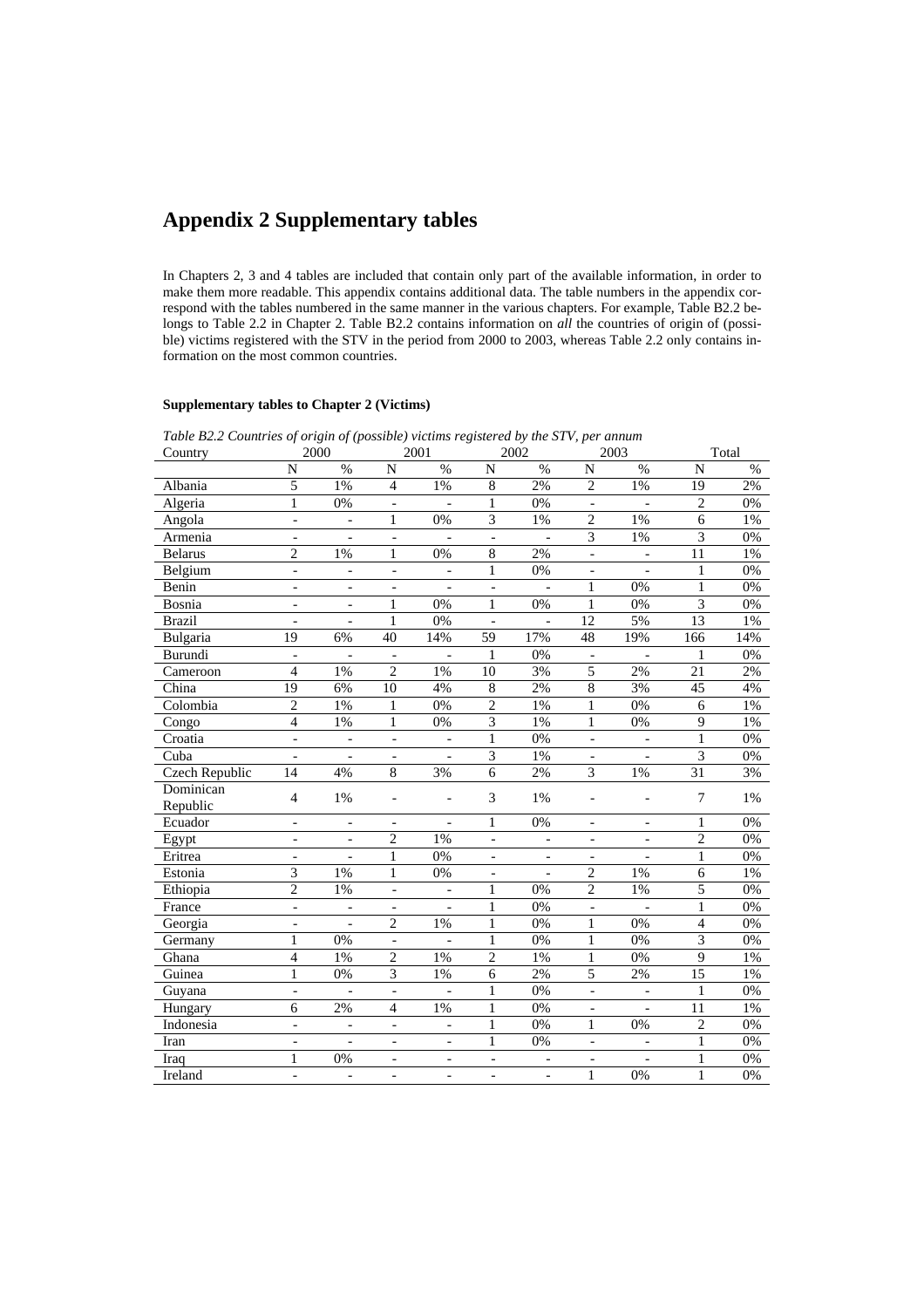| Country            |                          | 2000                     | 2001                     |                          | 2002                     |                          | 2003                         |                          | Total           |       |
|--------------------|--------------------------|--------------------------|--------------------------|--------------------------|--------------------------|--------------------------|------------------------------|--------------------------|-----------------|-------|
|                    | $\mathbf N$              | $\%$                     | $\overline{N}$           | $\%$                     | $\overline{N}$           | $\%$                     | $\overline{N}$               | $\%$                     | $\overline{N}$  | $\%$  |
| Italy              | $\overline{a}$           | $\overline{a}$           | 1                        | 0%                       | $\overline{\phantom{0}}$ | $\overline{a}$           | $\overline{a}$               | $\overline{a}$           | $\mathbf{1}$    | $0\%$ |
| <b>Ivory Coast</b> | 1                        | 0%                       | $\overline{\phantom{0}}$ | $\overline{\phantom{a}}$ | $\overline{4}$           | 1%                       | $\overline{c}$               | 1%                       | 7               | 1%    |
| Kazakhstan         | $\overline{\phantom{a}}$ | $\overline{\phantom{a}}$ | 1                        | 0%                       | $\blacksquare$           | $\overline{\phantom{a}}$ | $\qquad \qquad \blacksquare$ | $\overline{\phantom{a}}$ | 1               | 0%    |
| Kyrgyzstan         | $\overline{a}$           |                          | 1                        | 0%                       | $\blacksquare$           |                          | $\mathbf{1}$                 | 0%                       | $\overline{c}$  | 0%    |
| Latvia             | 9                        | 3%                       | $\mathbf{1}$             | 0%                       | 1                        | 0%                       | $\overline{a}$               | $\overline{\phantom{a}}$ | 11              | 1%    |
| Liberia            | $\overline{4}$           | 1%                       | $\overline{4}$           | 1%                       | $\overline{a}$           |                          | $\overline{c}$               | $1\%$                    | 10              | 1%    |
| Lithuania          | 10                       | 3%                       | 10                       | 4%                       | 13                       | 4%                       | 9                            | 4%                       | 42              | 3%    |
| Malawi             | 11                       | 3%                       | $\overline{a}$           | $\overline{a}$           | $\overline{a}$           |                          | $\overline{a}$               |                          | 11              | 1%    |
| Moldova            | 6                        | 2%                       | 9                        | 3%                       | 14                       | 4%                       | $\mathbf{1}$                 | 0%                       | 30              | 2%    |
| Mongolia           | $\mathbf{1}$             | 0%                       | $\overline{\phantom{a}}$ | $\overline{\phantom{a}}$ | $\mathbf{2}$             | 1%                       | $\overline{\phantom{a}}$     | $\blacksquare$           | 3               | 0%    |
| Morocco            | 6                        | 2%                       | 1                        | 0%                       | $\overline{4}$           | 1%                       | $\overline{c}$               | 1%                       | 13              | 1%    |
| Namibia            | $\overline{a}$           |                          | $\mathbf{1}$             | 0%                       | $\blacksquare$           |                          | $\overline{\phantom{a}}$     |                          | 1               | 0%    |
| Netherlands        | 25                       | 7%                       | 11                       | 4%                       | 18                       | 5%                       | 11                           | 4%                       | 65              | 5%    |
| Nigeria            | 41                       | 12%                      | 15                       | 5%                       | 45                       | 13%                      | 21                           | 8%                       | 122             | 10%   |
| Philippines        | $\mathbf{1}$             | 0%                       | $\overline{a}$           |                          | $\frac{1}{2}$            |                          | $\mathbf{1}$                 | 0%                       | $\overline{2}$  | 0%    |
| Poland             | 12                       | 4%                       | $\overline{4}$           | 1%                       | 9                        | 3%                       | $\overline{3}$               | 1%                       | 28              | 2%    |
| Romania            | $\overline{10}$          | 3%                       | $\overline{4}$           | 1%                       | 22                       | 6%                       | $\overline{31}$              | 12%                      | $\overline{67}$ | 6%    |
| Russian Fed.       | $\overline{19}$          | 6%                       | 27                       | 10%                      | 16                       | 5%                       | 11                           | 4%                       | 73              | 6%    |
| Rwanda             | $\qquad \qquad -$        | $\overline{\phantom{a}}$ | $\overline{\phantom{0}}$ | $\overline{\phantom{a}}$ | 1                        | 0%                       | $\qquad \qquad -$            | $\overline{\phantom{a}}$ | 1               | 0%    |
| Sierra Leone       | 10                       | 3%                       | $\overline{6}$           | 2%                       | $\overline{12}$          | 3%                       | 11                           | 4%                       | $\overline{39}$ | 3%    |
| Slovakia           | 5                        | 1%                       | $\mathbf{1}$             | $0\%$                    | $\overline{c}$           | 1%                       | 2                            | 1%                       | 10              | $1\%$ |
| Somalia            | $\mathbf{1}$             | $\overline{0\%}$         | $\overline{a}$           |                          | $\mathbf{1}$             | 0%                       | $\mathbf{1}$                 | 0%                       | 3               | 0%    |
| Sudan              | $\overline{4}$           | 1%                       | 1                        | 0%                       | 1                        | 0%                       | $\overline{\phantom{0}}$     |                          | 6               | 1%    |
| Suriname           | 1                        | $0\%$                    | $\mathbf{1}$             | 0%                       | $\mathbf{1}$             | 0%                       | $\mathbf{1}$                 | 0%                       | $\overline{4}$  | 0%    |
| Sweden             | $\blacksquare$           | $\overline{a}$           | $\mathbf{1}$             | 0%                       | $\overline{\phantom{a}}$ |                          | $\overline{a}$               | $\overline{a}$           | $\mathbf{1}$    | 0%    |
| Taiwan             | $\overline{\phantom{a}}$ | $\blacksquare$           | $\overline{\phantom{a}}$ |                          | 1                        | 0%                       | 1                            | 0%                       | $\overline{c}$  | 0%    |
| Tajikistan         | $\overline{\phantom{a}}$ |                          | 1                        | 0%                       | $\overline{\phantom{a}}$ |                          | $\qquad \qquad \blacksquare$ |                          | $\mathbf{1}$    | $0\%$ |
| Thailand           | $\overline{4}$           | 1%                       | $\overline{a}$           |                          | $\overline{3}$           | 1%                       | 5                            | 2%                       | 12              | $1\%$ |
| Togo               | 3                        | 1%                       | $\overline{2}$           | 1%                       | 6                        | 2%                       | $\overline{2}$               | 1%                       | 13              | 1%    |
| Turkey             | 1                        | 0%                       | $\overline{a}$           |                          | 5                        | 1%                       | $\mathbf{1}$                 | 0%                       | 7               | 1%    |
| Uganda             | $\overline{\phantom{a}}$ |                          | 1                        | 0%                       | $\mathbf{1}$             | $0\%$                    | $\overline{3}$               | 1%                       | 5               | $0\%$ |
| Ukraine            | 12                       | 4%                       | 18                       | 6%                       | 5                        | 1%                       | 14                           | 5%                       | 49              | 4%    |
| <b>Uzbekistan</b>  | $\frac{1}{2}$            | $\overline{\phantom{a}}$ | 1                        | 0%                       | $\frac{1}{2}$            | $\overline{\phantom{a}}$ | $\overline{\phantom{0}}$     | $\overline{\phantom{a}}$ | $\mathbf{1}$    | 0%    |
| Vietnam            | $\overline{c}$           | 1%                       | 1                        | 0%                       | $\blacksquare$           | $\overline{\phantom{a}}$ | $\overline{\phantom{a}}$     | $\overline{\phantom{a}}$ | 3               | 0%    |
| (Former) Yugo-     | 1                        | 0%                       | 3                        | 1%                       | $\overline{a}$           | $\overline{a}$           | $\mathbf{1}$                 | 0%                       | 5               | $0\%$ |
| slavia*            |                          |                          |                          |                          |                          |                          |                              |                          |                 |       |
| Unknown            | 49                       | 14%                      | 72                       | 25%                      | 21                       | 6%                       | 19                           | 7%                       | 161             | 13%   |
| Total              | 341                      | 100%                     | 284                      | 100%                     | 343                      | 100%                     | 257                          | 100%                     | 1225            | 100%  |

\*Including Kosovo.

(Source: STV 2000; 2001; registration 2003).

*Table B2.5 Countries of birth of (possible) victims in IKP-S, per annum* 

| Country of birth |     | 2002 |    | 2003 | Total |     |  |
|------------------|-----|------|----|------|-------|-----|--|
|                  |     | %    |    | %    | N     | %   |  |
| Albania          |     | 2%   |    | 3%   | 12    | 2%  |  |
| Algeria          |     | 0%   |    |      |       | 0%  |  |
| Angola           |     | 1%   |    | 1%   | O     | 1%  |  |
| <b>Belarus</b>   |     | 1%   |    |      |       | 1%  |  |
| Benin            |     | 0%   |    | 1%   |       | 0%  |  |
| <b>Brazil</b>    |     | 0%   |    | 1%   |       | 0%  |  |
| Bulgaria         | 106 | 29%  | 33 | 22%  | 139   | 27% |  |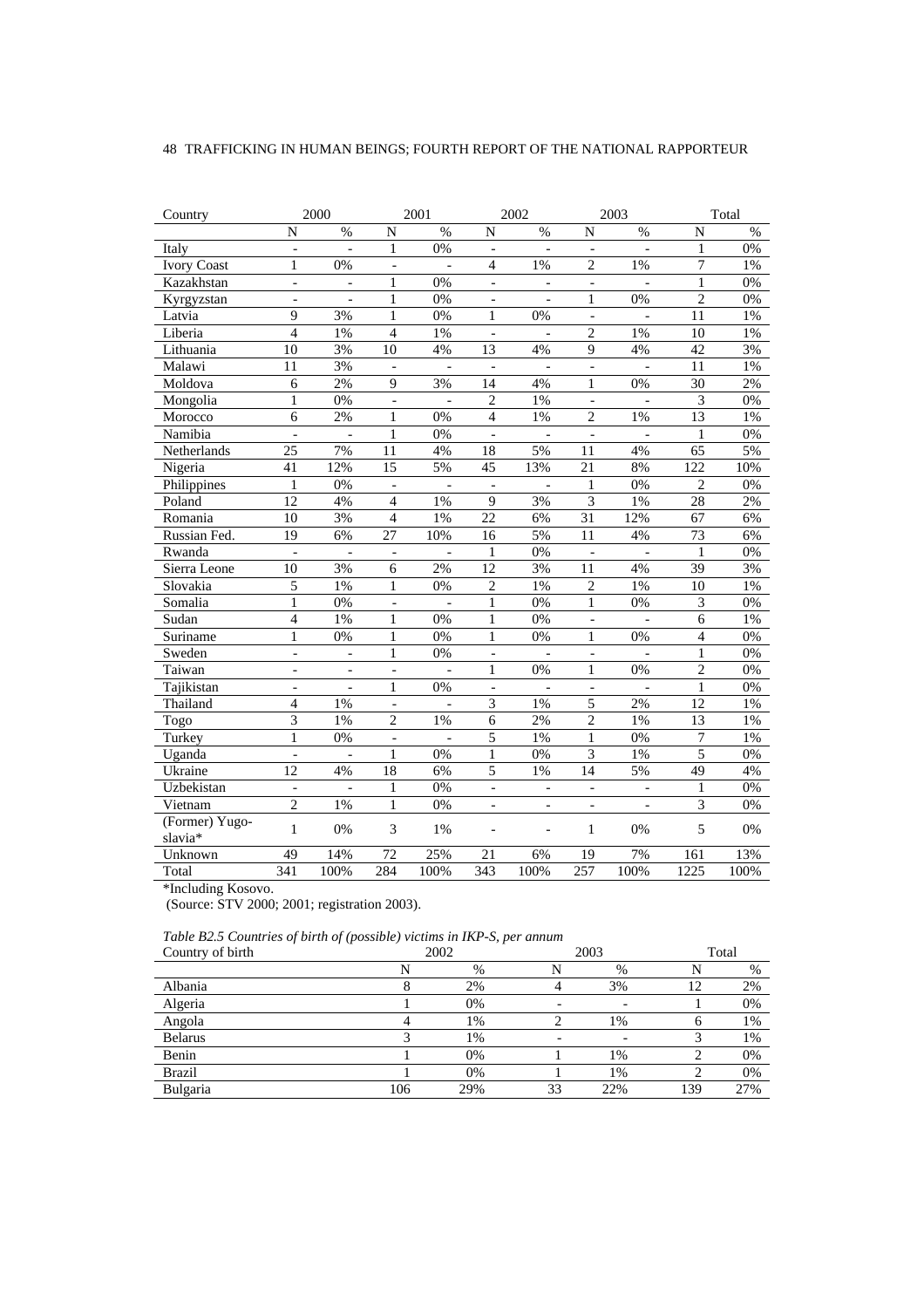### APPENDIX 2 SUPPLEMENTARY TABLES 49

| Country of birth          |                          | 2002                     |                          | 2003                     |                         | Total |
|---------------------------|--------------------------|--------------------------|--------------------------|--------------------------|-------------------------|-------|
|                           | N                        | $\%$                     | N                        | $\%$                     | N                       | $\%$  |
| Cameroon                  | $\overline{4}$           | 1%                       | $\overline{\phantom{a}}$ | $\overline{\phantom{a}}$ | $\overline{4}$          | $1\%$ |
| China                     | $\overline{4}$           | 1%                       | $\qquad \qquad \Box$     | $\overline{\phantom{a}}$ | $\overline{4}$          | 1%    |
| Colombia                  | $\overline{a}$           | $\overline{a}$           | $\overline{2}$           | 1%                       | $\overline{2}$          | 0%    |
| Czech Republic            | 5                        | 1%                       | 1                        | 1%                       | 6                       | 1%    |
| Dominican Republic        | 5                        | 1%                       | $\overline{2}$           | 1%                       | $\overline{7}$          | 1%    |
| Ecuador                   | $\overline{a}$           | $\overline{\phantom{0}}$ | $\overline{2}$           | 1%                       | $\overline{2}$          | 0%    |
| Estonia                   | $\,1\,$                  | 0%                       | $\overline{a}$           | $\overline{a}$           | $\mathbf{1}$            | 0%    |
| Germany                   | $\overline{c}$           | 1%                       | $\overline{2}$           | 1%                       | $\overline{4}$          | 1%    |
| Ghana                     | $\overline{4}$           | 1%                       | 1                        | 1%                       | 5                       | 1%    |
| Hungary                   | $\overline{4}$           | 1%                       | $\overline{4}$           | 3%                       | $\overline{8}$          | 2%    |
| India                     | $\overline{2}$           | 1%                       | $\overline{a}$           | $\overline{a}$           | $\overline{2}$          | 0%    |
| Indonesia                 | $\overline{a}$           |                          | 3                        | 2%                       | $\overline{\mathbf{3}}$ | $1\%$ |
| Iran                      | $\mathbf{1}$             | 0%                       | $\overline{\phantom{m}}$ | $\overline{\phantom{a}}$ | $\,1$                   | 0%    |
| Iraq                      | $\mathbf{1}$             | 0%                       | $\overline{a}$           | $\overline{a}$           | $\,1$                   | 0%    |
| Italy                     | $\overline{\phantom{m}}$ | $\overline{\phantom{0}}$ | $\mathbf{1}$             | 1%                       | $\mathbf{1}$            | 0%    |
| Kenya                     | $\qquad \qquad \Box$     | $\overline{a}$           | 1                        | 1%                       | $\mathbf{1}$            | 0%    |
| Latvia                    | 3                        | 1%                       | $\overline{a}$           | $\overline{a}$           | $\overline{3}$          | $1\%$ |
| Liberia                   | $\overline{7}$           | 2%                       | $\overline{6}$           | 4%                       | 13                      | 3%    |
| Lithuania                 | 8                        | 2%                       | 5                        | 3%                       | 13                      | 3%    |
| Moldova                   | $\overline{4}$           | 1%                       | $\mathbf{1}$             | 1%                       | 5                       | $1\%$ |
| Morocco                   | 5                        | 1%                       | $\mathbf{1}$             | 1%                       | 6                       | $1\%$ |
| Mozambique                | $\overline{\phantom{0}}$ | $\frac{1}{2}$            | $\mathbf{1}$             | 1%                       | $\mathbf{1}$            | 0%    |
| Netherlands               | 16                       | 4%                       | 18                       | 12%                      | 34                      | 7%    |
| Nigeria                   | 23                       | 6%                       | 10                       | 7%                       | $\overline{33}$         | 6%    |
| Palestine                 | $\mathbf{1}$             | 0%                       | $\overline{a}$           | $\overline{a}$           | $\mathbf{1}$            | 0%    |
| Poland                    | 22                       | 6%                       | $\overline{4}$           | 3%                       | 26                      | 5%    |
| Portugal                  | $\mathbf{1}$             | 0%                       | $\overline{a}$           | $\overline{a}$           | $\mathbf{1}$            | 0%    |
| Romania                   | 38                       | 10%                      | 21                       | 14%                      | 59                      | 11%   |
| <b>Russian Federation</b> | 18                       | 5%                       | 6                        | 4%                       | 24                      | 5%    |
| Sierra Leone              | 25                       | 7%                       | 3                        | 2%                       | 28                      | 5%    |
| Slovakia                  | 5                        | 1%                       | $\mathbf{1}$             | 1%                       | 6                       | 1%    |
| Spain                     | $\overline{c}$           | 1%                       | $\qquad \qquad -$        | $\blacksquare$           | $\overline{c}$          | 0%    |
| Sri Lanka                 | $\overline{1}$           | 0%                       | $\overline{a}$           | $\overline{\phantom{a}}$ | $\mathbf{1}$            | 0%    |
| Sudan                     | 11                       | 3%                       | $\overline{a}$           | $\frac{1}{2}$            | 11                      | 2%    |
| Suriname                  | $\mathbf{1}$             | 0%                       | 1                        | 1%                       | $\overline{c}$          | 0%    |
| Thailand                  | $\mathbf{1}$             | 0%                       | $\overline{a}$           | $\overline{a}$           | $\mathbf{1}$            | 0%    |
| Togo                      | $\overline{c}$           | 1%                       | $\mathbf{1}$             | 1%                       | $\overline{\mathbf{3}}$ | 1%    |
| Turkey                    | $\mathbf{1}$             | 0%                       | $\overline{a}$           | $\sim$                   | $\mathbf{1}$            | 0%    |
| Uganda                    | $\mathbf{1}$             | 0%                       | $\overline{a}$           | $\overline{a}$           | $\mathbf{1}$            | 0%    |
| Ukraine                   | 9                        | 2%                       | 6                        | 4%                       | 15                      | 3%    |
| <b>United Kingdom</b>     | $\overline{a}$           | $\overline{a}$           | 1                        | 1%                       | 1                       | 0%    |
| Vietnam                   | $\overline{a}$           | $\overline{a}$           | $\overline{2}$           | 1%                       | $\overline{c}$          | 0%    |
| Western Samoa             |                          |                          | $\mathbf{1}$             | 1%                       | $\mathbf{1}$            | 0%    |
| Unknown                   | 9                        | 2%                       | $\overline{4}$           | 3%                       | $\overline{13}$         | 3%    |
| Total                     | $\overline{371}$         | 100%                     | 153                      | 100%                     | 524                     | 100%  |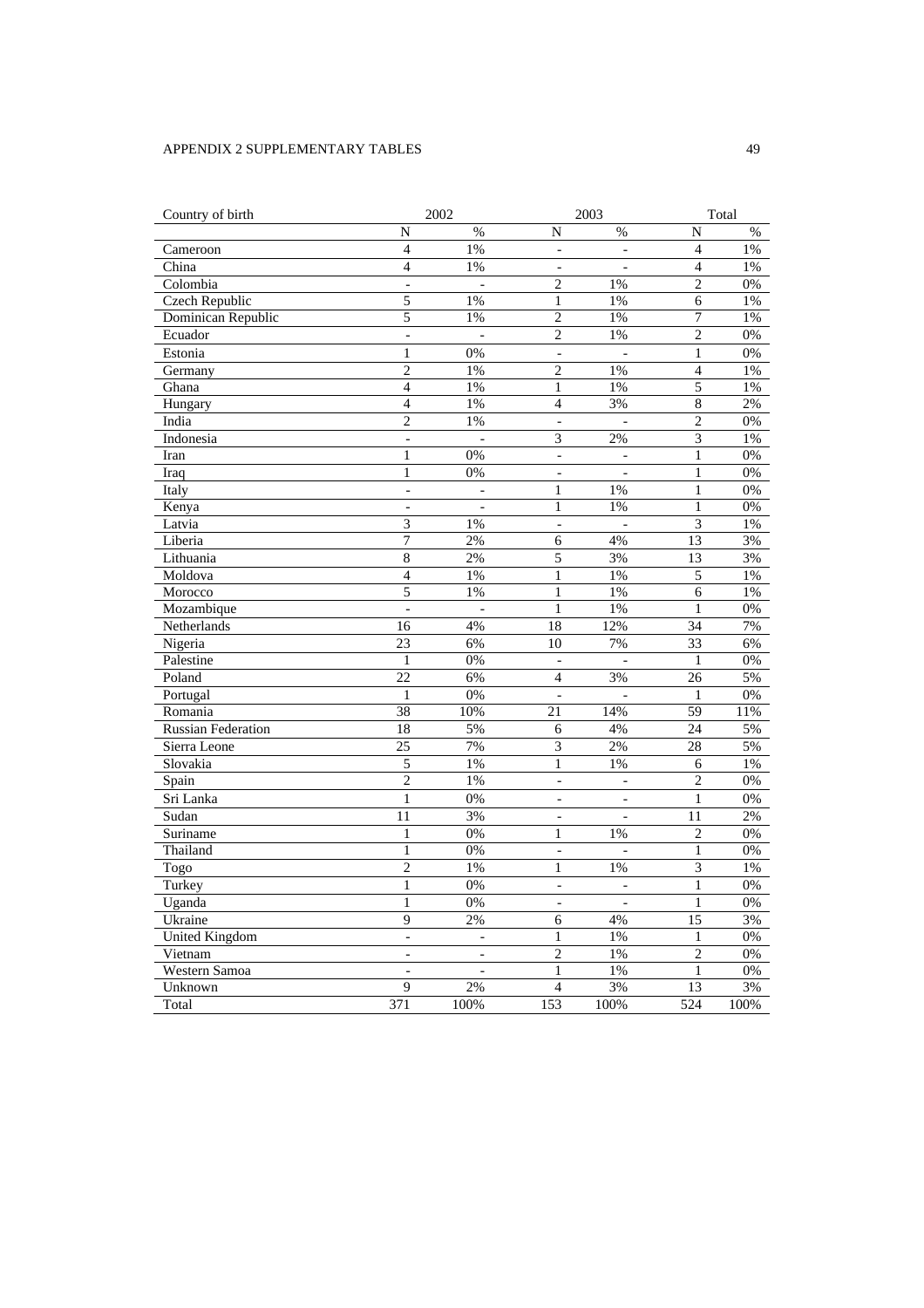# **Supplementary tables to Chapter 3 (Investigation)**

|       | Table B3.4 Standard deviations with Table 3.4 |              |       |
|-------|-----------------------------------------------|--------------|-------|
| Year  | Cross-border THB                              | Domestic THB | Total |
|       | SD                                            | SD           |       |
| 2000  |                                               |              |       |
| 2001  | 4.4                                           |              |       |
| 2002  | 3.8                                           |              |       |
| 2003  |                                               |              |       |
| Total | 4.9                                           | ۷,           |       |

*Table 3.5 Nationalities of suspects of THB, per annum* 

| Nationality      | 2000                         | 2001                         | 2002                     | 2003                     |                 | Total |
|------------------|------------------------------|------------------------------|--------------------------|--------------------------|-----------------|-------|
|                  | N                            | N                            | N                        | N                        | N               | $\%$  |
| Albanian         | $\mathbf{1}$                 | $\overline{13}$              | $\overline{35}$          | $\overline{2}$           | $\overline{51}$ | 8%    |
| Azerbaijani      | $\overline{a}$               | $\mathbf{1}$                 | $\overline{\phantom{a}}$ | $\overline{a}$           | $\mathbf{1}$    | 0%    |
| Belgian          | $\mathbf{1}$                 | $\qquad \qquad -$            | 7                        | $\mathbf{1}$             | $\overline{9}$  | 1%    |
| <b>Brazilian</b> | $\overline{\phantom{0}}$     | $\mathbf{1}$                 | $\overline{a}$           | $\overline{a}$           | 1               | 0%    |
| Bulgarian        | $\overline{\phantom{0}}$     | $\overline{\mathcal{L}}$     | $\overline{39}$          | $\overline{21}$          | 64              | 10%   |
| Cameroonian      | $\overline{a}$               | $\overline{a}$               | $\overline{\phantom{a}}$ | 1                        | 1               | 0%    |
| Czech            | $\overline{2}$               | $\overline{4}$               | $\blacksquare$           | $\overline{a}$           | 6               | 1%    |
| Dutch            | 50                           | 85                           | 62                       | 61                       | 258             | 40%   |
| Estonian         | $\overline{a}$               | 5                            | $\overline{\phantom{a}}$ | $\overline{\phantom{0}}$ | 5               | $1\%$ |
| German           | $\mathbf{1}$                 | 6                            | $\mathbf{1}$             | $\overline{c}$           | 10              | 2%    |
| Ghanaian         | $\blacksquare$               | $\overline{2}$               | $\overline{\phantom{a}}$ | $\overline{a}$           | $\overline{c}$  | 0%    |
| Hungarian        | $\overline{a}$               | $\overline{2}$               | $\overline{\phantom{a}}$ | $\overline{\phantom{0}}$ | $\overline{2}$  | 0%    |
| Indonesian       | $\overline{\phantom{a}}$     | $\mathbf{1}$                 | $\overline{\phantom{a}}$ | $\overline{\phantom{0}}$ | 1               | 0%    |
| Iraqi            | $\qquad \qquad \blacksquare$ | $\overline{\phantom{0}}$     | $\sqrt{2}$               | $\qquad \qquad -$        | $\overline{c}$  | 0%    |
| Israeli          | $\overline{c}$               | $\qquad \qquad -$            | $\overline{\phantom{a}}$ | $\qquad \qquad -$        | $\overline{2}$  | 0%    |
| Italian          | $\mathbf{1}$                 | 1                            | $\overline{\phantom{a}}$ | $\overline{\phantom{0}}$ | $\overline{2}$  | 0%    |
| Liberian         | $\overline{\phantom{a}}$     | $\overline{2}$               | $\overline{\phantom{a}}$ | $\qquad \qquad -$        | $\overline{2}$  | 0%    |
| Lithuanian       | $\qquad \qquad -$            | $\mathbf{1}$                 | 1                        | 1                        | $\overline{3}$  | 1%    |
| Moldavian        | $\qquad \qquad -$            | $\overline{3}$               | $\overline{4}$           | -                        | $\tau$          | 1%    |
| Moroccan         | 10                           | $\overline{2}$               | $\qquad \qquad -$        | $\overline{\phantom{0}}$ | 12              | $2\%$ |
| Nigerian         | 11                           | $\overline{12}$              | 6                        | 5                        | 34              | 5%    |
| Polish           | $\overline{a}$               | $\overline{a}$               | $\overline{2}$           | $\overline{c}$           | $\overline{4}$  | 1%    |
| Romanian         | $\mathbf{1}$                 | $\overline{2}$               | $\overline{5}$           | $\overline{24}$          | $\overline{32}$ | 5%    |
| Russian          | 3                            | $\qquad \qquad -$            | 5                        | $\mathbf{1}$             | 9               | $1\%$ |
| Slovakian        | $\overline{2}$               | $\mathbf{1}$                 | $\overline{\phantom{0}}$ | $\overline{a}$           | $\overline{3}$  | 1%    |
| Spanish          | $\overline{a}$               | $\,1\,$                      | $\overline{a}$           | $\overline{a}$           | 1               | 0%    |
| <b>Stateless</b> | $\mathbf{1}$                 | $\overline{a}$               | $\overline{a}$           | $\overline{a}$           | 1               | 0%    |
| Suriname         | $\overline{a}$               | $\qquad \qquad -$            | $\mathbf{1}$             | $\overline{a}$           | $\mathbf{1}$    | 0%    |
| Syrian           | L,                           | $\,1$                        | $\overline{\phantom{0}}$ | $\overline{a}$           | $\mathbf{1}$    | 0%    |
| Thai             | L,                           | $\qquad \qquad \blacksquare$ | $\mathbf{1}$             | $\overline{a}$           | $\mathbf{1}$    | 0%    |
| Tunisian         | $\mathbf{1}$                 | $\qquad \qquad \blacksquare$ | $\overline{2}$           | $\overline{a}$           | $\overline{3}$  | $1\%$ |
| Turkish          | $\overline{2}$               | $\mathbf{1}$                 | $\overline{10}$          | 7                        | 20              | 3%    |
| Ukrainian        | $\overline{3}$               | $\overline{4}$               | 1                        | $\overline{4}$           | 12              | 2%    |
| Yugoslav         | $\overline{7}$               | $\overline{15}$              | $\qquad \qquad -$        | $\mathbf{1}$             | 23              | 4%    |
| Unknown          | 41                           | 9                            | 7                        | $\overline{2}$           | 57              | 9%    |
| Total            | 140                          | $\overline{179}$             | 191                      | 135                      | 645             | 100%  |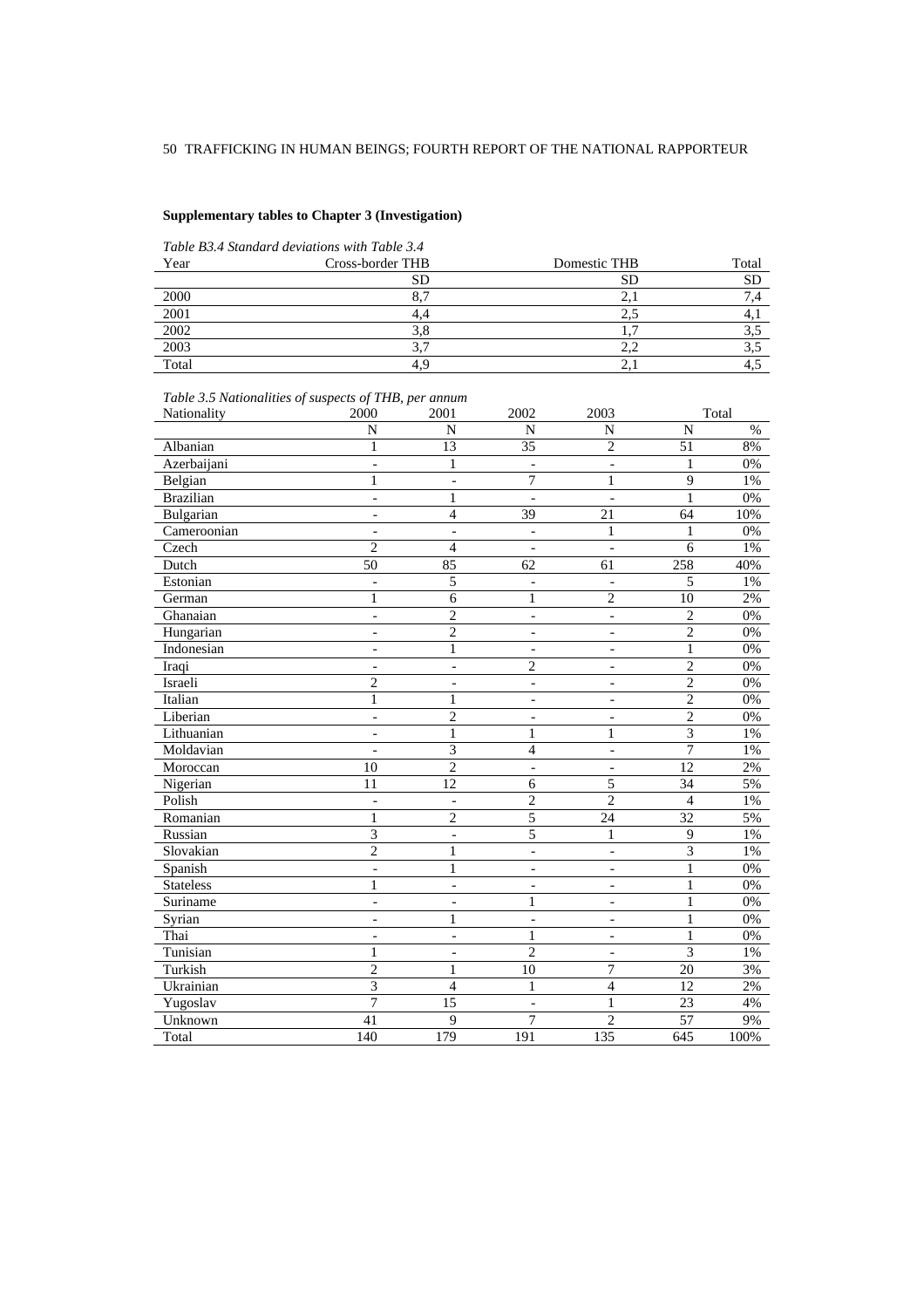| Country of birth          | 2000                     | 2001                     | 2002                     | 2003                     |                | Total |
|---------------------------|--------------------------|--------------------------|--------------------------|--------------------------|----------------|-------|
|                           | N                        | N                        | $\mathbf N$              | N                        | $\overline{N}$ | $\%$  |
| Albania                   | 3                        | 14                       | 35                       | 2                        | 54             | 8%    |
| Algeria                   | $\blacksquare$           | $\mathbf{1}$             | $\overline{a}$           | $\overline{\phantom{a}}$ | 1              | 0%    |
| Azerbaijan                | $\overline{a}$           | $\mathbf{1}$             | $\blacksquare$           | $\blacksquare$           | 1              | 0%    |
| Belgium                   | $\overline{2}$           |                          | 6                        | 1                        | 9              | 1%    |
| <b>Brazil</b>             | $\overline{\phantom{a}}$ | 1                        | $\overline{\phantom{a}}$ | $\blacksquare$           | 1              | $0\%$ |
| Bulgaria                  | $\overline{\phantom{a}}$ | $\overline{4}$           | 40                       | 21                       | 65             | 10%   |
| Cameroon                  |                          | $\overline{a}$           | $\overline{a}$           | $\,1$                    | $\,1$          | 0%    |
| Czech Republic            | $\overline{2}$           | $\overline{4}$           | $\overline{\phantom{a}}$ | $\overline{\phantom{a}}$ | 6              | $1\%$ |
| <b>Dutch Antilles</b>     | $\overline{7}$           | $\,1$                    | $\mathbf{1}$             | $\overline{3}$           | 12             | 2%    |
| Egypt                     | $\overline{\phantom{0}}$ | $\overline{2}$           | $\overline{\phantom{a}}$ | $\overline{\phantom{a}}$ | $\overline{2}$ | $0\%$ |
| Estonia                   | $\overline{a}$           | $\overline{5}$           | $\overline{a}$           | $\qquad \qquad \Box$     | 5              | $1\%$ |
| Germany                   | $\mathbf{1}$             | 5                        | $\overline{\phantom{a}}$ | $\mathbf{1}$             | $\overline{7}$ | $1\%$ |
| Ghana                     | $\overline{a}$           | $\overline{9}$           | $\overline{a}$           | $\overline{\phantom{a}}$ | $\overline{9}$ | $1\%$ |
| Hungary                   | $\overline{a}$           | $\overline{2}$           | $\overline{a}$           | $\overline{a}$           | $\overline{2}$ | $0\%$ |
| Indonesia                 | $\overline{a}$           | $\overline{6}$           | $\mathbf{1}$             | $\overline{\phantom{m}}$ | $\overline{7}$ | 1%    |
| Iraq                      | $\mathbf{1}$             | $\overline{\phantom{a}}$ | $\overline{2}$           | $\overline{\phantom{a}}$ | $\overline{3}$ | 1%    |
| Israel                    | $\overline{2}$           | $\overline{a}$           | $\overline{\phantom{m}}$ | $\blacksquare$           | $\overline{2}$ | $0\%$ |
| Italy                     | $\overline{1}$           | $\mathbf{1}$             | $\overline{\phantom{m}}$ | $\blacksquare$           | $\overline{2}$ | $0\%$ |
| Lebanon                   | $\overline{a}$           | $\overline{c}$           | $\overline{a}$           | $\overline{\phantom{m}}$ | $\overline{2}$ | 0%    |
| Liberia                   | $\overline{\phantom{a}}$ | $\overline{\phantom{a}}$ | $\qquad \qquad \Box$     | $\mathbf{1}$             | $\mathbf{1}$   | $0\%$ |
| Lithuania                 | $\overline{c}$           | $\overline{c}$           | $\mathbf{1}$             | $\mathbf{1}$             | 6              | $1\%$ |
| Moldova                   | $\overline{a}$           | $\overline{3}$           | $\overline{4}$           | $\overline{a}$           | $\overline{7}$ | $1\%$ |
| Morocco                   | 10                       | $\overline{5}$           | $\mathbf{1}$             | $\mathbf{1}$             | 17             | 3%    |
| Netherlands               | 31                       | 57                       | 49                       | 38                       | 175            | 27%   |
| Nigeria                   | 13                       | 11                       | 6                        | 7                        | 37             | 6%    |
| Poland                    | $\overline{a}$           |                          | $\overline{2}$           | $\overline{2}$           | $\overline{4}$ | $1\%$ |
| Romania                   | $\overline{2}$           | $\overline{2}$           | 5                        | 25                       | 34             | 5%    |
| <b>Russian Federation</b> | $\overline{3}$           | $\blacksquare$           | 6                        | 1                        | 10             | 2%    |
| Slovakia                  | $\overline{2}$           | $\mathbf{1}$             | $\frac{1}{2}$            | $\overline{\phantom{a}}$ | $\overline{3}$ | 1%    |
| Spain                     | $\overline{\phantom{a}}$ | $\mathbf{1}$             | 1                        | $\overline{\phantom{a}}$ | $\overline{2}$ | 0%    |
| Sudan                     | $\overline{\phantom{a}}$ | $\overline{2}$           | $\overline{\phantom{a}}$ | $\blacksquare$           | $\overline{2}$ | 0%    |
| Suriname                  | 1                        | 1                        | $\overline{2}$           | 10                       | 14             | 2%    |
| Syria                     | $\overline{\phantom{a}}$ | $\mathbf{1}$             | $\bar{\phantom{a}}$      | $\overline{\phantom{a}}$ | $\mathbf{1}$   | $0\%$ |
| Thailand                  | $\blacksquare$           | $\blacksquare$           | 1                        | $\overline{\phantom{a}}$ | $\mathbf{1}$   | $0\%$ |
| Tunisia                   | $\mathbf{1}$             | $\blacksquare$           | $\overline{2}$           | $\overline{\phantom{a}}$ | $\overline{3}$ | 1%    |
| Turkey                    | 5                        | $\overline{4}$           | 17                       | 13                       | 39             | 6%    |
| Ukraine                   | $\overline{4}$           | $\overline{4}$           | 1                        | $\overline{\mathcal{L}}$ | 13             | 2%    |
| <b>United Kingdom</b>     | $\mathbf{1}$             | $\qquad \qquad -$        | $\blacksquare$           | $\blacksquare$           | $\mathbf{1}$   | 0%    |
| (Former) Yugoslavia       | 8                        | 18                       | $\overline{a}$           | 1                        | 27             | 4%    |
| Unknown                   | 38                       | 9                        | $\boldsymbol{7}$         | 2                        | 54             | 8%    |
| Total                     | 140                      | 179                      | 191                      | 135                      | 645            | 100%  |

*Table B3.6 countries of birth of suspects of THB, per annum* 

*Table B3.17 Countries of origin of victims, per annum* 

| 2000 | 2001 | 2002 | 2003 | Total |    |
|------|------|------|------|-------|----|
|      |      |      |      |       | %  |
|      |      |      |      |       | 4% |
|      |      |      |      |       | 1% |
|      |      |      |      |       | 5% |
|      |      |      | -    |       | 1% |
|      |      |      |      |       | 1% |
|      |      |      |      |       |    |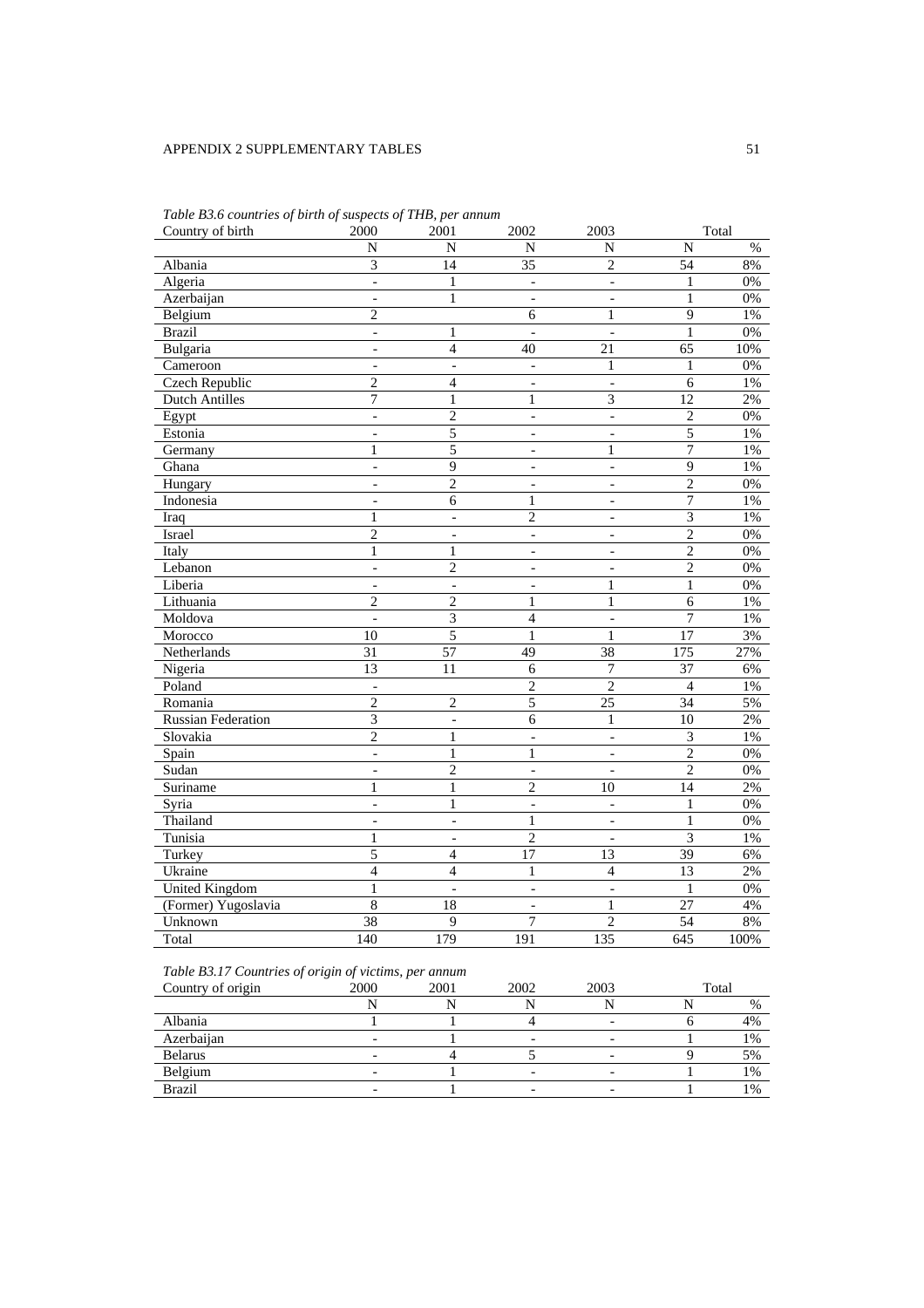# 52 TRAFFICKING IN HUMAN BEINGS; FOURTH REPORT OF THE NATIONAL RAPPORTEUR

| Country of origin         | 2000           | 2001                     | 2002                     | 2003                     |                | Total |
|---------------------------|----------------|--------------------------|--------------------------|--------------------------|----------------|-------|
|                           | N              | N                        | N                        | N                        | N              | $\%$  |
| Bulgaria                  | ۰              | 6                        | 20                       | 12                       | 38             | 22%   |
| Cameroon                  |                |                          |                          |                          |                | 1%    |
| Czech Republic            | 3              | $\overline{2}$           | $\overline{c}$           | 1                        | 8              | 5%    |
| Estonia                   |                | $\overline{2}$           |                          |                          | 3              | 2%    |
| Georgia                   |                | $\overline{\phantom{a}}$ | L,                       |                          |                | 1%    |
| Germany                   |                |                          | $\overline{a}$           |                          |                | 1%    |
| Ghana                     |                | 3                        | $\overline{\phantom{0}}$ | $\overline{\phantom{a}}$ | 3              | 2%    |
| Hungary                   |                | $\overline{4}$           | 3                        | 3                        | 11             | 7%    |
| Indonesia                 |                | 1                        | $\qquad \qquad -$        | $\overline{\phantom{a}}$ | $\overline{2}$ | 1%    |
| Italy                     |                | 1                        |                          | ۰                        | $\overline{2}$ | 1%    |
| Latvia                    |                | 4                        | $\overline{2}$           |                          | 7              | 4%    |
| Lithuania                 | 3              | 3                        | 3                        |                          | 10             | 6%    |
| Malawi                    | $\overline{c}$ |                          |                          |                          | $\overline{c}$ | 1%    |
| Moldova                   |                | $\overline{7}$           | 3                        |                          | 10             | 6%    |
| Netherlands               | 8              | 12                       | 13                       | 11                       | 44             | 26%   |
| Nigeria                   | 6              | 6                        | 3                        | $\overline{c}$           | 17             | 10%   |
| Poland                    | 3              | 1                        | 7                        | 3                        | 14             | 8%    |
| Romania                   | $\overline{c}$ | $\overline{2}$           | 4                        | 8                        | 16             | 9%    |
| <b>Russian Federation</b> | $\overline{2}$ | 6                        | 6                        | $\mathbf{2}$             | 16             | 9%    |
| Sierra Leone              | $\overline{2}$ |                          |                          | $\mathbf{1}$             | 3              | 2%    |
| Slovakia                  | 3              | $\overline{2}$           |                          | ٠                        | 5              | 3%    |
| Thailand                  |                | 1                        |                          | $\overline{\phantom{a}}$ | 3              | 2%    |
| Ukraine                   | $\overline{2}$ | 6                        | $\overline{c}$           |                          | 11             | 7%    |
| (Former) Yugoslavia       |                | 1                        |                          |                          |                | 1%    |

# **Supplementary tables to Chapter 4 (The Public Prosecution Service and prosecution)**

*Table B4.4 Countries of birth of suspects, per year of registration* 

| Country of birth      | 2000           | 2001                         | 2002           | 2003                     | Total          |      |
|-----------------------|----------------|------------------------------|----------------|--------------------------|----------------|------|
|                       | N              | N                            | N              | N                        | N              | $\%$ |
| Afghanistan           |                |                              |                |                          |                | 0%   |
| Albania               | $\overline{2}$ | $\overline{4}$               | 26             | 5                        | 37             | 6%   |
| Angola                |                | 1                            |                | ۰                        |                | 0%   |
| Belgium               | 3              | $\qquad \qquad \blacksquare$ | 2              |                          | 6              | 0%   |
| Brazil                |                |                              | ۰              |                          | 3              | 0%   |
| Bulgaria              | $\overline{a}$ | 12                           | 27             | 19                       | 58             | 9%   |
| Cameroon              |                |                              |                |                          |                | 0%   |
| Cape Verde Islands    |                | 1                            |                |                          |                | 0%   |
| China                 |                |                              |                |                          |                | 0%   |
| Colombia              |                |                              | 1              |                          |                | 0%   |
| Czech Republic        | 3              | 5                            | $\overline{2}$ |                          | 10             | 2%   |
| <b>Dutch Antilles</b> | 4              | 1                            | 1              | $\overline{c}$           | 8              | 0%   |
| Egypt                 | $\overline{a}$ | $\mathbf{2}$                 | 1              | $\overline{\phantom{a}}$ | 3              | 0%   |
| Estonia               | $\overline{2}$ | $\overline{2}$               | 1              | $\overline{\phantom{a}}$ | 5              | 0%   |
| France                |                |                              | ۰              | $\overline{a}$           |                | 0%   |
| Germany               |                | 1                            |                | 1                        | $\overline{2}$ | 0%   |
| Ghana                 | 4              | 3                            | 1              | -                        | 8              | 0%   |
| Gold Coast*           |                |                              |                |                          |                | 0%   |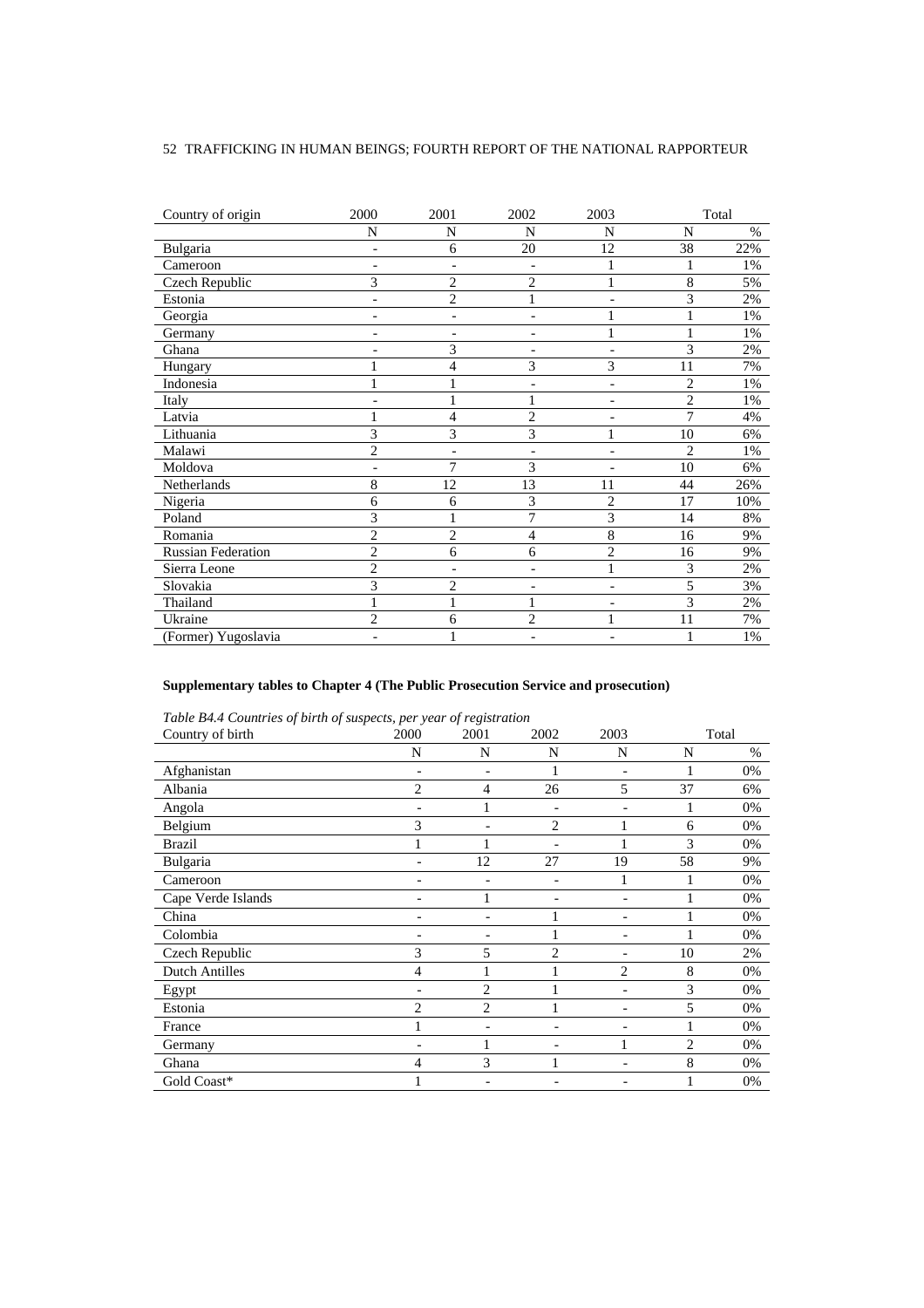# APPENDIX 2 SUPPLEMENTARY TABLES 53

| Country of birth            | 2000                         | 2001           | 2002                         | 2003                     | Total           |      |
|-----------------------------|------------------------------|----------------|------------------------------|--------------------------|-----------------|------|
|                             | N                            | N              | N                            | N                        | N               | $\%$ |
| Greece                      | $\overline{a}$               | $\overline{a}$ | $\overline{c}$               | $\overline{a}$           | $\overline{c}$  | 0%   |
| Guinea                      | $\mathbf{1}$                 | -              | $\qquad \qquad -$            | $\qquad \qquad -$        | 1               | 0%   |
| Hungary                     | $\qquad \qquad -$            | $\mathbf{1}$   | $\mathbf{1}$                 | $\qquad \qquad -$        | $\overline{c}$  | 0%   |
| Indonesia/Dutch East Indies | 3                            | 3              | 1                            | $\overline{\phantom{a}}$ | 7               | 0%   |
| International territory     | $\mathbf{1}$                 | $\overline{a}$ | $\frac{1}{2}$                | $\overline{\phantom{a}}$ | 1               | 0%   |
| Iran                        | $\overline{a}$               | $\overline{c}$ | $\overline{a}$               | $\frac{1}{2}$            | $\overline{c}$  | 0%   |
| Iraq                        | $\overline{\phantom{0}}$     | $\,1$          | 6                            | $\qquad \qquad -$        | 7               | 0%   |
| Ireland                     | $\qquad \qquad \blacksquare$ | $\,1$          | $\overline{\phantom{0}}$     | $\overline{\phantom{a}}$ | 1               | 0%   |
| Jordan                      | 1                            | $\overline{a}$ | $\overline{a}$               | $\overline{a}$           | 1               | 0%   |
| Latvia                      | $\overline{a}$               | $\mathbf{1}$   | $\overline{\phantom{0}}$     | $\overline{\phantom{a}}$ | $\mathbf{1}$    | 0%   |
| Lebanon                     | $\qquad \qquad -$            | $\overline{c}$ | $\qquad \qquad \blacksquare$ | $\qquad \qquad -$        | $\overline{c}$  | 0%   |
| Liberia                     | $\overline{2}$               | $\mathbf{1}$   | $\overline{\phantom{0}}$     | $\overline{2}$           | 5               | 0%   |
| Lithuania                   | $\overline{2}$               | $\overline{c}$ | $\overline{a}$               | $\overline{a}$           | $\overline{4}$  | 0%   |
| Malaysia                    | $\overline{a}$               | $\overline{a}$ | $\qquad \qquad -$            | 1                        | 1               | 0%   |
| Morocco                     | 17                           | 5              | 3                            | $\overline{3}$           | 28              | 4%   |
| Netherlands                 | 38                           | 30             | 51                           | 48                       | 167             | 27%  |
| Niger                       |                              | $\mathbf{1}$   | $\overline{a}$               | $\overline{a}$           | 1               | 0%   |
| Nigeria                     | 17                           | 3              | 7                            | 5                        | 32              | 5%   |
| Poland                      | $\mathbf{1}$                 | $\overline{a}$ | $\overline{4}$               | $\overline{a}$           | 5               | 0%   |
| Romania                     | 3                            | $\overline{c}$ | $\,$ 8 $\,$                  | 22                       | 35              | 6%   |
| <b>Russian Federation</b>   | $\overline{c}$               | $\overline{6}$ | $\overline{7}$               | 11                       | 26              | 4%   |
| Sierra Leone                | $\qquad \qquad -$            | -              | $\,1$                        | $\mathbf{1}$             | $\overline{c}$  | 0%   |
| Somalia                     | $\blacksquare$               | $\overline{a}$ | $\mathbf{1}$                 | $\overline{\phantom{0}}$ | 1               | 0%   |
| Sudan                       | 4                            | $\overline{a}$ | $\overline{c}$               | $\blacksquare$           | 6               | 0%   |
| Suriname                    | 6                            | $\overline{4}$ | $\overline{5}$               | 10                       | $\overline{25}$ | 4%   |
| Syria                       | $\qquad \qquad -$            | $\,1$          | $\qquad \qquad -$            | $\overline{a}$           | $\mathbf{1}$    | 0%   |
| Thailand                    | $\frac{1}{2}$                | $\overline{a}$ | 1                            | $\overline{2}$           | 3               | 0%   |
| Tunisia                     | 1                            | $\overline{a}$ | $\overline{a}$               | $\overline{a}$           | $\mathbf{1}$    | 0%   |
| Turkey                      | 9                            | 8              | 26                           | 16                       | 59              | 9%   |
| Vietnam                     | $\qquad \qquad -$            | $\mathbf{1}$   | $\overline{a}$               | $\overline{\phantom{0}}$ | 1               | 0%   |
| Yugoslavia                  | 9                            | 22             | 6                            | $\overline{3}$           | 40              | 6%   |
| Unknown                     |                              |                | $\overline{4}$               | 3                        | 7               | 0%   |
| Total                       | 138                          | 130            | 200                          | 157                      | 625             | 100% |

\*Coastal region of present Ghana.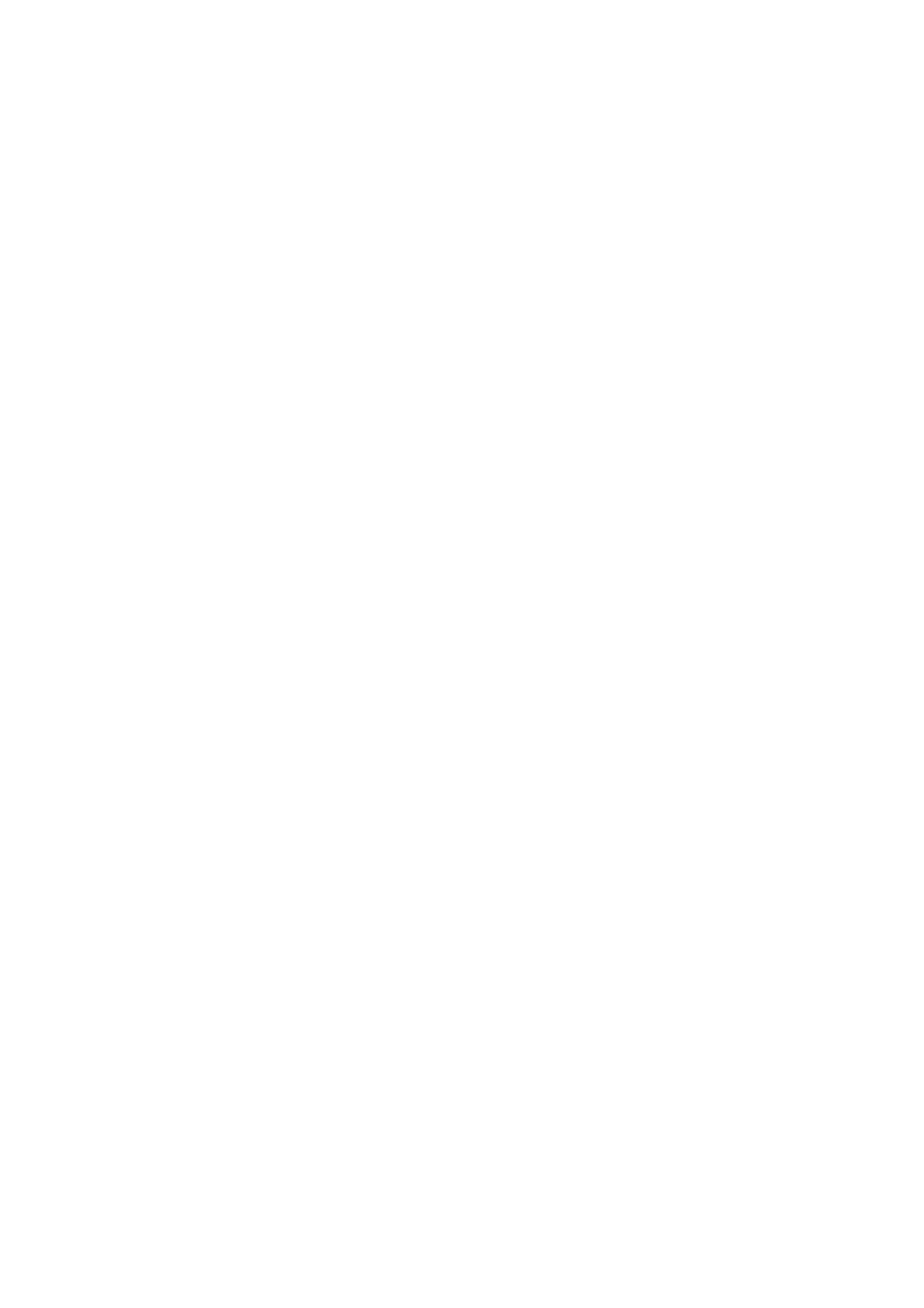# **Appendix 3 Explanation of the research methods used**

#### **1 Introduction**

BNRM collects information in a variety of ways. This appendix provides an explanation of the research methods used in the BNRM police study and the secondary analyses of the PPS data.

#### **2 The BNRM police study**

#### *Introduction*

Each year BNRM analyses all investigations into THB that have been completed by the police and 'referred' to the PPS. The results of this study can be found in Chapter 3 (Investigation).

#### *Objectives and research questions*

The purpose of the study is to provide an insight into the way in which THB is committed in the Netherlands, by whom and with which type of victims. The research questions are as follows:

- How many investigations into THB do the police complete in the Netherlands in 2003?
- How can traffickers in human beings be typified?
- To what extent do they form (organised) criminal collaborative groups?
- How is the offence of THB carried out?
- How can the victims of THB be typified?
- To what extent and in what way is the prostitution sector involved in THB?
- How much do traffickers earn from THB?
- What offences apart from THB are committed by traffickers?
- In what way is THB investigated?
- What developments occur over time in relation to THB?

#### *Research method*

For this report, all investigations into THB that were successfully completed in 2003 were collated and analysed. The results were then compared with the results from previous years.

All (police) units that (can) carry out investigations into THB were approached. They were asked to report to the researchers all investigations into THB that were completed in 2003, after which the team leaders of these investigations were interviewed by telephone. These interviews were carried out using approximately the same list of questions that was used in earlier years.

#### *Additional remarks*

The investigations analysed for this study concern in principle all investigations into THB that have been completed and 'referred' to the PPS, and therefore provide a good picture of the situation. However, more THB offences are committed than come to the attention of the police and not all investigations are brought to a positive conclusion (and 'referred' to the PPS). The investigations analysed therefore only give a partial picture of the real situation. How large or representative this part is, is unknown.

#### **3 The PPS data**

#### *Introduction*

l

At the request of BNRM, each year analyses are carried out on a 'THB' sub-file from the national database known as 'OM-data', which contains information from the 19 district PPS offices on the prosecution of suspects.1 The analyses give a picture of the course of proceedings in the first instance. OM-data contains information on cases and offences. Unlike the situation in relation to police

<sup>1</sup> The analyses are carried out by SiBa of the WODC.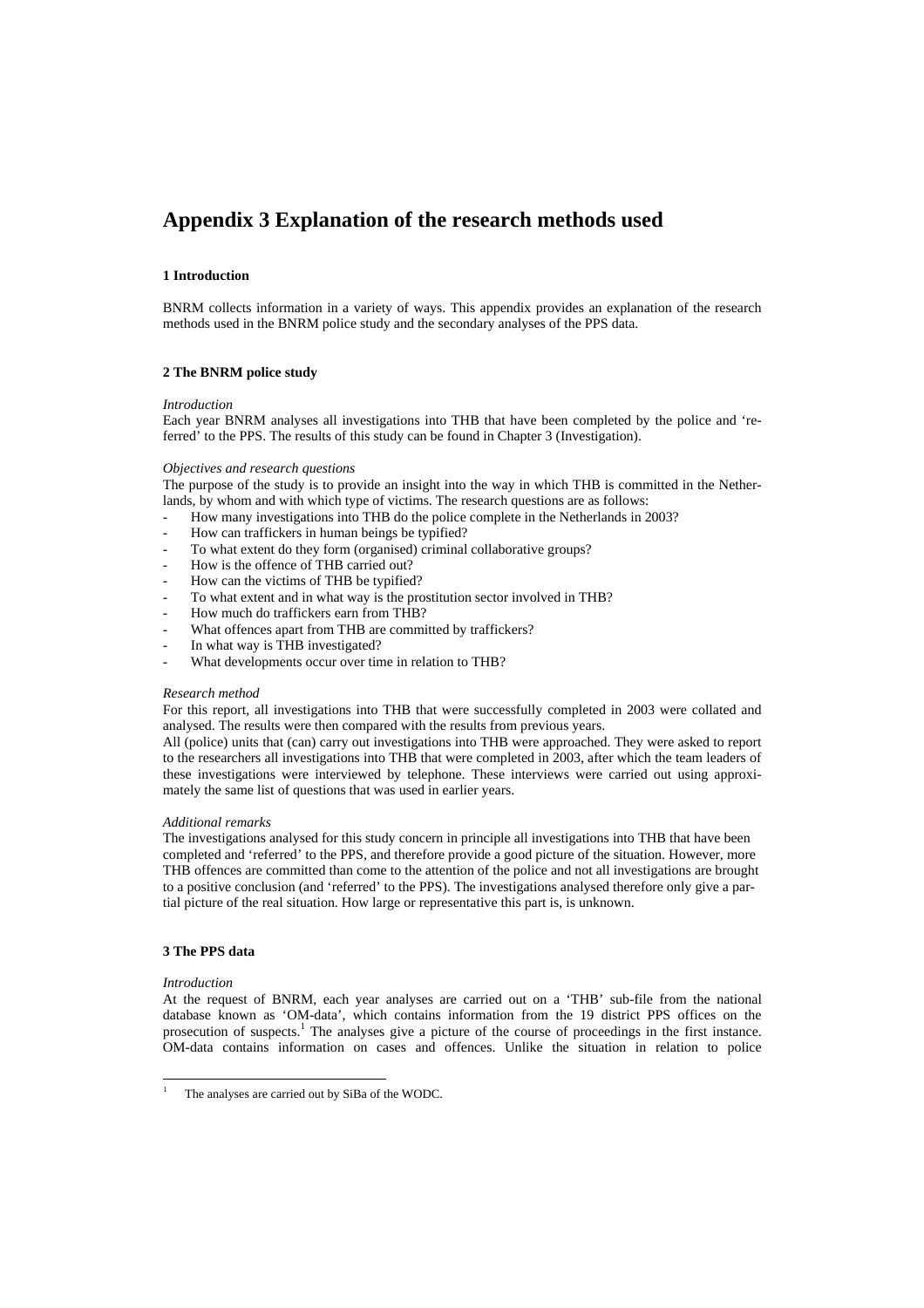investigation, a (criminal) case within the context of prosecution is taken to mean *the case against a single suspect*. Criminal cases against individual suspects may involve several criminal offences. The results of this study can be found in Chapter 4 (The Public Prosecution Service and prosecution).

#### *Objective and research questions*

The purpose of the study is to provide an insight into the prosecution of suspects of THB in the Netherlands. The research questions are as follows:

- How many cases relating to THB were registered with the PPS in 2003?
- How often are underage victims involved?
- How can the suspects be typified as regards gender, age and country of origin?
- What offences other than THB are they suspected of?
- How did the PPS deal with cases in 2003?
- How did the courts settle cases in 2003?
- How often do the various parties lodge an appeal?
- What developments are there over time with regard to THB?

#### *Research method*

From the total PPS database a selection was made of cases in which the offence of THB was (also) registered. No cohort was followed in the analyses, but each year the number of cases registered, dealt with by the PPS and settled by the court are examined.<sup>2</sup>

#### *Additional remarks*

l

Only the *principal* charges are included in OM-data. In addition, sometimes only the first offence in several principal charges is registered in OM-data. This means that not only does OM-data provide only a limited picture of the total number of THB offences that are committed (namely that part that comes to the attention of the police and is 'referred' to the PPS), but also that that part of the information that does indeed reach the PPS and which may possibly play a role in the course of the prosecution cannot be found in OM-data. How much information is lost in this way is not known.

<sup>2</sup> This means that it does not necessarily refers to the same cases all the time.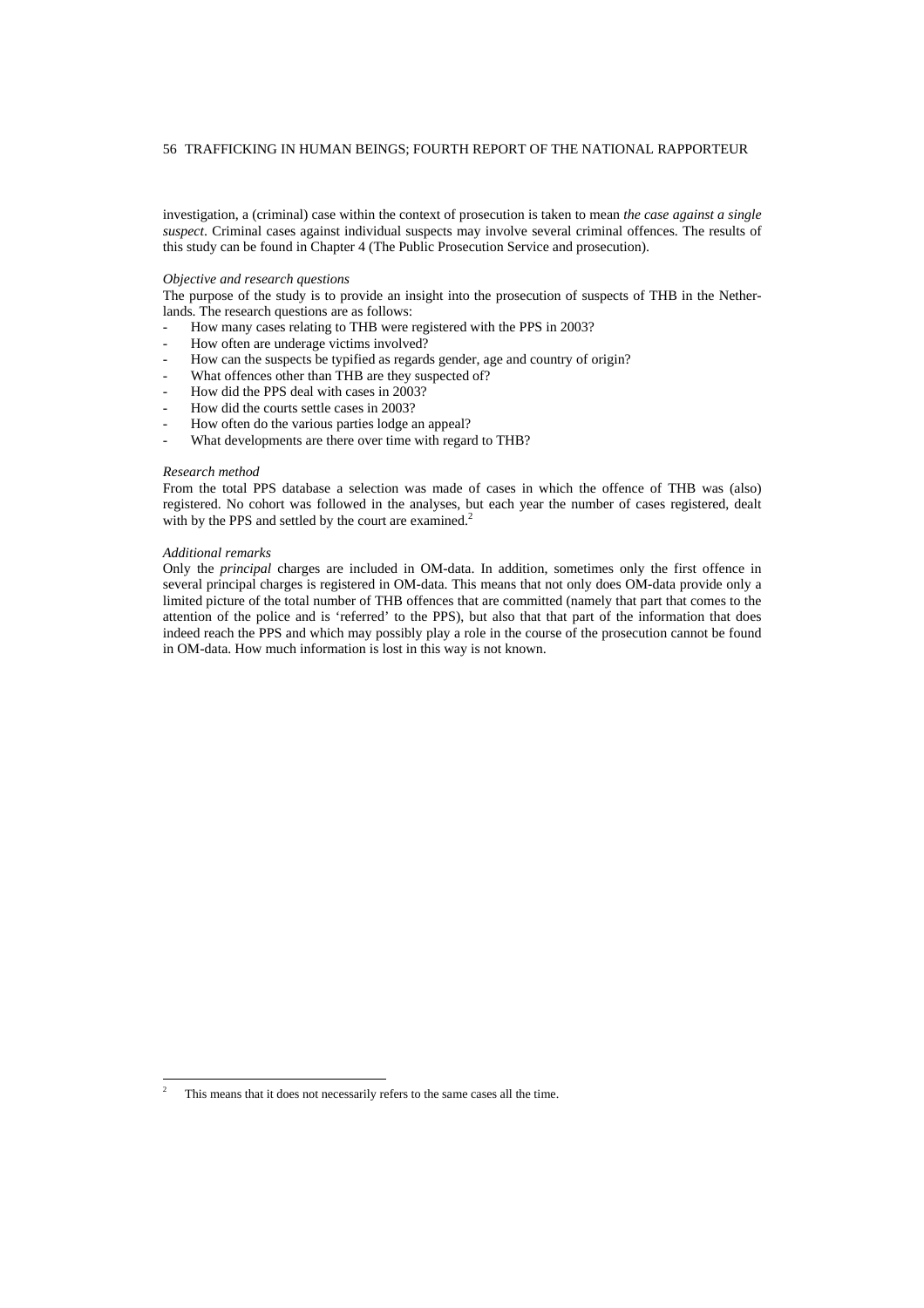# **Appendix 4 Notes on tables and statistics**

#### **Notes on the tables presented**

This report includes many tables. Below are some comments that are important for the interpretation of these tables.

Due to rounding, the tables do not always add up to exactly 100%. For the sake of readability the tables do, however, always indicate 100%.

When numbers are set out in a column of a table, in the heading of the relevant column the letter N is used, an abbreviation for 'number'.

In the tables a dash (-) shows that the number is zero, and a dash (-) also indicates that the corresponding percentage is 0%. If the number is higher than zero, but the percentage when rounded comes to 0%, 0% is shown.

#### **Notes on the statistics used**

#### *Standard deviation*

This report sometimes indicates what the average is, for example the average number of suspects in investigations into THB. In addition, the number (N; see above) and the so-called standard deviation (SD) are also always given. The standard deviation indicates the extent to which the numbers on which the average is calculated, differ. The higher the standard deviation, the more this is the case.

#### *Index*

In some tables an index is given. The index shows how much the number of - for example suspects - has changed in a particular year compared with a base year. The year that is taken as a base year is set at 100. An index of higher than 100 indicates a rise with respect to the base year and an index of lower than 100 a fall.

#### *Significance*

In this report results for different groups are sometimes compared with one another. If this is the case a check is usually made as to whether the difference found is 'significant' or not. This is then indicated in the text, with in a footnote the corresponding values chi2, df and p. This means that a check has been made as to how big the chance is that the difference found is based on coincidence.

In this report it is assumed that the chance of coincidence may not be greater than 5% - a percentage often used among researchers. Exactly how big this chance is, can be seen from the p value indicated in the footnote. For example: p<.01 means that the chance of a coincidence is less than 1%. The values chi2 and df (this stands for the number of degrees of freedom) are values that are necessary to determine whether differences are significant and are not discussed further here.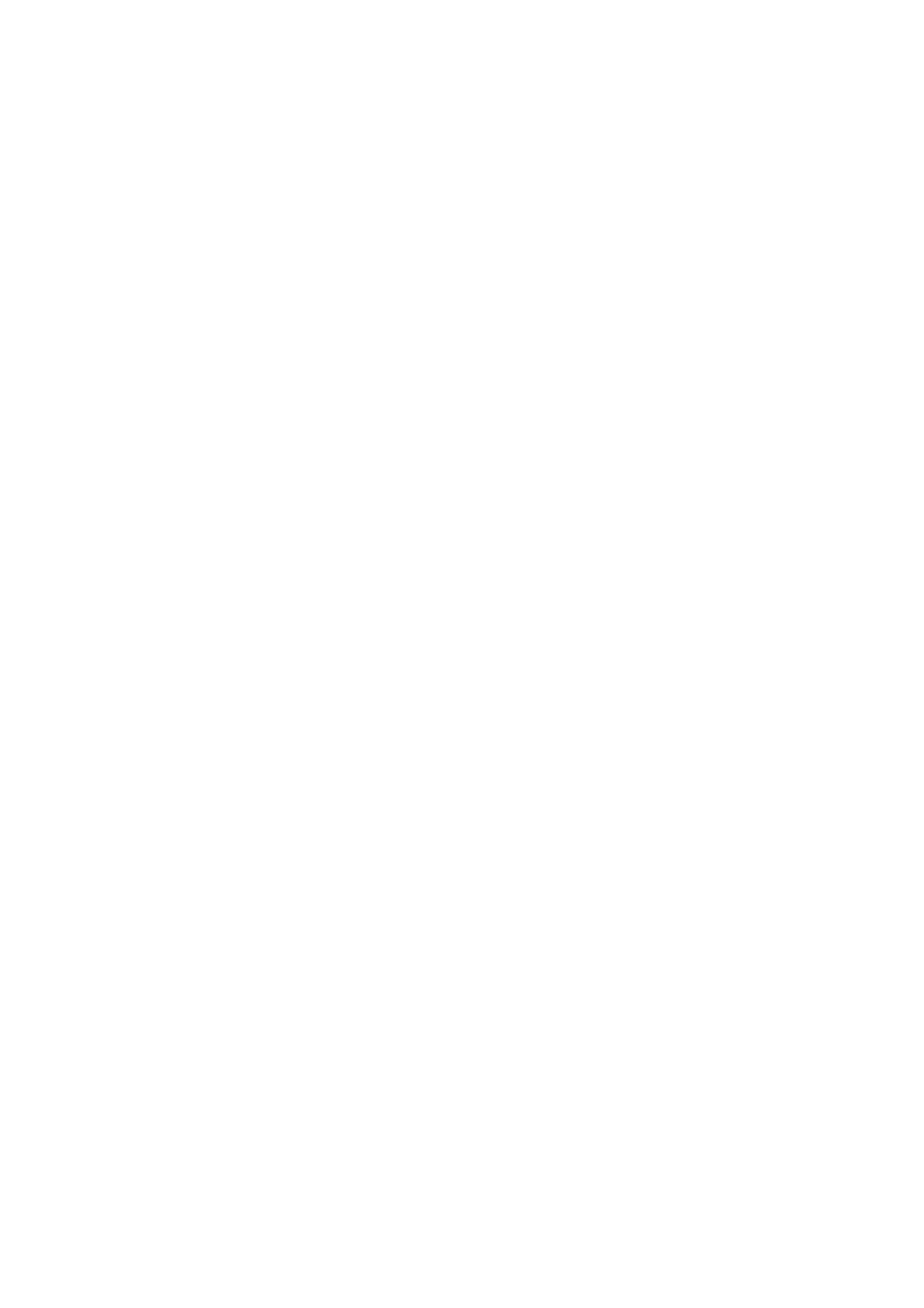# **Appendix 5 A few provisional figures for the year 2004**

In 2004 the number of reports concerning victims to the STV rose enormously. The STV attributes the rise partly to growing attention being given to THB and to the fact that there has been intensive lobbying among cooperation partners, as a result of which the police and a few reception facilities have reported more frequently.

A total of 405 (possible) victims<sup>1</sup> were reported; in almost half of the cases by the police. A total of 26 reports concerned underage persons. The most common countries of origin of the victims are the Netherlands (59), Bulgaria (55), Romania (45) and Nigeria (39). In more than 45% of the cases reported to the STV, a report of the crime of THB was made (to the police). (Source: written information from the STV, April 2005).

In 2004 more than 70 police investigations into THB were completed successfully, in the sense that suspects were 'referred' to the PPS. (Source: provisional count from BNRM survey of investigations into THB completed successfully in 2004).

220 suspects of THB were registered with the PPS in 2004: 178 men  $(81\%)$ , and 39 women  $(18\%)$ .<sup>2</sup> The most common country of birth is the Netherlands (92 suspects), followed by Turkey (24), Romania (23) and Bulgaria (14). Most suspects are aged between 18 and 40 years (79%), while four suspects were minors.

In 73% of the cases, the suspicion concerned Article 250a/*ter* paragraph 2, while in all other cases this was Article 250a/*ter* paragraph 1.

In 14% of the cases, according to the charges, an underage victim was involved.

In 80% of the cases, THB is the only or most serious crime. In the other cases, besides THB there was an (even) more serious crime involved, usually sexual violence (11%), or other forms of violence (6%). (Source: provisional printout of PPS data).

<sup>|&</sup>lt;br>|<br>| A number of witness informants are included in the 405 persons registered. The information on the (criminal) reports shows that there are at least 11. Incidentally, it should not be ruled out that they are also victims of THB.

The gender of three suspects is not known.